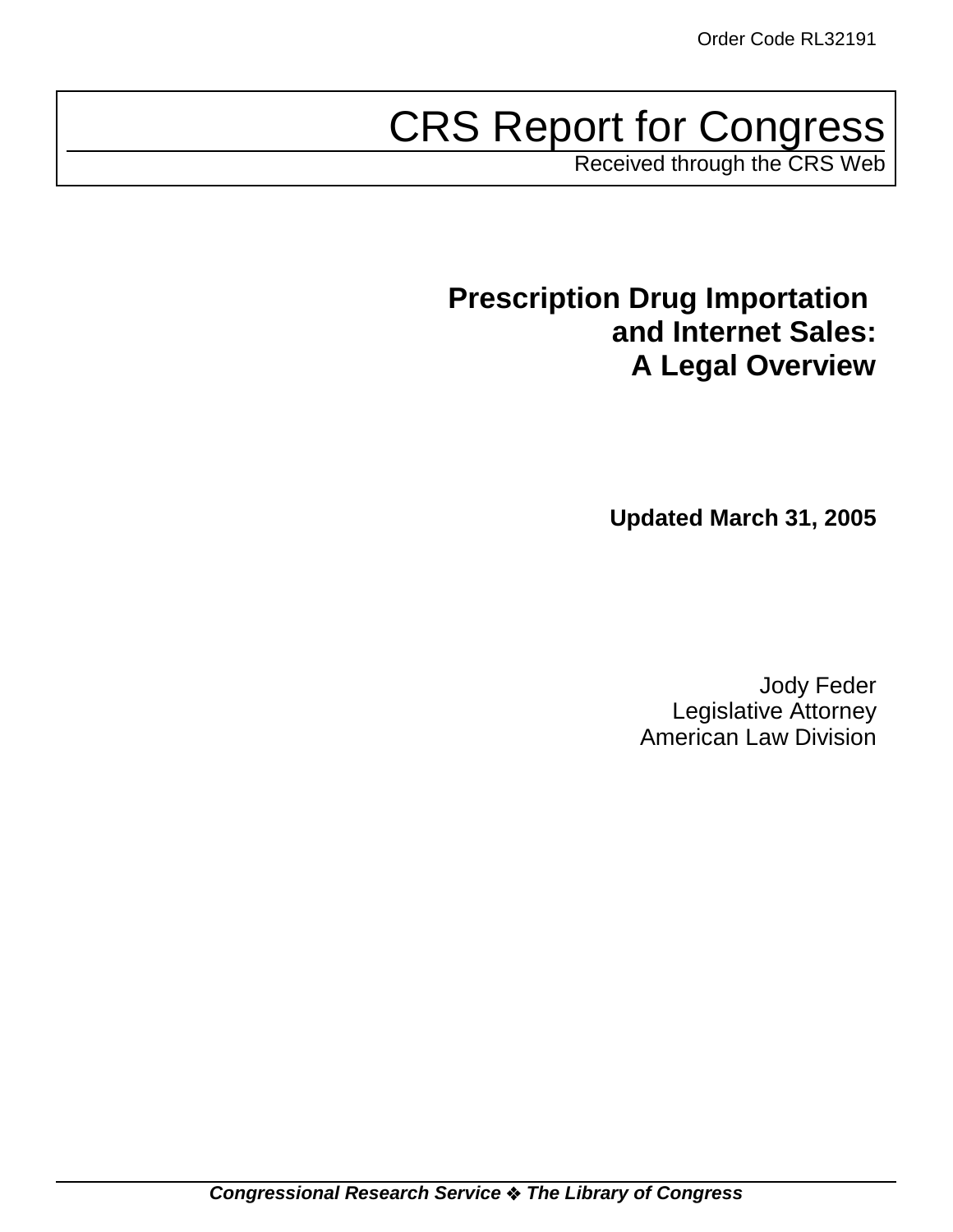## Prescription Drug Importation and Internet Sales: A Legal Overview

## **Summary**

As prescription drug prices have escalated in recent years, so too has consumer interest in purchasing less costly medications abroad. Meanwhile, during the  $108<sup>th</sup>$ Congress, the House of Representatives passed a bill that would allow wholesalers, pharmacists, and consumers to import certain prescription drugs from 25 different countries, including Canada, where drug prices are often lower than in the United States. Although the bill passed the House, the provisions allowing drug importation faced opposition in the Senate and were not included in the conference agreement on Medicare prescription drug benefits. Instead, the final Medicare bill modified a provision of existing law that authorizes the Food and Drug Administration (FDA) to allow the importation of prescription drugs if the Secretary of Health and Human Services certifies that implementing such a program is safe and reduces costs, a determination that no Secretary has made in the years since a similar certification requirement was established in 2000.

Despite the compromise reached in the final Medicare bill, the debate about drug importation continues. On the one hand, some policymakers remain opposed to allowing prescription drugs to be imported from foreign countries, arguing that the FDA cannot guarantee the safety of such drugs. On the other hand, importation proponents, who claim that importation would result in significantly lower prices for U.S. consumers, say that safety concerns are overblown and would recede if additional precautions were implemented.

Just as the FDA has expressed concerns about the safety of imported drugs, federal regulators have become increasingly worried about the risks posed by some online pharmacies and Internet drug sales. Indeed, the regulation of prescription drug importation and the oversight of online pharmacies often overlap because many consumers use online pharmacies to purchase imported drugs. Regardless of whether or not drugs purchased online are imported, the FDA is worried about the safety of such medications because of its concern that a small number of online doctors and pharmacies are exploiting regulatory gaps to prescribe and dispense illegal, addictive, or unsafe drugs.

In response to concerns about prescription drug imports and Internet sales, lawmakers have introduced the following bills during the  $109<sup>th</sup> Congress: H.R. 328$ , H.R. 563, H.R. 578, H.R. 700, H.R. 753, H.R. 840, S. 109, S. 184, S. 334, and S. 399. Currently, the following federal and state agencies are involved in regulating aspects of prescription drug importation and Internet sales: the Food and Drug Administration, the U.S. Customs and Border Protection (CBP), the Drug Enforcement Agency (DEA), state boards of pharmacy, and state medical boards. Although this report is intended to focus on legal aspects of prescription drug importation and Internet sales, both legal and policy issues are addressed because they are closely linked. For a more complete analysis of policy issues, see CRS Report RL32511, *Importing Prescription Drugs: Objectives, Options, and Outlook*, by Susan Thaul and Donna U. Vogt.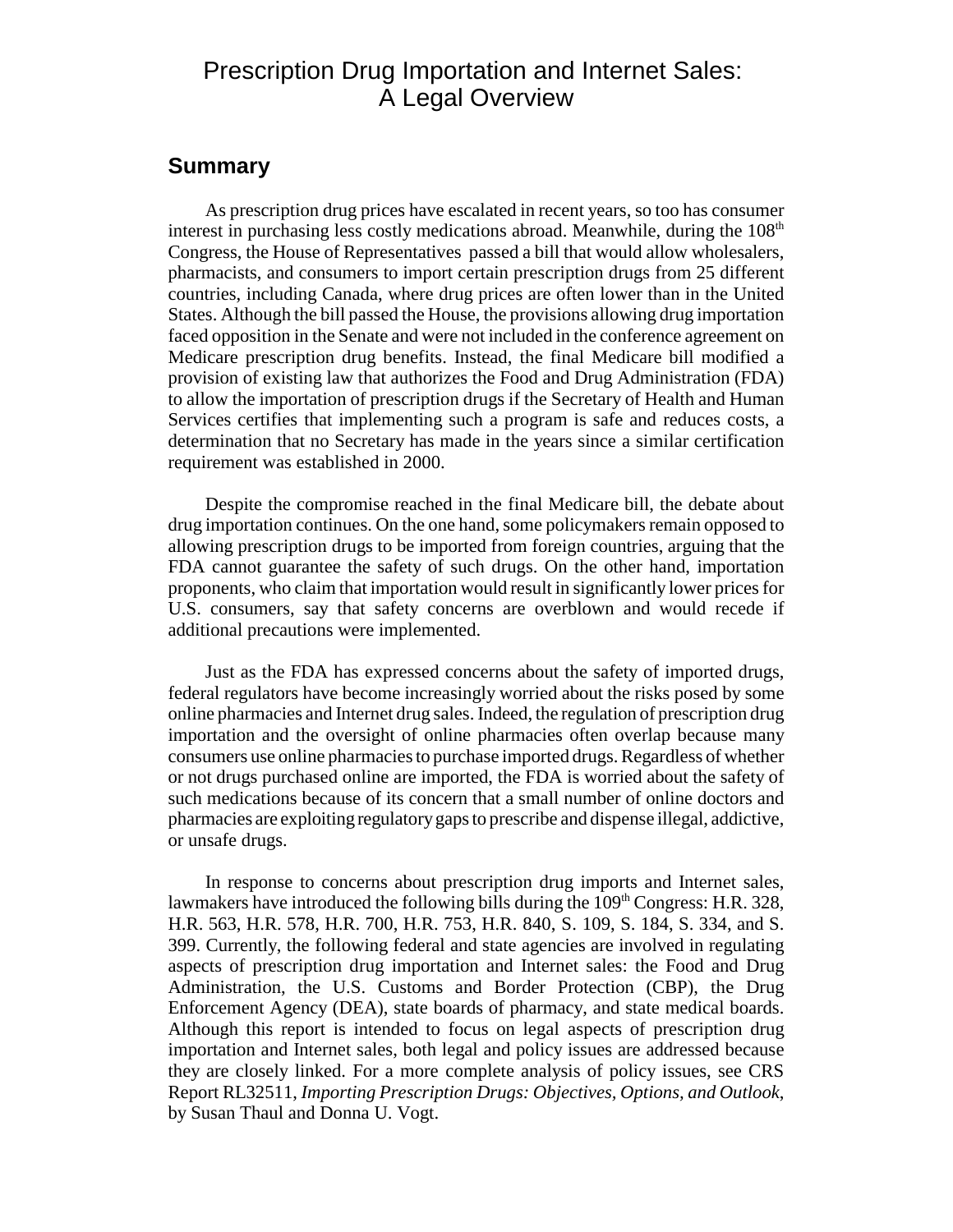## **Contents**

| State and Local Importation of Prescription Drugs:              |  |
|-----------------------------------------------------------------|--|
|                                                                 |  |
| Businesses That Facilitate Importation of Prescription Drugs 15 |  |
|                                                                 |  |
|                                                                 |  |
|                                                                 |  |
|                                                                 |  |
|                                                                 |  |
|                                                                 |  |
|                                                                 |  |
|                                                                 |  |
|                                                                 |  |
|                                                                 |  |
|                                                                 |  |
|                                                                 |  |
|                                                                 |  |
|                                                                 |  |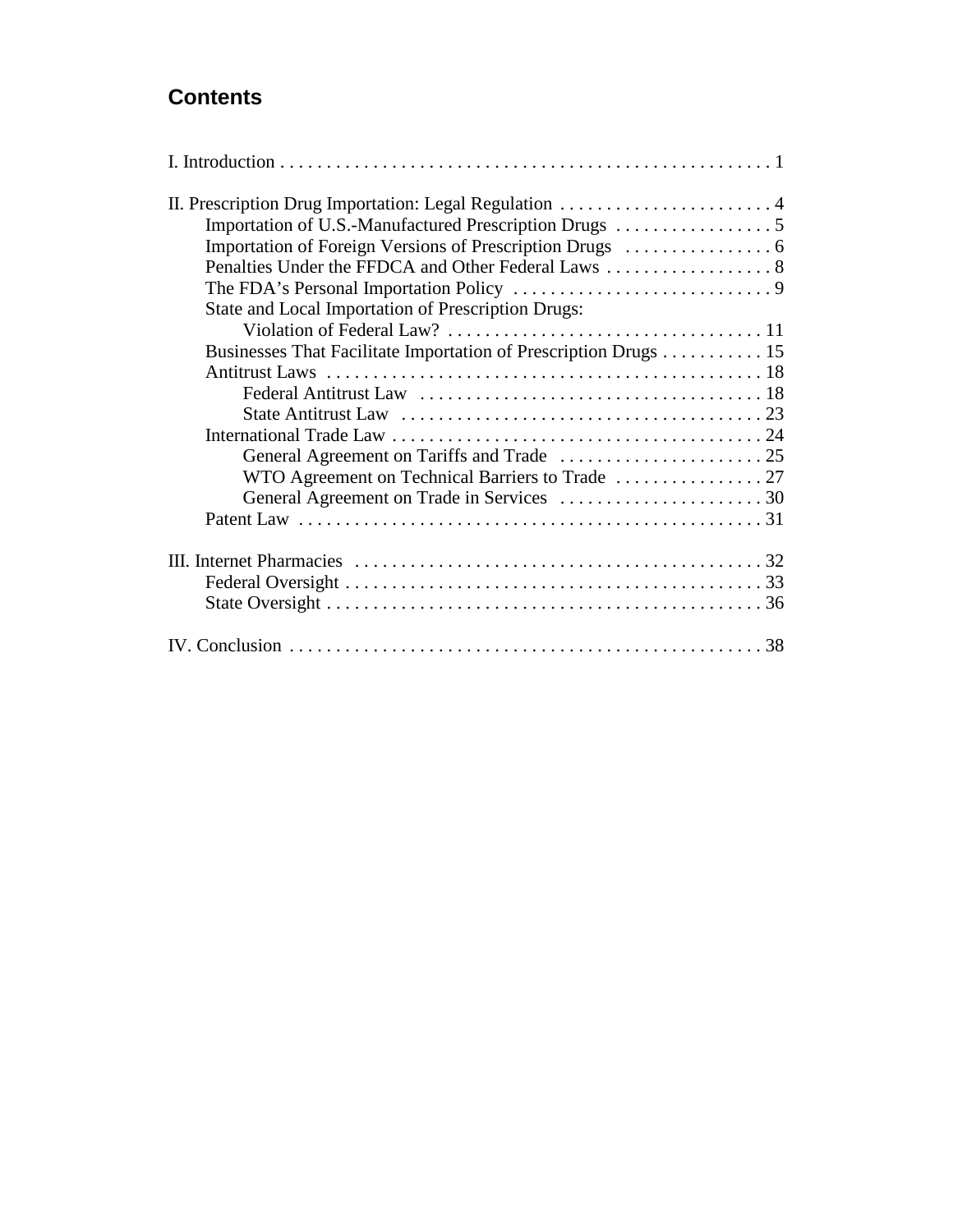## Prescription Drug Importation and Internet Sales: A Legal Overview

This report explores the legal issues raised by prescription drug importation and Internet sales. Although this report is intended to focus on legal analysis, both legal and policy issues are addressed because they are closely linked. For a more complete analysis of policy issues, see CRS Report RL32511, *Importing Prescription Drugs: Objectives, Options, and Outlook*, by Susan Thaul and Donna U. Vogt.

## **I. Introduction**

In general, there are two types of prescription drug imports: commercial imports by wholesalers and pharmacists, and personal imports by consumers. As prescription drug prices have escalated in recent years, so too has consumer interest in purchasing less costly medications abroad by means of either commercial or personal imports. Meanwhile, congressional legislators have been exploring a variety of legislative solutions to the problems posed by rising drug costs. During the  $108<sup>th</sup>$  Congress, the House of Representatives passed H.R. 2427, a bill that would allow wholesalers, pharmacists, and consumers to import prescription drugs that are approved by the Food and Drug Administration (FDA) and that are manufactured in FDA-approved plants. Under the bill, drugs could be imported from 25 different countries, including Canada, where drug prices are often lower than in the United States. In addition, the bill would have instituted anti-counterfeit technologies. Despite opposition from the leadership, H.R. 2427 easily passed the House, but the provisions allowing drug importation faced opposition in the Senate and were not included in the conference agreement on Medicare prescription drug benefits. Instead, the final Medicare bill, H.R. 1, modified a provision of existing law that authorizes the FDA to allow the importation of prescription drugs if the Secretary of Health and Human Services (HHS) certifies that implementing such a program is safe and reduces costs, a determination that no Secretary has made in the years since a similar certification requirement was established in 2000.<sup>1</sup>

Despite the fact that the final Medicare bill did not change the law with respect to the prohibition against importing prescription drugs from Canada and other foreign countries, the debate about drug importation continues. On the one hand, some policymakers remain opposed to allowing prescription drugs to be imported from foreign countries. Worried about the risk to consumers, these critics argue that the

<sup>&</sup>lt;sup>1</sup> Pub. L. No. 108-173 [hereinafter Medicare Act]. The original certification provision was contained in the Medicine Equity and Drug Safety (MEDS) Act. Pub. L. No. 106-387. The new Medicare Act also requires HHS to conduct a study and issue a report on importing prescription drugs.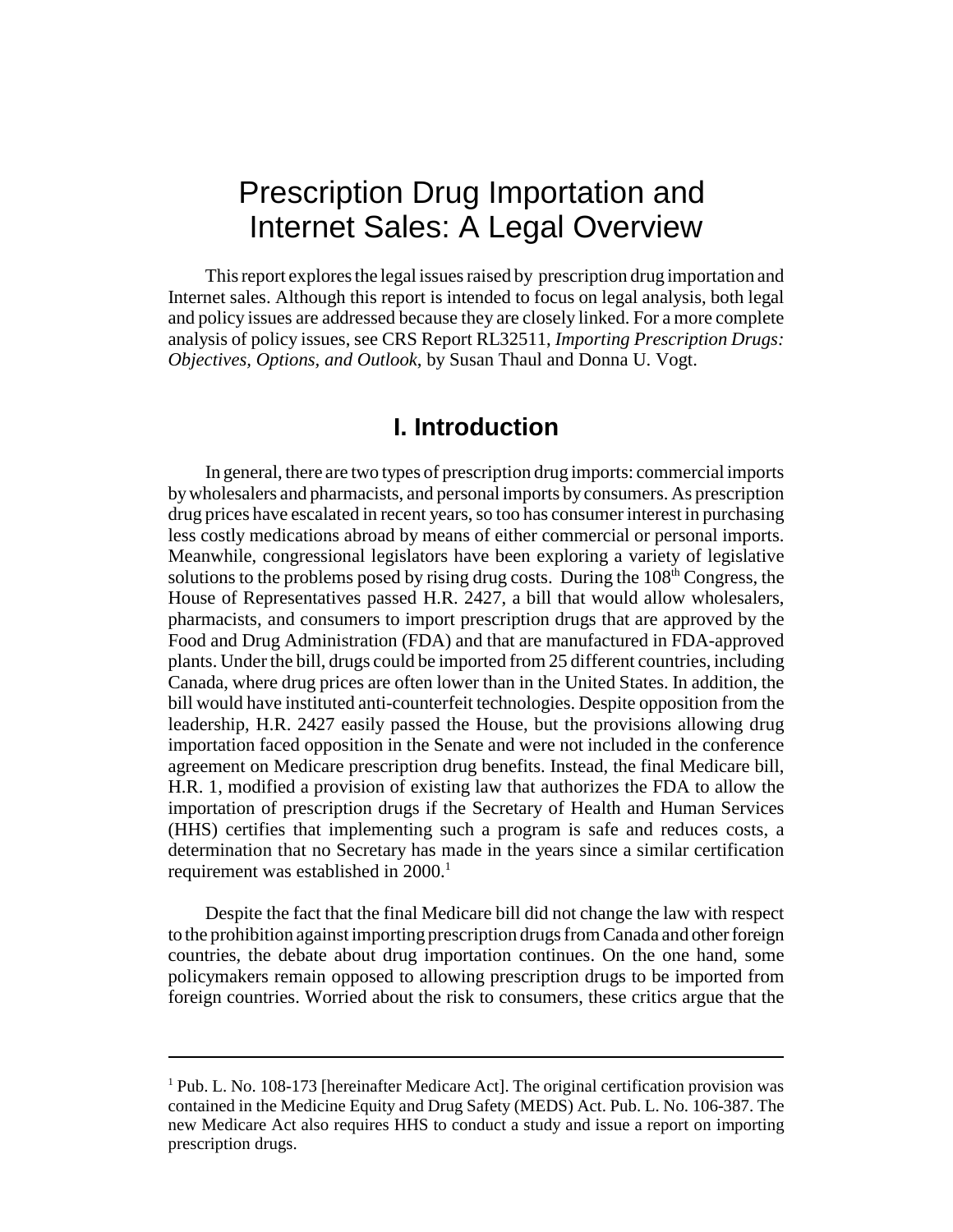FDA cannot guarantee the safety of such drugs, $2$  which they contend are more susceptible to being mishandled, mislabeled, unapproved, or counterfeited than drugs sold domestically. In addition, drug manufacturers and other opponents argue that allowing the importation of prescription drugs would stifle investment in the research and development of new drugs.<sup>3</sup> On the other hand, importation proponents, who claim that importation would result in an increased supply of prescription drugs that could result in significantly lower prices for U.S. consumers, say that safety concerns are overblown and would recede if additional precautions were implemented. Arguing that drug manufacturers are concerned only about their profits, proponents of importation contend that U.S. consumers should not subsidize the cost of research and development and that consumers in other countries should share the burden.<sup>4</sup>

Linked to the issue of prescription drug importation is a debate about drug costs. While some comparisons of U.S. and Canadian drug prices conclude that U.S. prices are higher than their Canadian counterparts, other studies do not find such discrepancies.<sup>5</sup> In part, studies may vary depending on which drugs are selected for comparison and whether or not U.S. generic drugs, which tend to be cheaper than Canadian brand-name and generic drugs, are considered.

In addition, there is an unresolved debate about whether allowing drug imports would affect drug prices, with supporters arguing that drug prices would drop due to competition if imports were allowed and opponents arguing that increased demand for imported drugs and moves by manufacturers to limit supplies of cheaper drugs would cause prices to rise both in the U.S. and abroad and would increase the risk of counterfeit drugs being introduced into the system.<sup>6</sup> Indeed, according to a recent study by the Congressional Budget Office (CBO), "the reduction in drug spending from importation would be small," in part because of new costs associated with ensuring the safety of imported drugs and because of the likelihood that manufacturers would alter drug formulations or reduce foreign supplies.<sup>7</sup> Furthermore, there are questions about how much it would cost to implement a safe drug importation program. The FDA estimates that such a program would cost at

 $2$  The Canadian government has also stated that it cannot guarantee the safety of drugs exported to the U.S. from Canada. Marc Kaufman, *Canadian Drug Position Misinterpreted*, WASH. POST, May 26, 2003, at A11.

<sup>3</sup> Marc Kaufman, *FDA's Authority Tested Over Drug Imports*, WASH. POST, Nov. 9, 2003, at A11.

<sup>4</sup> *Id.*

<sup>5</sup> For a discussion of the debate about costs, see CRS Report RL32511, *Importing Prescription Drugs: Objectives, Options, and Outlook*, by Susan Thaul and Donna U. Vogt.

<sup>6</sup> Gardiner Harris, *The Nation: Prescriptions Filled; If Americans Want to Pay Less for Drugs, They Will*, N.Y. TIMES, Nov. 16, 2003, § 4, at 4.

<sup>7</sup> Congressional Budget Office, *Would Prescription Drug Importation Reduce U.S. Drug Spending?*, Economic and Budget Issue Brief, April 29, 2004.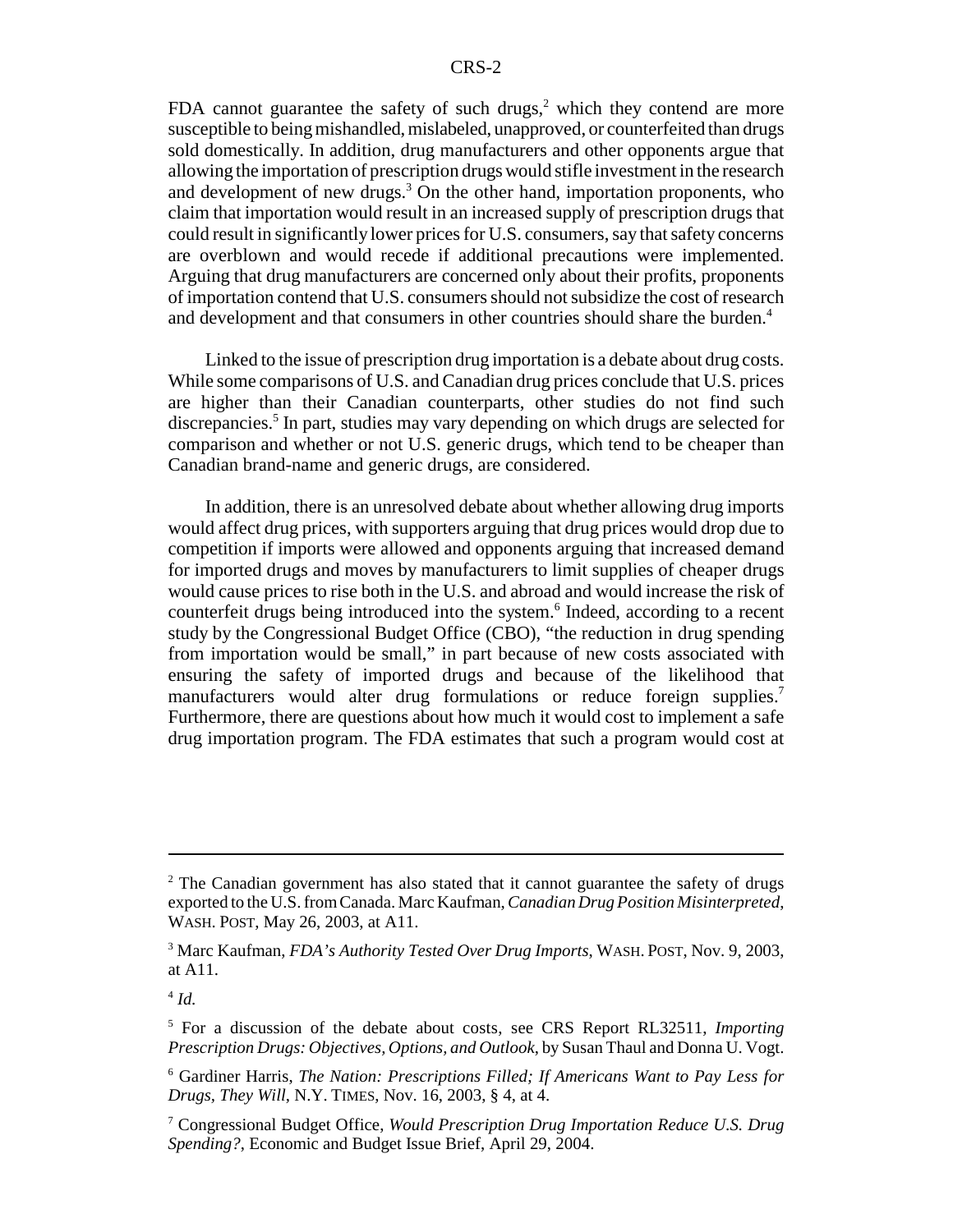least \$100 million but that the figure could rise as high as several hundred million dollars, especially if there is an increase in the volume of imported drugs.<sup>8</sup>

Just as the FDA has expressed concerns about the safety of imported drugs, federal regulators have become increasingly worried about the risks posed by some online pharmacies and prescription drug sales over the Internet.<sup>9</sup> Indeed, the regulation of prescription drug importation and the oversight of online pharmacies often overlap because many consumers use online pharmacies to purchase imported drugs. Regardless of whether or not drugs purchased online are imported, the FDA is worried about the safety and quality of such medications because of its concern about the lack of adequate physician supervision, the prospects for tampering with or counterfeiting such drugs, and the possibility that such drugs may be handled, dispensed, packaged, or shipped incorrectly.10

In response to concerns about prescription drug imports and Internet sales, a number of congressional legislators have introduced bills that would make changes to existing law in these areas. Bills introduced in the  $109<sup>th</sup>$  Congress include H.R. 328, H.R. 563, H.R. 578, H.R. 700, H.R. 753, H.R. 840, S. 109, S. 184, S. 334, and S. 399. Thus far, neither chamber has taken significant action on any of these bills.

Current regulation of prescription drug importation and Internet sales consists of a patchwork of federal and state laws in an array of areas.<sup>11</sup> At the federal level, the Food and Drug Administration (FDA) regulates prescription drugs under the Federal Food, Drug, and Cosmetic Act (FFDCA), which governs, among other things, the safety and efficacy of prescription medications, including the approval, manufacturing, and distribution of such drugs.12 It is the FFDCA that prohibits the importation — sometimes referred to as "reimportation"13 — of certain prescription drugs by anyone other than the manufacturer and that requires that prescription drugs may be dispensed only with a valid prescription.<sup>14</sup> Meanwhile, U.S. Customs and Border Protection (CBP) has the initial responsibility for examining imported goods

<sup>8</sup> Inside Washington Publishers, *\$58 Million for Canadian Rx Importation Based on Outdated Estimate*, FDA WEEK, March 19, 2004.

<sup>&</sup>lt;sup>9</sup> Some of these concerns are reflected in a recent report by the Government Accountability Office (GAO; formerly the General Accounting Office). GAO Report GAO-04-820, *Internet Pharmacies: Some Pose Safety Risks for Consumers*.

<sup>10</sup> FOOD AND DRUG ADMINISTRATION, *Buying Medicines and Medical Products Online*, [http://www.fda.gov/oc/buyonline/default.htm].

<sup>11</sup> For other information on prescription drug importation and Internet sales, *see* CRS Report RL32511, *Importing Prescription Drugs: Objectives, Options, and Outlook*, by Susan Thaul and Donna U. Vogt; CRS Report RL32271, *Importation of Prescription Drugs Provisions in P.L. 108-173, the Medicare Prescription Drug, Improvement, and Modernization Act of 2003*, by Susan Thaul and Donna U. Vogt; and GAO Report GAO-01-69, *Internet Pharmacies: Adding Disclosure Requirements Would Aid State and Federal Oversight*.

<sup>&</sup>lt;sup>12</sup> 21 U.S.C. § 301 et seq.

<sup>&</sup>lt;sup>13</sup> "Reimportation" is a term that is commonly used to describe importation. The term "importation" is used throughout this report.

 $14$  21 U.S.C. § 353(b).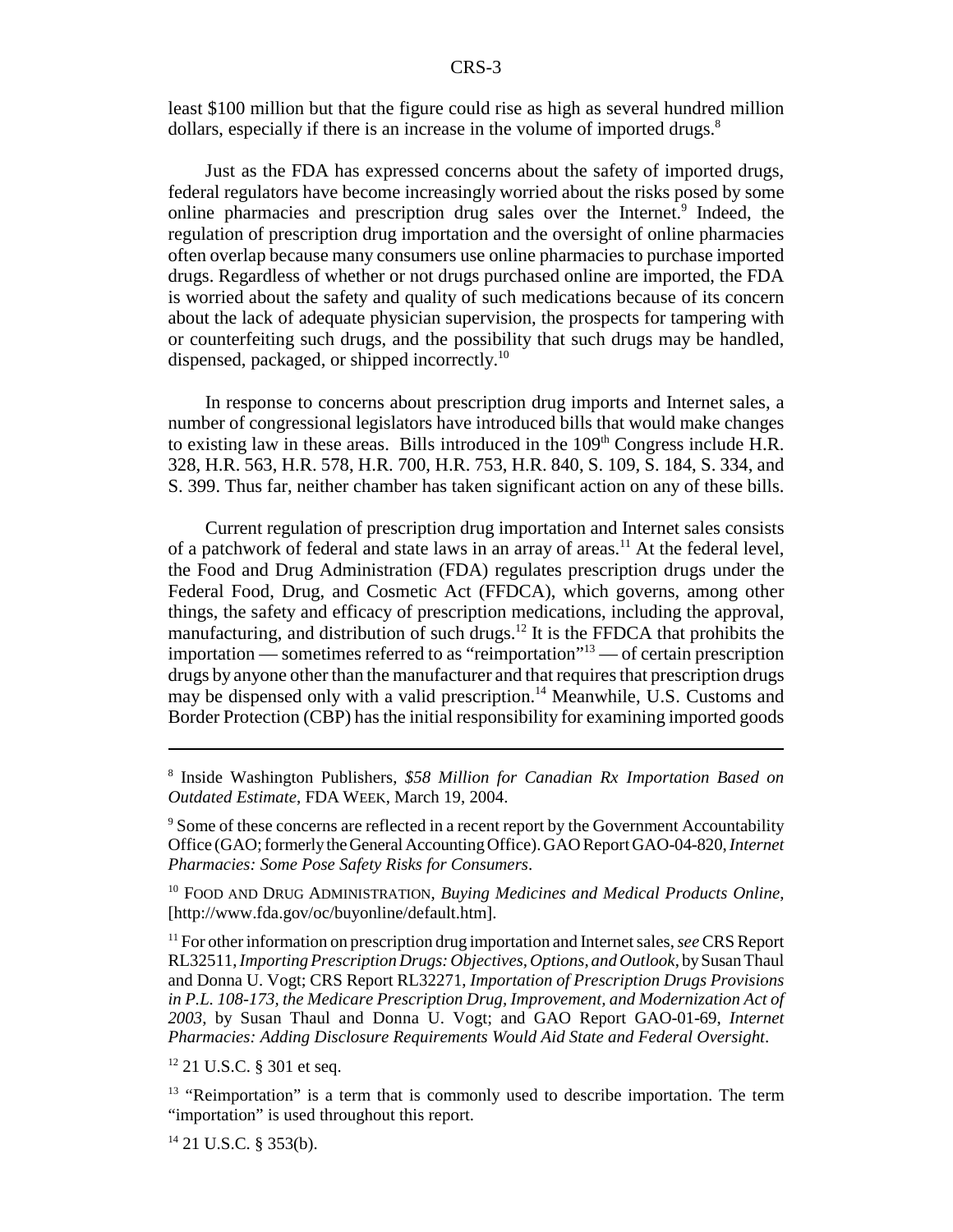at the nation's borders and for detaining any FDA-regulated products that appear to pose a health risk. In addition, the Drug Enforcement Agency (DEA) administers the Controlled Substances Act, which is a federal statute that establishes criminal and civil sanctions for the unlawful possession, manufacturing, or distribution of certain addictive or dangerous substances, including certain prescription drugs that share these properties, such as narcotics and opiates.15 At the state level, state boards of pharmacy regulate pharmacy practice, and state medical boards oversee the practice of medicine. Thus, some of the laws that govern online pharmacies and doctors vary from state to state.

Finally, although foreign laws are beyond the scope of this report, it is important to note that laws in foreign countries may also apply to the importation of drugs from those countries. For example, Canadian law currently prohibits Canadian pharmacists from dispensing drugs unless the patient submits a prescription from a Canadian doctor. Thus, U.S. consumers generally must secure prescriptions from both U.S. and Canadian doctors in order to purchase drugs from Canadian pharmacies. In order to achieve this, some Canadian doctors "cosign" prescriptions written by American doctors. However, Manitoba, which is the only Canadian province to permit cosigning and which is the region where most online pharmacies are located, has recently proposed to withdraw licenses from pharmacies that sell drugs based on cosigned prescriptions. Such a move would potentially pose a major obstacle to prescription drug importation from Canada.16 Other countries may have similar laws that potentially could limit the ability of U.S. consumers to import prescription drugs.17

## **II. Prescription Drug Importation: Legal Regulation**

At the federal level, the FDA regulates prescription drugs under the Federal Food, Drug, and Cosmetic Act (FFDCA), which governs, among other things, the safety and efficacy of prescription medications, including the approval, manufacturing, and distribution of such drugs.<sup>18</sup> Although many states also have their own laws that regulate drug safety, the FDA maintains primary responsibility for the

<sup>&</sup>lt;sup>15</sup> *Id.* at § 801 et seq. For more information on the Controlled Substances Act, see CRS Report 97-141A, *Drug Smuggling, Drug Dealing and Drug Abuse: Background and Overview of the Sanctions Under the Federal Controlled Substances Act and Related Statutes*, by Charles Doyle.

<sup>16</sup> Inside Washington Publishers, *Efforts to Protect Canadian Internet Pharmacy Sales to U.S. Fail,* FDA WEEK, Jan. 7, 2005; Inside Washington Publishers, *Canadian Regulators Threaten to Shut Down Internet Pharmacies,* FDA WEEK, Dec. 10, 2004.

<sup>&</sup>lt;sup>17</sup> For example, the European Court of Justice, which is hearing a parallel trade case in which European drug wholesalers sued GlaxoSmithKline after the company reduced supplies to countries with cheap drug prices, may rule in favor of the drug manufacturer, in which case it may become more difficult to import cheaper drugs from Europe. Inside Washington Publishers, *EU Court May Let Rx Firms Cut Supplies to Curb Parallel Trade*, FDA WEEK, Jan 7, 2005.

<sup>&</sup>lt;sup>18</sup> 21 U.S.C. § 301 et seq.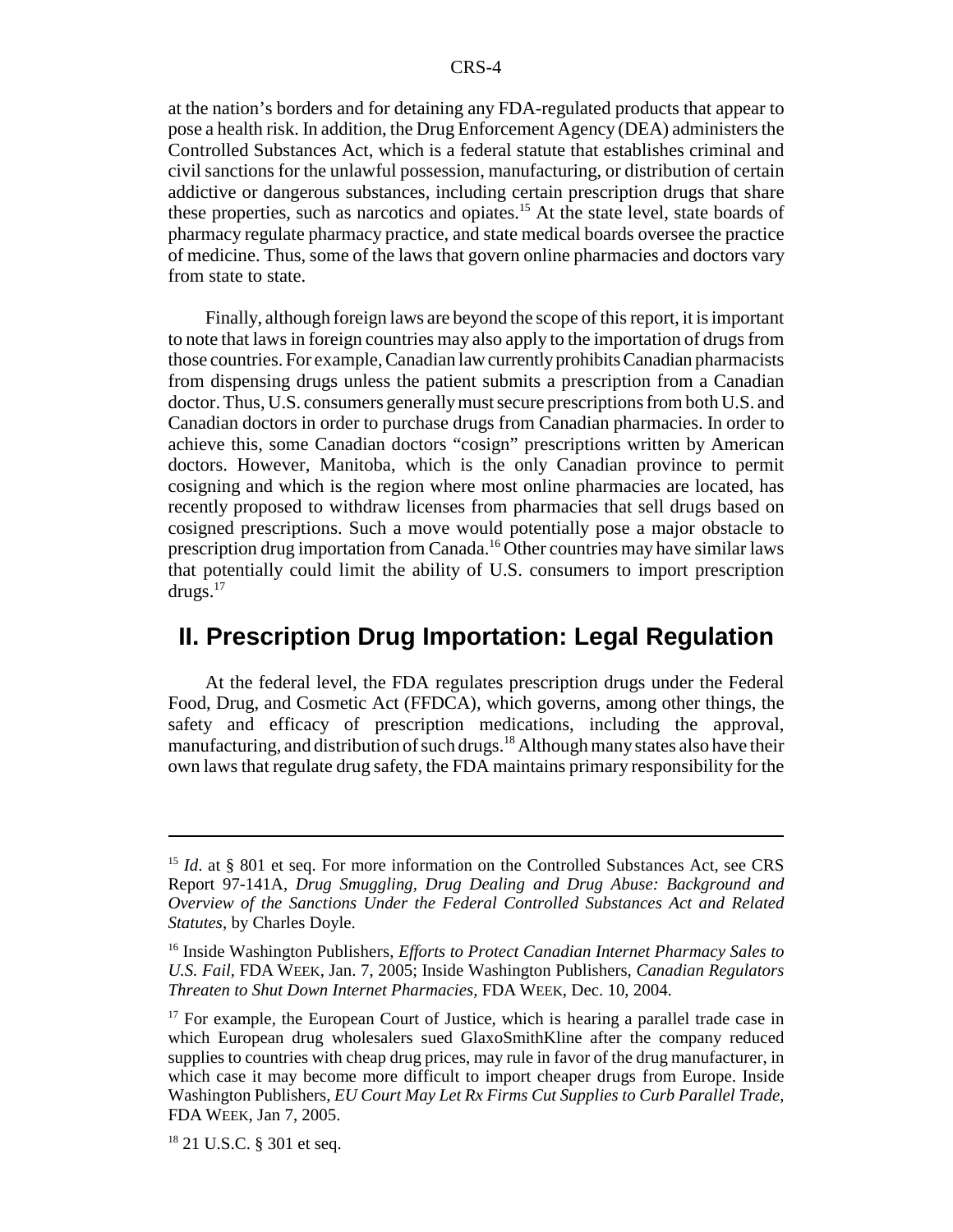premarket approval of prescription drugs, while the DEA and CBP have somewhat more limited regulatory authority over such drugs.

The FFDCA contains several provisions that apply to prescription drug imports. First, the statute contains an outright prohibition that forbids anyone other than the U.S. manufacturer from importing prescription drugs. This prohibition affects only drugs that originally are made in the U.S. Second, the FFDCA contains a number of other provisions relating to drug approvals and labeling that make it nearly impossible for prescription drugs made for foreign markets to comply with the extensive statutory requirements, in part because the FDA considers any drugs not made on an FDA-inspected production line to be unapproved and therefore illegal. These provisions generally affect foreign versions of drugs that are approved for domestic sale.

Importation of both U.S.-manufactured prescription drugs and unapproved foreign versions of U.S.-approved prescription drugs are discussed in this section, as are the penalties under the FFDCA, the FDA's personal importation policy, state plans to import prescription drugs, and businesses that facilitate the importation of prescription drugs. In addition, this section contains a discussion of other legal areas that may affect prescription drug importation, including antitrust law, trade law, and patent law.

## **Importation of U.S.-Manufactured Prescription Drugs**

Currently, the FFDCA prohibits anyone other than the U.S. manufacturer of a prescription drug from importing that drug into the United States.19 Thus, it is technically a violation of the statute for individual consumers or online pharmacies to import a prescription drug back into the country, even though the drug was, prior to export, originally manufactured in the U.S. and even if the drug otherwise complies with the FFDCA.<sup>20</sup> Although critics of this law argue that there is no rational justification for forbidding the importation of a drug that is theoretically identical to its counterpart sold in the U.S., the FDA contends that the agency can no longer guarantee the safety of a prescription drug once it has left the country and the agency's regulatory control. According to the agency, the FDA "cannot provide adequate assurance to the American public that the drug products delivered to consumers in the United States from foreign countries are the same products approved by the FDA."21

In response to concerns about the rising costs of prescription drugs, however, Congress adopted importation amendments to the FFDCA in 2000. Under the

<sup>&</sup>lt;sup>19</sup> *Id.* at § 381(d)(1). The Secretary, however, is authorized to allow the importation of any drugs that are required for emergency medical care. *Id.* at § 381(d)(2).

 $20$  Under the FDA's personal importation policy, however, the FDA currently does not enforce this prohibition against individuals who import a limited supply of prescription drugs for personal use. *See infra* notes 51-58 and accompanying text.

<sup>&</sup>lt;sup>21</sup> Letter from William K. Hubbard, Associate Commissioner for Policy and Planning, Food and Drug Administration, to Robert P. Lombardi, Esq., The Kullman Firm 1 (Feb. 12, 2003), [http://www.fda.gov/ora/import/kullman.pdf] [hereinafter Lombardi Letter].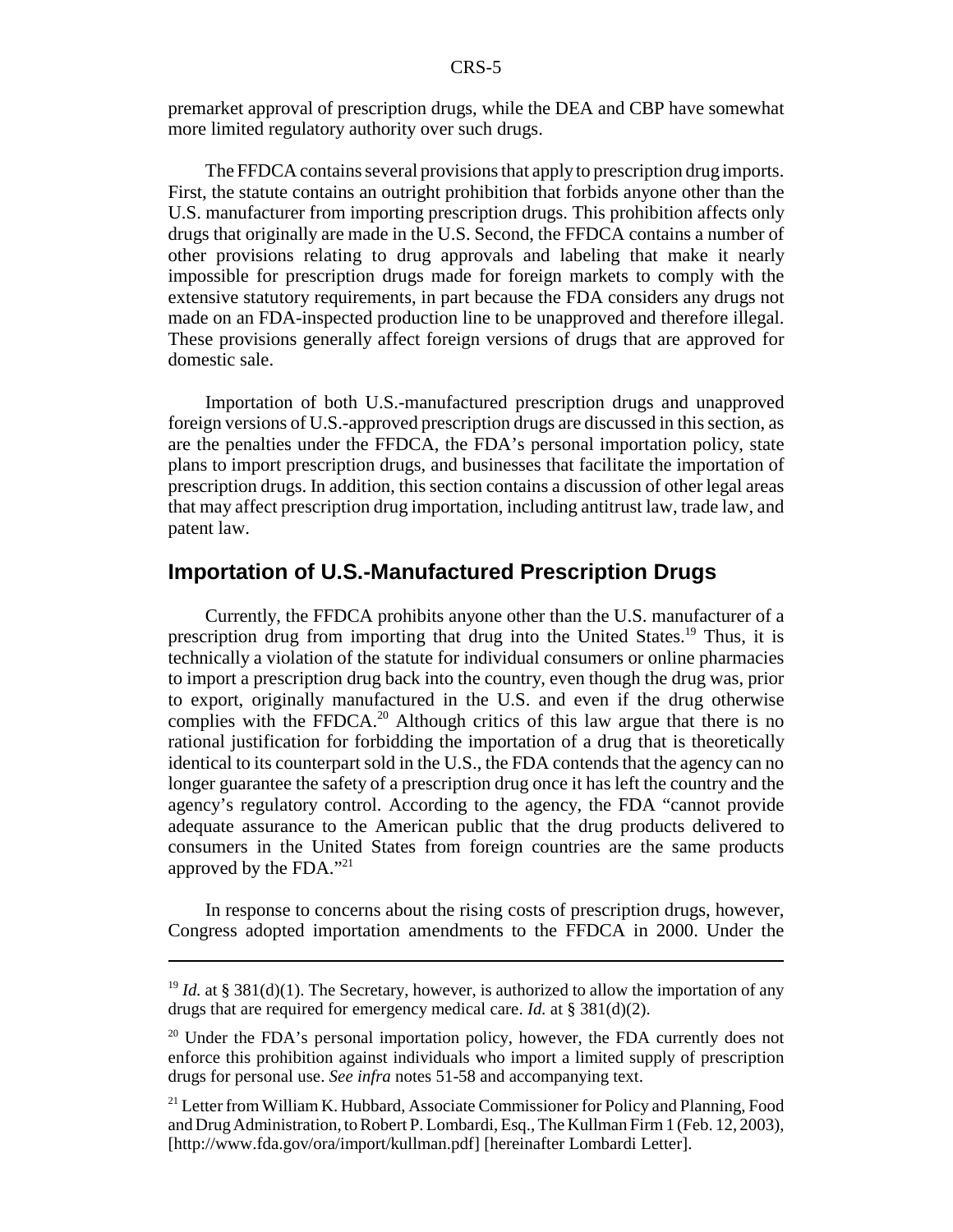Medicine Equity and Drug Safety (MEDS) Act,<sup>22</sup> the FDA was authorized to allow pharmacists and wholesalers to import prescription drugs from foreign countries if certain safety precautions were followed.<sup>23</sup> The act, however, stipulated that the importation provision would not become effective until and unless the Secretary of HHS determined that the implementation of the provision would "pose no additional risk to the public's health and safety; and [would] result in a significant reduction in the cost of covered products to the American consumer."24 Citing safety concerns, both the current and the former Secretaries declined to implement this provision.

In the recently enacted Medicare Prescription Drug, Improvement, and Modernization Act of 2003 (hereinafter referred to as the Medicare Act),  $25$  Congress once again revisited the issue of prescription drug importation. Like the MEDS Act it superseded, the Medicare legislation directs the FDA to allow pharmacists and wholesalers to import prescription drugs if certain safety precautions are followed.<sup>26</sup> Unlike the MEDS Act, which covered prescription drugs from a specified group of foreign countries, the Medicare Act allows imports from Canada only.<sup>27</sup> In addition, the Medicare Act, unlike the MEDS Act, also authorizes the FDA to allow, by regulatory waiver, individuals to import prescription drugs for personal use under certain circumstances.28 Despite these new importation provisions, the Medicare Act, like the MEDS Act, stipulates that the importation provisions will not become effective until and unless the Secretary certifies that the implementation of the provision would "pose no additional risk to the public's health and safety; and [would] result in a significant reduction in the cost of covered products to the American consumer." $^{29}$ As noted above, the Secretary of HHS has thus far declined to provide such certification. Absent such certification, the ban on the importation of prescription drugs remains in effect.

## **Importation of Foreign Versions of Prescription Drugs**

Even if the FFDCA did not contain an explicit prohibition against drug importation, the FDA maintains that consumer imports of prescription drugs from

<sup>22</sup> Pub. L. No. 106-387.

<sup>23 21</sup> U.S.C. § 384.

 $^{24}$  *Id.* at § 384(1).

<sup>25</sup> Medicare Act, *supra* note 1.

<sup>&</sup>lt;sup>26</sup> The Medicare Act also required the Secretary to conduct a study on the importation of drugs. This study, which was released in December 2004, concluded that legalizing drug importation would be likely to result in increased risk to consumers and would not significantly reduce retail drug prices. Department of Health and Human Services, Report on Prescription Drug Importation (December 2004), [http://www.hhs.gov/importtaskforce/Report1220.pdf].

<sup>27</sup> Medicare Act, *supra* note 1.

<sup>&</sup>lt;sup>28</sup> *Id.* This legislation, which is similar to the FDA's personal importation policy, is discussed in more detail in a separate section below.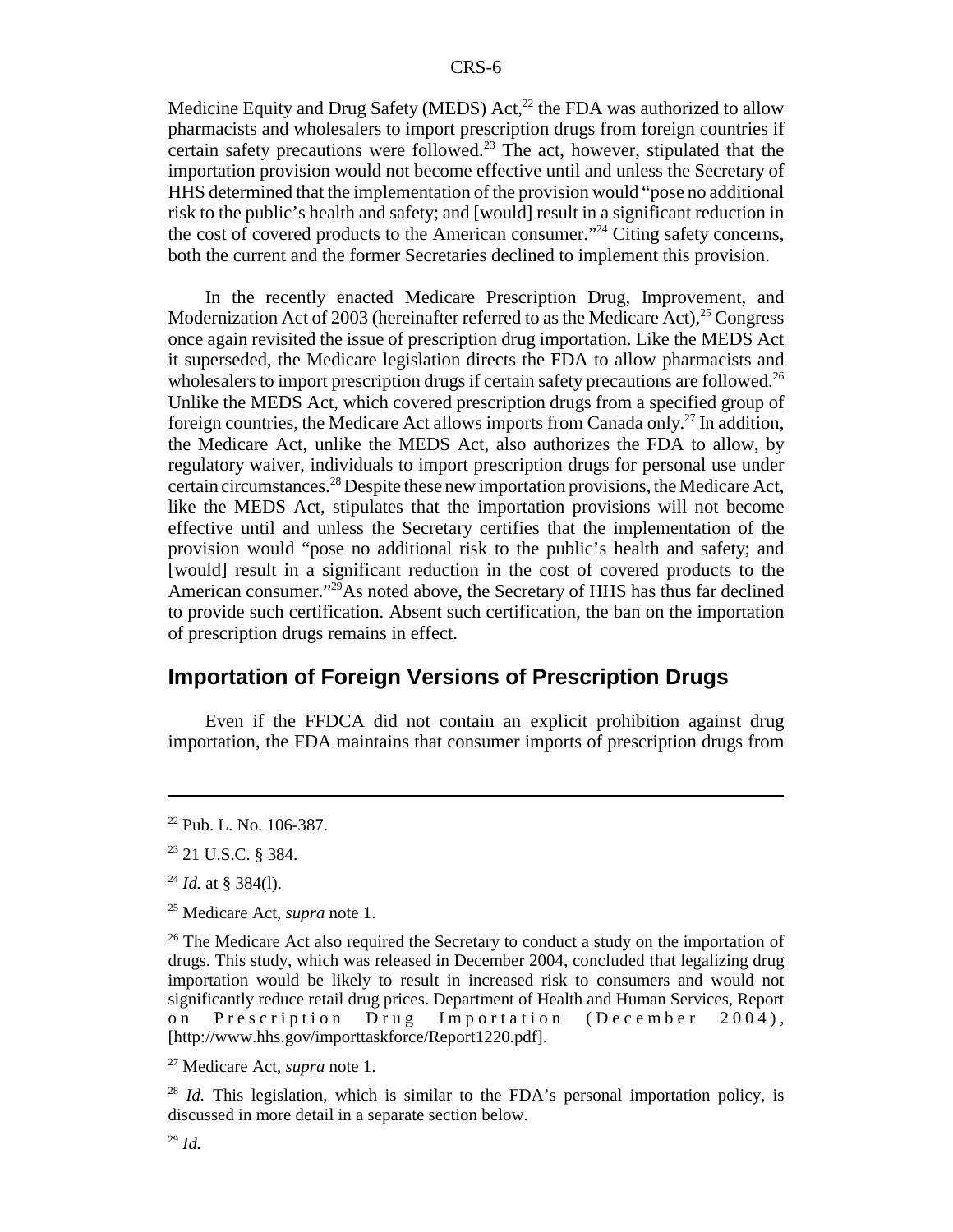foreign countries would almost certainly violate other provisions of the act. $30$  For example, such drugs are likely to be unapproved,<sup>31</sup> mislabeled,<sup>32</sup> or improperly dispensed.<sup>33</sup> According to the FDA:

The reason that Canadian or other foreign versions of U.S.-approved drugs are generally considered unapproved in the U.S. is that FDA approvals are manufacturer-specific, product-specific, and include many requirements relating to the product, such as manufacturing location, formulation, source and specifications of active ingredients, processing methods, manufacturing controls, container/closure system, and appearance. . . . Moreover, even if the manufacturer has FDA approval for a drug, the version produced for foreign markets usually does not meet all of the requirements of the U.S. approval, and thus it is considered to be unapproved. Virtually all shipments of prescription drugs imported from a Canadian pharmacy will run afoul of the Act, although it is a theoretical possibility that an occasional shipment will not do so. Put differently, in order to ensure compliance with the Act when they are involved in shipping prescription drugs to consumers in the U.S., businesses and individuals must ensure, among other things, that they only sell FDA-approved drugs that are made outside of the U.S. and that comply with the FDA approval in all respects.34

In addition to complying with the requirements regarding FDA approvals, imported drugs must also meet FDA requirements regarding labeling and dispensing. For example, mislabeling a drug is a violation of the FFDCA, as is the act of introducing or receiving a mislabeled drug in interstate commerce.<sup>35</sup> In order to be properly labeled, prescription drugs must be labeled in accordance with the FDA's extensive labeling requirements.<sup>36</sup> Furthermore, the FFDCA requires that prescription drugs may be dispensed only with a valid prescription.<sup>37</sup> Therefore, it is a violation of the act to import prescription drugs without a legitimate U.S. prescription.

According to the FDA, a recent inspection of prescription drug shipments by CBP found that 1,728 of 1,982 drug shipments from foreign countries violated the FFDCA because they contained "unapproved drugs" that could pose clear safety problems.38 Although the reason for the violation varied depending on the shipment, the FDA and CBP found shipments of drugs that, among other things, had never been approved by the FDA, were inadequately labeled (e.g., lacked instructions or were

- $32$  *Id.* at § 353(b)(2).
- $33$  *Id.* at § 353(b)(1).
- 34 Lombardi Letter, *supra* note 21, at 3.
- 35 21 U.S.C. §§ 331 (a)-(c), 353(b)(2).
- 36 21 C.F.R. §201.100(c)(2).
- $37$  21 U.S.C. § 353(b)(1).

<sup>30</sup> Lombardi Letter, *supra* note 21, at 2.

<sup>31 21</sup> U.S.C. § 355.

<sup>&</sup>lt;sup>38</sup> Press Release, Food and Drug Administration, Recent FDA/U.S. Customs Import Blitz Exams Continue to Reveal Potentially Dangerous Illegally Imported Drug Shipments (Jan. 27, 2004), [http://www.fda.gov/bbs/topics/NEWS/2004/NEW01011.html].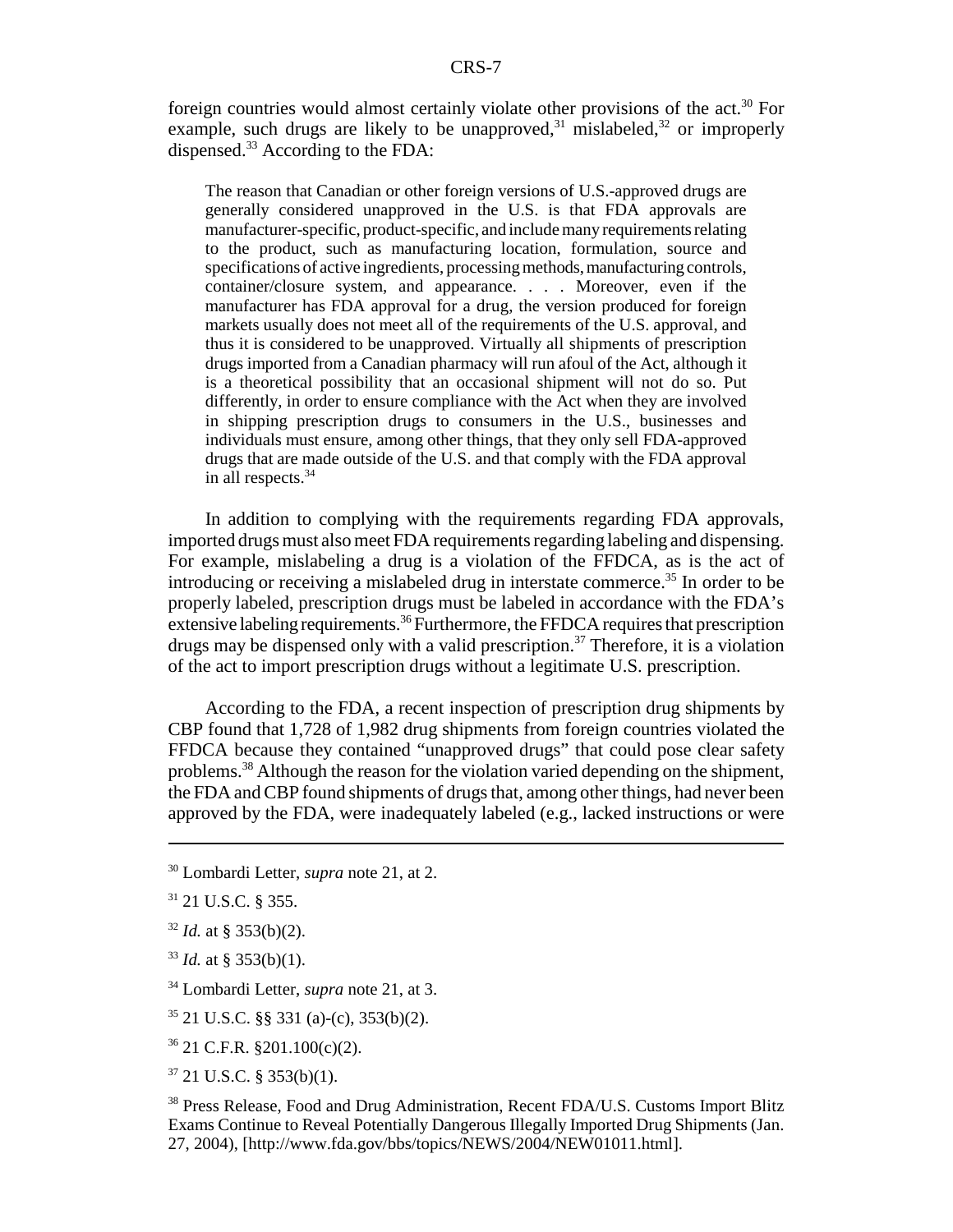labeled in a foreign language), had been withdrawn from the U.S. market due to safety concerns, could cause dangerous interactions, required monitoring by a doctor, or were controlled substances.39

## **Penalties Under the FFDCA and Other Federal Laws**

If a business or consumer violates the FFDCA by importing unapproved or misbranded prescription drugs, there are a number of criminal and civil penalties that may apply. As set forth in the act, penalties, which vary depending on the offense, are as follows: (1) violations of the act's general prohibitions are a misdemeanor offense punishable by up to a year in prison or a fine of up to \$1,000, or both;<sup>40</sup> (2) a violation that occurs after a prior conviction for violating the act or that is committed with the intent to defraud or mislead is a felony offense punishable by up to three years of imprisonment or up to a  $$10,000$  fine, or both;<sup>41</sup> and (3) if a business or consumer knowingly violates the importation provision, then the violation is a felony offense punishable by up to 10 years in prison or up to \$250,000 in fines.<sup>42</sup>

Despite these designated penalties, individuals and corporations that violate the act may face monetary fines far greater than those specified in the FFDCA because those sanctions are superceded by general fines set forth in the Sentencing Reform Act of 1984, which applies across the board to all federal crimes. That statute raised the limit on the maximum penalties that apply to federal crimes. As a result, misdemeanor violations of the FFDCA are actually punishable by a fine of up to \$100,000 for individuals and up to \$200,000 for organizations, and felony violations of the act are punishable by up to \$250,000 for individuals and up to \$500,000 for corporations.43 In addition, federal courts are authorized to issue injunctions in order to enjoin violations of the  $act<sub>44</sub>$  and any drug that is adulterated or misbranded is subject to seizure under the  $act.^{45}$ 

It is important to note that "[t]hose who aid and abet a criminal violation of the act, or conspire to violate the act, can also be found criminally liable."46 Federal criminal law generally makes it a separate crime to aid or abet any criminal offense against the United States or to conspire to commit a criminal offense against the United States, $47$  so illegal importers could potentially be charged with these offenses as well as other general federal crimes, such as mail or wire fraud or making false

<sup>39</sup> *Id.*

<sup>&</sup>lt;sup>40</sup> 21 U.S.C. § 333(a)(1). In addition, misdemeanor violations of the act are strict liability offenses. United States v. Dotterweich, 320 U.S. 277, 284 (1943).

 $41$  21 U.S.C. § 333(a)(2).

<sup>&</sup>lt;sup>42</sup> *Id.* at §§ 333(b)(1), 381(d)(1).

<sup>43 18</sup> U.S.C. §§ 3559, 3571.

<sup>44 21</sup> U.S.C. § 332.

<sup>45</sup> *Id*. at § 334.

<sup>46</sup> Lombardi Letter, *supra* note 21, at 1.

<sup>47 18</sup> U.S.C. §§ 2, 371.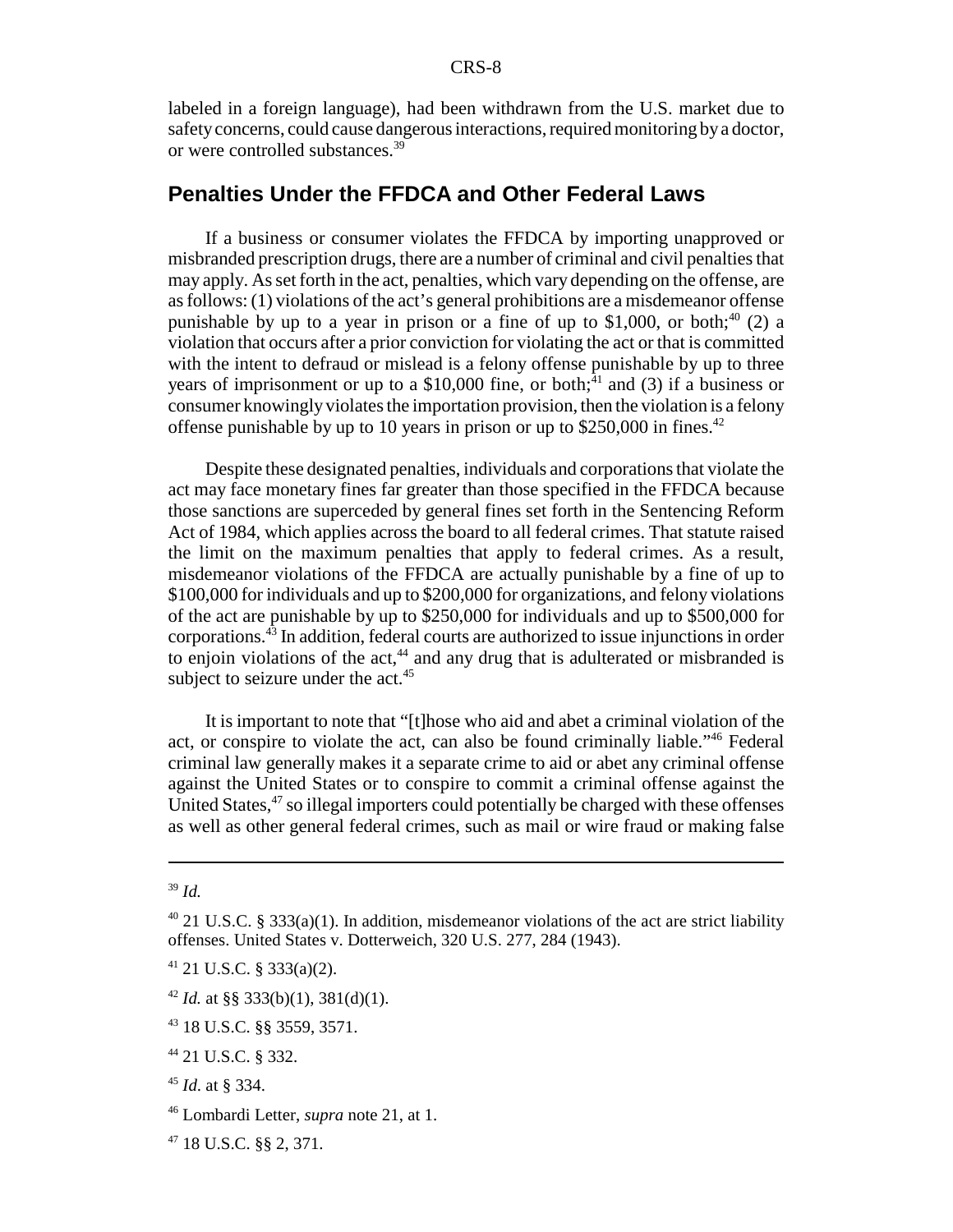statements. In addition, the FFDCA explicitly forbids certain acts, as well as the causing of such prohibited acts.<sup>48</sup> Thus, businesses that facilitate the importation of unapproved prescription drugs or U.S.-manufactured prescription drugs may be liable if they are deemed to be "causing" violations of the act. In addition to penalties under the FFDCA and other federal criminal statutes, individuals or businesses that illegally import prescription drugs that are also controlled substances may be subject to penalties under the Controlled Substances Act.49

Despite the range of penalties that FDA has available to punish those who import prescription drugs in violation of the act, the agency has clarified that its "highest enforcement priority would not be actions against consumers."50 Indeed, the FDA exercises its enforcement discretion leniently in this regard by allowing consumers to import certain otherwise illegal prescription drugs under certain circumstances. This enforcement policy, known as the personal importation policy, is described in detail below.

## **The FDA's Personal Importation Policy**

Although importing unapproved prescription drugs is a violation of the FFDCA, it is CBP, not FDA, that has the initial responsibility for examining imported goods at the nation's borders. Accordingly, CBP notifies the FDA if it has detected a mail or baggage shipment of "an FDA-regulated article intended for commercial distribution, an article that FDA has specifically requested be detained, or an FDA regulated article that appears to represent a health fraud or an unknown risk to health."51 In order to assist agency personnel in determining when to allow or refuse entry to imported drugs, the FDA developed its personal importation policy.

Under the FDA's personal importation policy, the FDA exercises its enforcement discretion to permit consumers to import otherwise illegal prescription drugs for purposes of personal use. Recognizing that the agency's limited enforcement resources are best directed at commercial shipments of imported drugs rather than personal imports, the FDA may, at its discretion, refrain from taking legal action against illegally imported drugs under the following circumstances:

a) the intended use is unapproved and for a serious condition for which effective treatment may not be available domestically either through commercial or clinical means;

<sup>48 21</sup> U.S.C. § 331.

<sup>49</sup> *See infra* notes 180-82 and accompanying text.

<sup>50</sup> Lombardi Letter, *supra* note 21, at 4.

<sup>51</sup> OFFICE OF REGULATORY AFFAIRS, FOOD AND DRUG ADMINISTRATION, *Coverage of Personal Importations*, REGULATORY PROCEDURES MANUAL, [http://www.fda.gov/ora/compliance\_ref/rpm\_new2/ch9pers.html]. CBP estimates that 40,000 packages of prescription drugs arrive on a daily basis at New York's John F. Kennedy mail center, the nation's busiest international mail facility. Inside Washington Publishers, *Customs Says 40,000 Drug Parcels Go Through JFK Facility Daily*, FDA WEEK, March 19, 2004.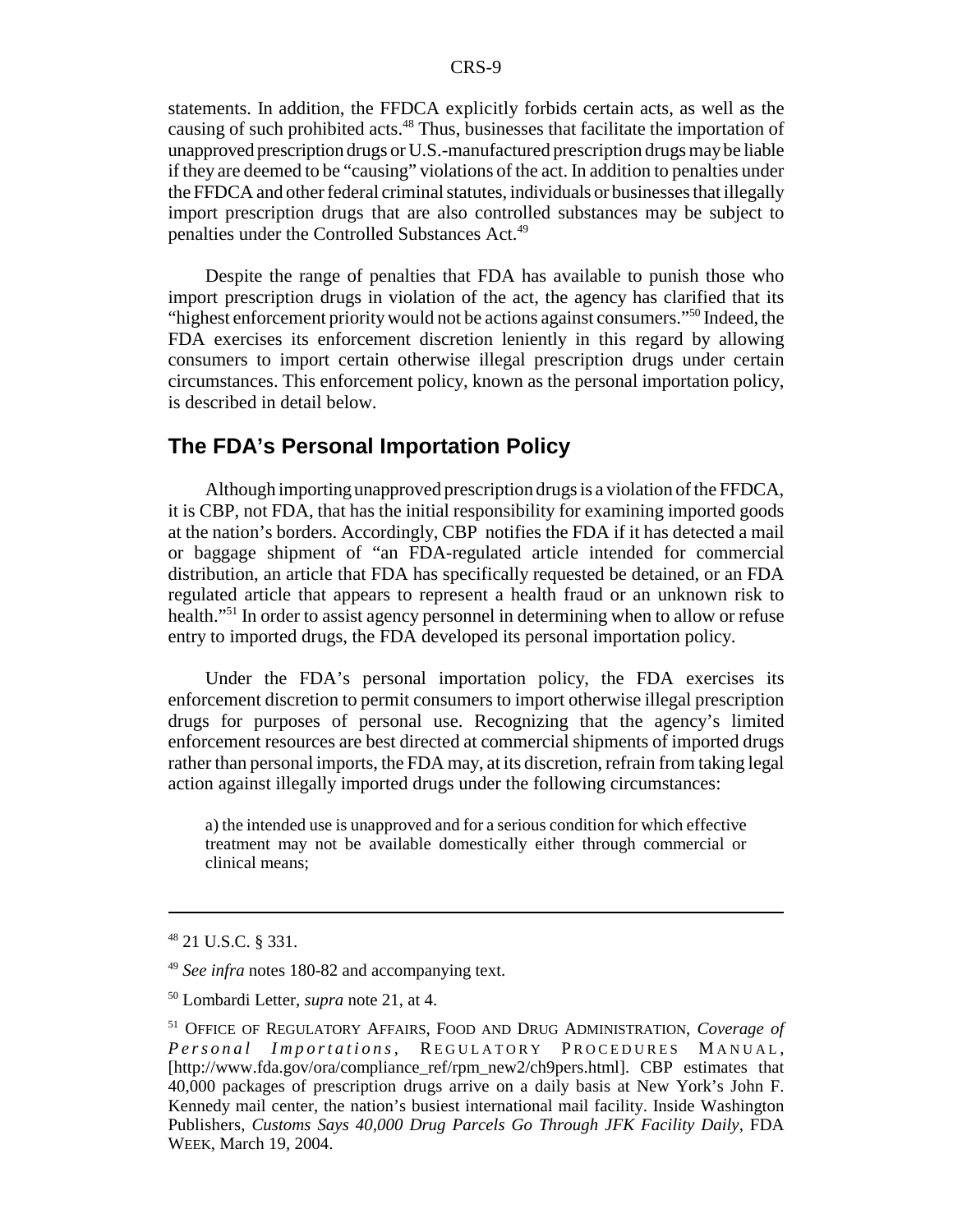b) there is no known commercialization or promotion to persons residing in the U.S. by those involved in the distribution of the product at issue; c) the product is considered not to represent an unreasonable risk; and d) the individual seeking to import the product affirms in writing that it is for the patient's own use (generally not more than three month supply) and provides the name and address of the doctor licensed in the U.S. responsible for his or her treatment with the product, or provides evidence that the product is for the continuation of a treatment begun in a foreign country.<sup>52</sup>

Ultimately, the personal importation policy is designed to set forth guidance for agency personnel regarding the FDA's enforcement priorities for imported drugs, but it is not intended to grant a license to consumers to import unapproved prescription drugs into the United States.<sup>53</sup> Indeed, the FDA emphasizes that even if all of the factors above are met, "the drugs remain illegal and FDA may decide that such drugs should be refused entry or seized."54 Furthermore, this policy does not apply to commercial shipments of unapproved prescription drugs, nor is it intended to permit the importation of foreign versions of drugs that are already approved in the United States. Thus, it appears that personal importations of cheaper versions of prescription drugs that are already available in the U.S. do not conform to the FDA's personal importation policy.55 Nevertheless, U.S. consumers continue to import drugs from abroad, and one Canadian group claims that Canadian pharmacies supply two million people in the U.S., or roughly one percent of the U.S. market for prescription drugs.<sup>56</sup>

Meanwhile, in the recent Medicare Prescription Drug, Improvement, and Modernization Act of 2003, Congress authorized the FDA to allow individuals to import prescription drugs for personal use under certain circumstances, provided that the Secretary has certified that importation is safe and cost-effective.<sup>57</sup> Specifically, the act, subject to certification, requires the Secretary of HHS to allow individuals to import prescription drugs from Canada if the drug:

(A) is imported from a licensed pharmacy for personal use by an individual, not for resale, in quantities that do not exceed a 90-day supply;

(B) is accompanied by a copy of a valid prescription;

<sup>&</sup>lt;sup>52</sup> *Id. See also*, OFFICE OF REGULATORY AFFAIRS, FOOD AND DRUG ADMINISTRATION, I m p o r t a t i o n o f P r e s c r i p t i o n M e d i c i n e s / D r u g s, *Importation of Prescription Medicines/Drugs* , [http://www.fda.gov/ora/import/traveler\_alert.htm]; OFFICE OF REGULATORY AFFAIRS,FOOD AND DRUG ADMINISTRATION, *Information on Importation of Drugs* (April 3, 1998), [http://www.fda.gov/ora/import/pipinfo.htm].

<sup>53</sup> OFFICE OF REGULATORY AFFAIRS, FOOD AND DRUG ADMINISTRATION, *Coverage of Personal Importations*, REGULATORY PROCEDURES MANUAL, [http://www.fda.gov/ora/compliance\_ref/rpm\_new2/ch9pers.html].

<sup>54</sup> OFFICE OF REGULATORY AFFAIRS, FOOD AND DRUG ADMINISTRATION, *Importation of Prescription Medicines/Drugs*, [http://www.fda.gov/ora/import/traveler\_alert.htm].

<sup>55</sup> OFFICE OF REGULATORY AFFAIRS, FOOD AND DRUG ADMINISTRATION, *Information on Importation of Drugs* (April 3, 1998), [http://www.fda.gov/ora/import/pipinfo.htm].

<sup>56</sup> Inside Washington Publishers, *Canadian Pharmacist to Drug Firms: Support Limited Rx Imports,* FDA WEEK, May 7, 2004.

<sup>57</sup> Medicare Act, *supra* note 1, at § 1121.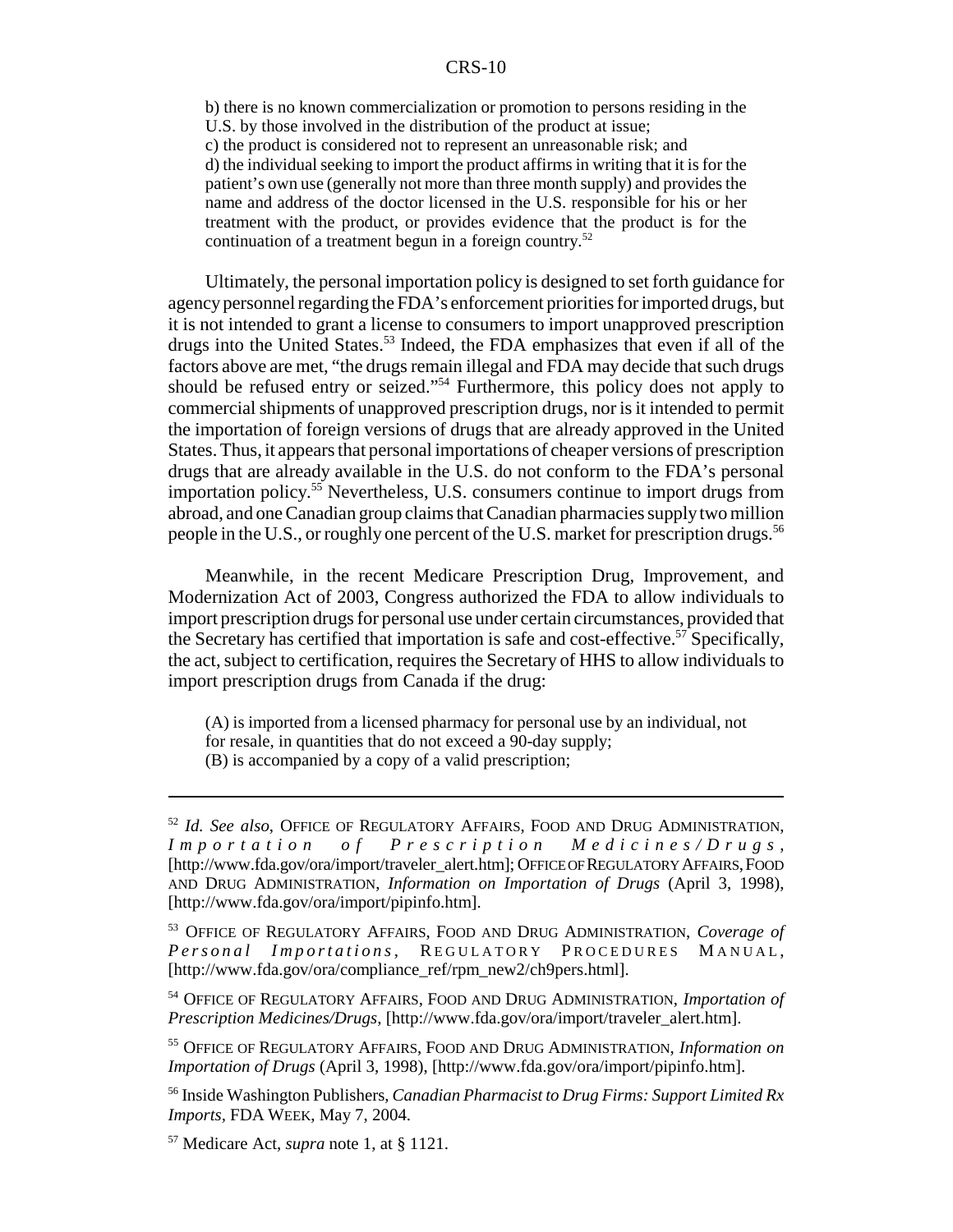(C) is imported from Canada, from a seller registered with the Secretary;

(D) is a prescription drug approved by the Secretary . . .

(E) is in the form of a final finished dosage that was manufactured in [a registered] establishment . . .

(F) is imported under such other conditions as the Secretary determines to be necessary to ensure public safety.58

Although the new individual importation provisions in the Medicare Act appear similar to the FDA's personal importation policy, the legislation differs significantly because it contains the certification requirement. The current Secretary of HHS, however, has declined to provide such certification in the past, and it is unclear what direction the agency will take in the future. Thus, the new individual importation provisions do not appear to represent a codification of the FDA's personal importation policy.

## **State and Local Importation of Prescription Drugs: Violation of Federal Law?**

Just as individual consumers have sought to buy cheaper prescription drugs from foreign sources, several state and local governments are currently considering plans to import or facilitate the importation of prescription drugs in order to save themselves or their residents money on medicines. For example, multiple states have been exploring the prospect of drug importation, and several localities, including Springfield, Massachusetts and Montgomery, Alabama, are importing drugs.<sup>59</sup> Contending that carefully structured state programs will provide a sufficient degree of safety, states argue that they have a duty to explore innovative methods for providing more affordable prescription drugs to their residents, even at the risk of violating federal law.

Each state and local importation plan varies somewhat in the details. Springfield, for example, has been facilitating the purchase of Canadian drugs as part of a plan to provide cheaper medications to city employees, and the city estimates that it saved it least \$2.5 million in the first year of the program.<sup>60</sup> Meanwhile, Illinois has implemented a drug importation program known as I-SaveRx. Under the program, the state has established website that offers information regarding pharmacies in Canada, Ireland, and Great Britain that the state has inspected and determined to be reliable sources for prescription drugs. The state, however, does not import drugs directly, but rather provides users with information on available drugs, prices, and order forms. Currently, Kansas, Missouri, Vermont, and Wisconsin participate in the program, and Minnesota and Connecticut are reportedly considering

<sup>58</sup> *Id.*

<sup>59</sup> Pam Belluck, *Boldly Crossing the Line for Cheaper Drugs*, N. Y. TIMES, Dec. 11, 2003, at A38.

<sup>60</sup> Ceci Connolly, *Drug Reimportation Plan Saves City \$2.5 Million*, WASH. POST, July 15, 2004.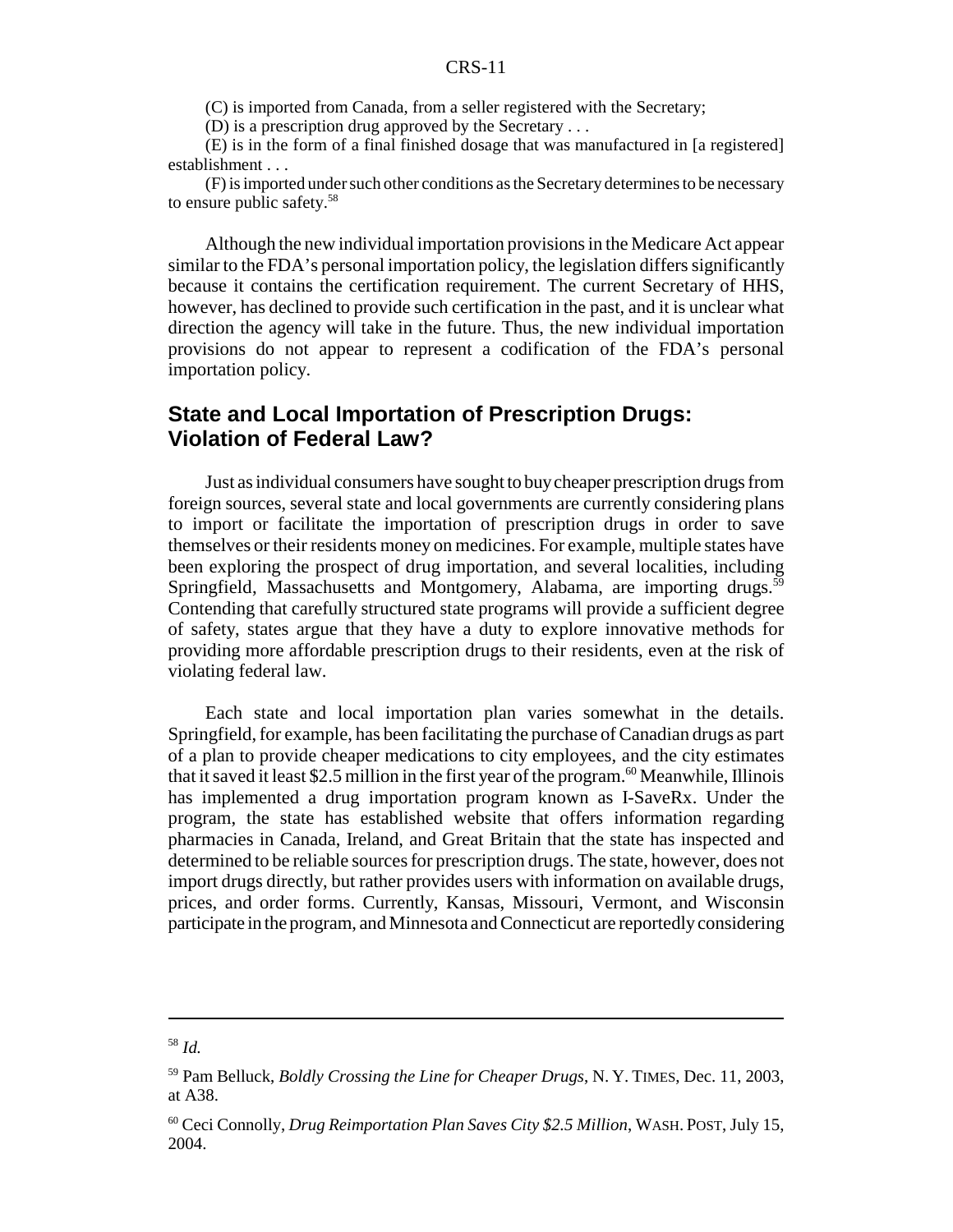joining the program as well.<sup>61</sup> In addition, Rhode Island legislators recently passed a new law that would allow the state to license Canadian pharmacies.62 Many other states and localities have considered and/or implemented importation plans of their own.63

In addition, several states, including Vermont, have petitioned the FDA in hope that the agency would, as it has done with regard to personal drug importation, exercise its enforcement discretion and allow states to establish prescription drug importation pilot plans.<sup>64</sup> The new Medicare bill authorizes the FDA to provide waivers for individual importation, and some lawmakers are arguing that the individual importation waiver authority extends to state importation plans because such plans are intended to provide prescription drugs to individual state residents. The FDA, however, notes that the waiver provisions in the Medicare bill become effective only upon certification by the Secretary that drug importation is safe and reduces costs.<sup>65</sup> Nevertheless, Vermont, whose petition for a pilot program was rejected by the FDA, has recently sued the agency, claiming that the FDA's failure to implement regulations that authorize waivers and subsequent denial of Vermont's petition violate the Administrative Procedure Act. The Vermont lawsuit also claims that the importation provisions in the new Medicare legislation constitute an

<sup>61</sup> Inside Washington Publishers, *Labor Unions Join Illinois Governor to Promote I-SaveRx Program,* FDA WEEK, March 18, 2005. See also [http://www.i-saverx.net/] for more information on Illinois' drug importation program.

<sup>62</sup> Inside Washington Publishers, *Rhode Island is First State to Pass Canadian Drug Import Law,* FDA WEEK, July 9, 2004. The FDA has warned Rhode Island that the legislation may be preempted by federal law. Letter from William K. Hubbard, Associate Commissioner for Policy and Planning, Food and Drug Administration, to Governor Donald L. Carcieri (July 1, 2004), [http://www.fda.gov/oc/opacom/hottopics/importdrugs/carcieri.pdf]. For a discussion of the preemption doctrine, *see infra* notes 72-73 and accompanying text.

<sup>63</sup> For example, California, Kansas, Illinois, Iowa, Minnesota, Missouri, New Hampshire, North Dakota, Rhode Island, Vermont, and Wisconsin are among the states that have considered and/or implemented importation programs. For current information on state activities with regard to prescription drug importation, see National Conference of State Legislators, *2004 Prescription Drug Legislation* (Jan. 18, 2005), [http://www.ncsl.org/programs/health/drugdisc04.htm]. According to the National Conference of State Legislators, 27 states addressed the issue of prescription drug importation in 2004. *Id.*

<sup>64</sup> Inside Washington Publishers, *Vermont Wants FDA to Allow Drug Reimportation for State Employees,* FDA WEEK, Dec. 19, 2003. *See also*, Inside Washington Publishers, *Sen. Dorgan Pushes for Drug Import Pilot Program in North Dakota*, FDAWEEK, April 2, 2004; Letter from Lester M. Crawford, Acting Commissioner of Food and Drugs, Food and Drug Administration, to Governor Rod R. Blagojevich, State of Illinois (June 3, 2004), [http://www.fda.gov/oc/opacom/hottopics/importdrugs/GovB63.pdf].

<sup>65</sup> Kelly Field, *Battle Brewing Between Administration, Local Officials Over Drug Importation Issue*, CQ TODAY, Dec. 19, 2003.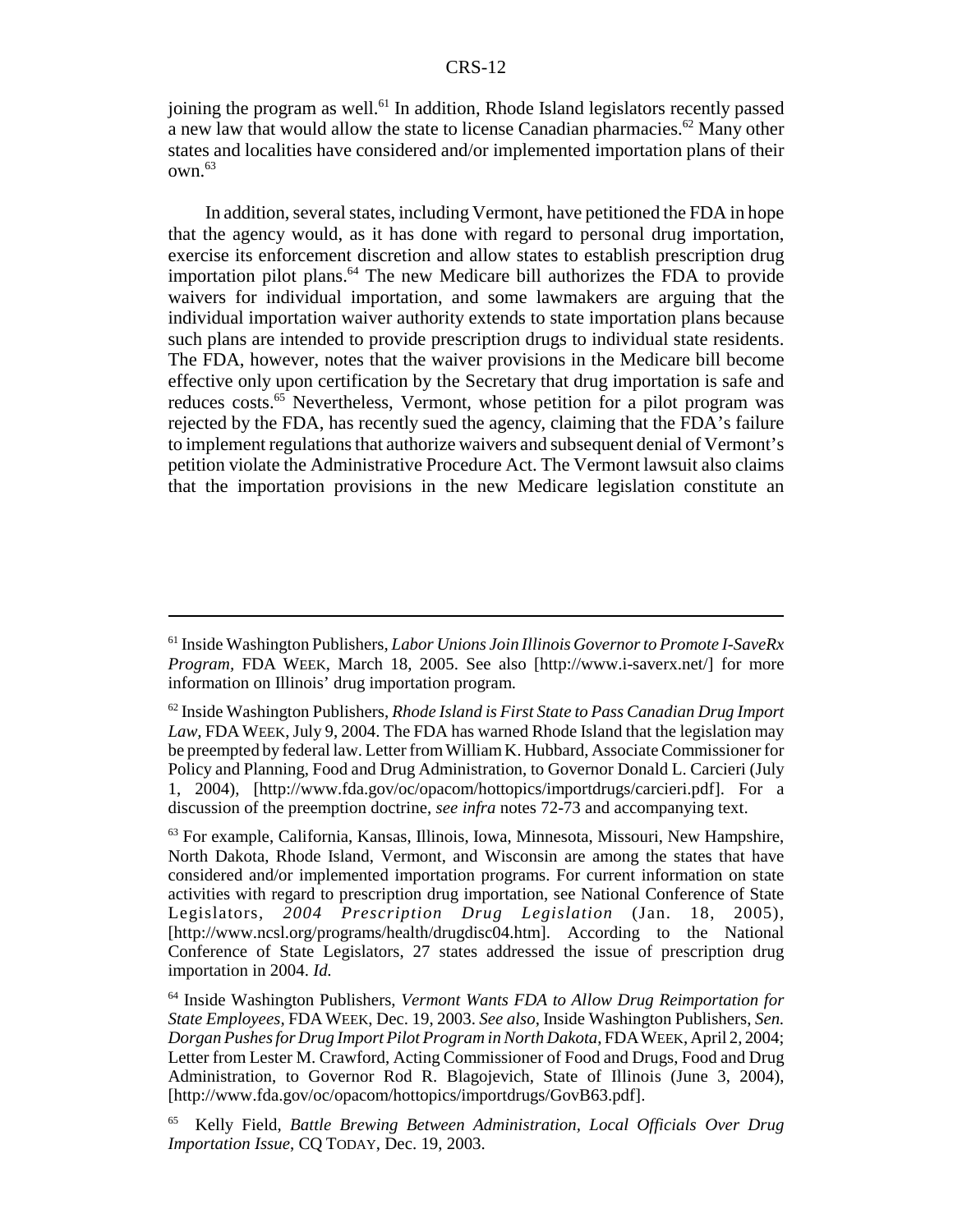unconstitutional delegation of legislative authority to the Secretary of HHS.<sup>66</sup> The FDA is fighting the lawsuit. $67$ 

Despite the efforts of such state and local governments, the FDA continues to maintain that importing unapproved prescription drugs is unsafe and illegal. Indeed, FDA representatives have met with and sought to convince state officials to change their minds about importing drugs in apparent violation of federal law. At the same time, the agency has notified certain states of its legal position regarding drug imports.68 For example, according to the FDA's response to an inquiry from California officials, "if an entity or person within the State of California (including any state, county, or city program, any public pension, or any Indian Reservation) were to import prescription drugs into the State of California from Canada [or any other foreign country], it would violate FFDCA in virtually every instance."69

The FDA provides several legal arguments for reaching its conclusion that state and local drug importation is a violation of the FFDCA. First, the statute prohibits anyone other than the manufacturer from importing drugs that were originally manufactured in the United States. Second, even if an FDA-approved drug is manufactured outside the U.S., the imported version of the drug will likely violate statutory requirements regarding drug approvals, labeling, and dispensing.<sup>70</sup> These first two arguments are identical to the arguments that FDA has made when explaining why the agency views business and consumer imports of prescription drugs to be statutory violations.<sup>71</sup> Therefore, the FDA considers virtually any imports of prescription drugs, as well as virtually any act that causes such imports, to be illegal, regardless of whether such imports are conducted by businesses, consumers, or governmental entities.

In addition, the FDA contends that any effort by states to enact legislation authorizing prescription drug imports would be preempted by federal law.72 Although

<sup>68</sup> Indeed, the FDA has issued a series of warning letters to states that have considered or that have implemented prescription drug importation plans. These letters are posted on the FDA's website at [http://www.fda.gov/importeddrugs/].

69 Letter from William K. Hubbard, Associate Commissioner for Policy and Planning, Food and Drug Administration, to Gregory Gonot, Deputy Attorney General, State of California 2 (Aug. 25, 2003), [http://www.fda.gov/opacom/gonot.html] [hereinafter California Letter].

<sup>70</sup> *Id.* at 3.

71 See *supra* notes 19-39 and accompanying text.

 $66$  Vermont v. Thompson (D. Vt. filed Aug. 19, 2004).

<sup>67</sup> Press Release, Food and Drug Administration, Statement on Vermont's Lawsuit on Importing Prescription Drugs from Canada (Aug. 20, 2004), [http://www.fda.gov/bbs/topics/news/2004/NEW01107.html].

<sup>72</sup> California Letter, *supra* note 69, at 5-7. In a recent warning letter to Rhode Island, the FDA elaborated on its preemption argument in greater detail. Letter from William K. Hubbard, Associate Commissioner for Policy and Planning, Food and Drug Administration, to Patrick C. Lynch, Attorney General of Rhode Island (Jan. 28, 2005), [http://www.fda.gov/oc/opacom/hottopics/importdrugs/lynch012805.html]. The preemption (continued...)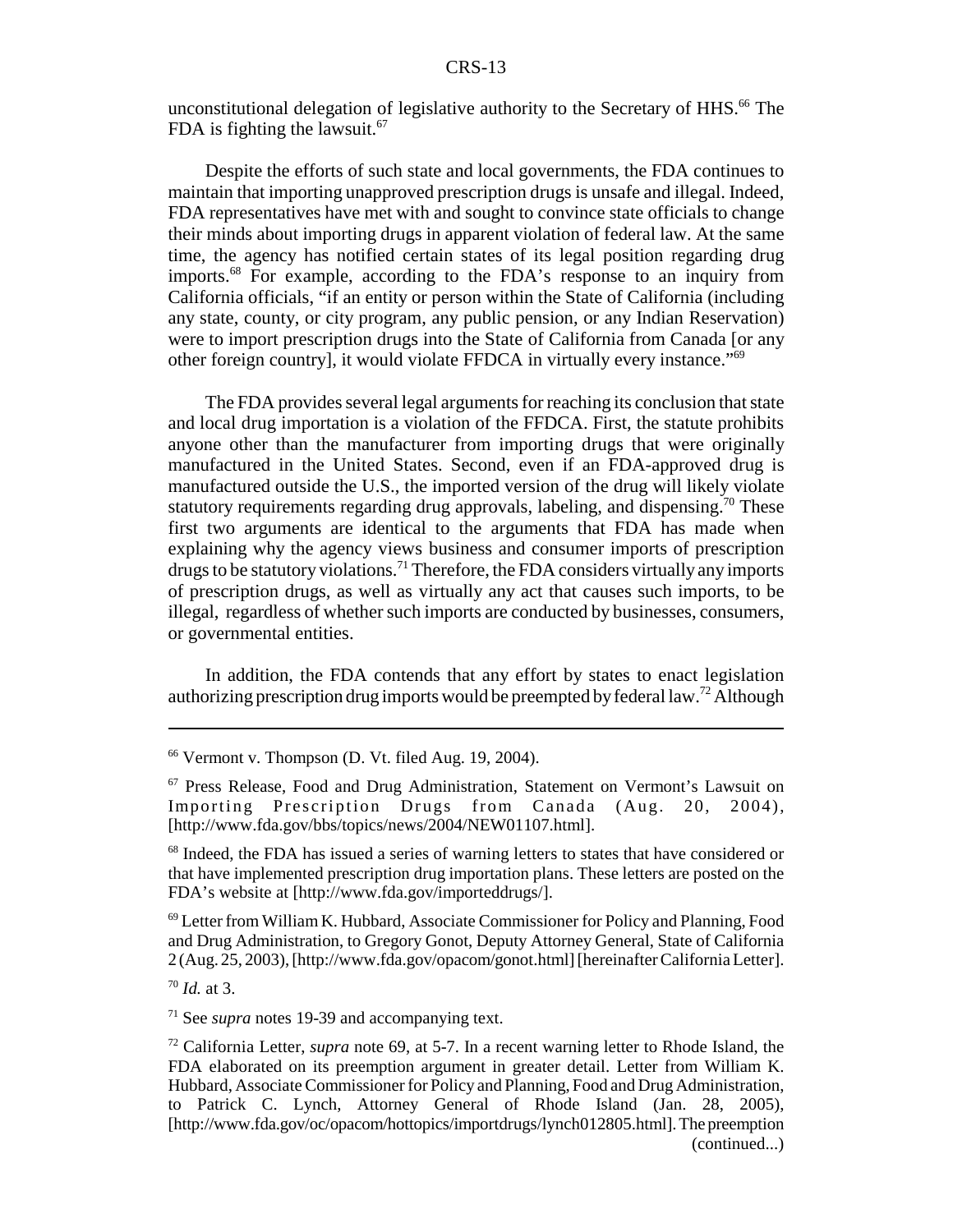the FDA sets forth several legal arguments for its position, preemption of the act's importation provisions does not appear to have been tested in court, and there are several instances in which other prescription drug provisions in the FFDCA have been held not to preempt state law.<sup>73</sup> Finally, the agency has warned some states that they could be subject to lawsuits for injuries to consumers who relied on the state's endorsement when purchasing prescription drugs from Canada. For example, in a letter to Minnesota state officials, the FDA warned of "the potential tort liability that a state could be subject to if a citizen purchases an unapproved, illegal drug on your advice, and suffers an injury as a result."74

Despite the FDA's position regarding state and local imports of prescription drugs, it appears that the agency is currently refraining from taking legal action against state and local governments that have established drug importation programs. Indeed, in a warning letter to Minnesota, which established a website that provides information about accessing less costly prescription drugs from Canada, the agency notably refrained from asserting that the state's program violated the FFDCA and did not describe any potential enforcement action that the FDA might take.<sup>75</sup> Likewise,

 $<sup>73</sup>$  Many of these cases, however, deal with prescription drug labeling, not importation, and</sup> state common law claims, not state statutory law. David R. Geiger and Mark D. Rosen, *Rationalizing Product Liability for Prescription Drugs: Implied Preemption, Federal Common Law, and Other Paths to Uniform Pharmaceutical Safety Standards*, 45 DEPAUL L. REV. 395, 408 (1996). It is also important to note that the FFDCA expressly preempts state law with regard to over-the-counter drugs and medical devices but not with regard to prescription drugs. As a result, it is more difficult to predict the outcome of a preemption challenge to state laws on prescription drugs. A detailed examination of the preemption issue, however, is beyond the scope of this report.

74 Letter from William K. Hubbard, Associate Commissioner for Policy and Planning, Food and Drug Administration to the Honorable Tim Pawlenty, Governor of Minnesota 3 (Feb. 23, 2004), [http://www.fda.gov/oc/opacom/hottopics/importdrugs/pawlenty022304.html]. In the Minnesota warning letter, the FDA explicitly noted that Minnesota's own inspection of some of the recommended Canadian pharmacies had revealed potential safety violations. *Id.* at 1-3.

<sup>75</sup> *Id*. One possible explanation for the FDA's silence with respect to the legality of Minnesota's actions could be that it is unclear whether the state is "causing" the prohibited importation activity in violation of the statute, in part because the state neither imports drugs from Canada nor allows consumers to order directly through its website. On the other hand, the Minnesota website does provide order forms, pricing information, and instructions on how to submit an order to either of two recommended Canadian pharmacies, and such (continued...)

 $72$  (...continued)

doctrine derives from the Supremacy Clause of the Constitution, which establishes that the laws of the United States "shall be the supreme law of the land; and the judges in every state shall be bound thereby, any thing in the Constitution or laws of any State to the contrary notwithstanding." U.S.CONST. art. VI, cl. 2. In applying this constitutional mandate, courts have recognized both express and implied forms of preemption, which are "compelled whether Congress' command is explicitly stated in the statute's language, or implicitly contained in its structure and purpose." Gade v. National Solid Wastes Management Association, 505 U.S. 88, 97 (1992) (quoting Jones v. Rath Packing Co., 430 U.S. 519, 525 (1977)).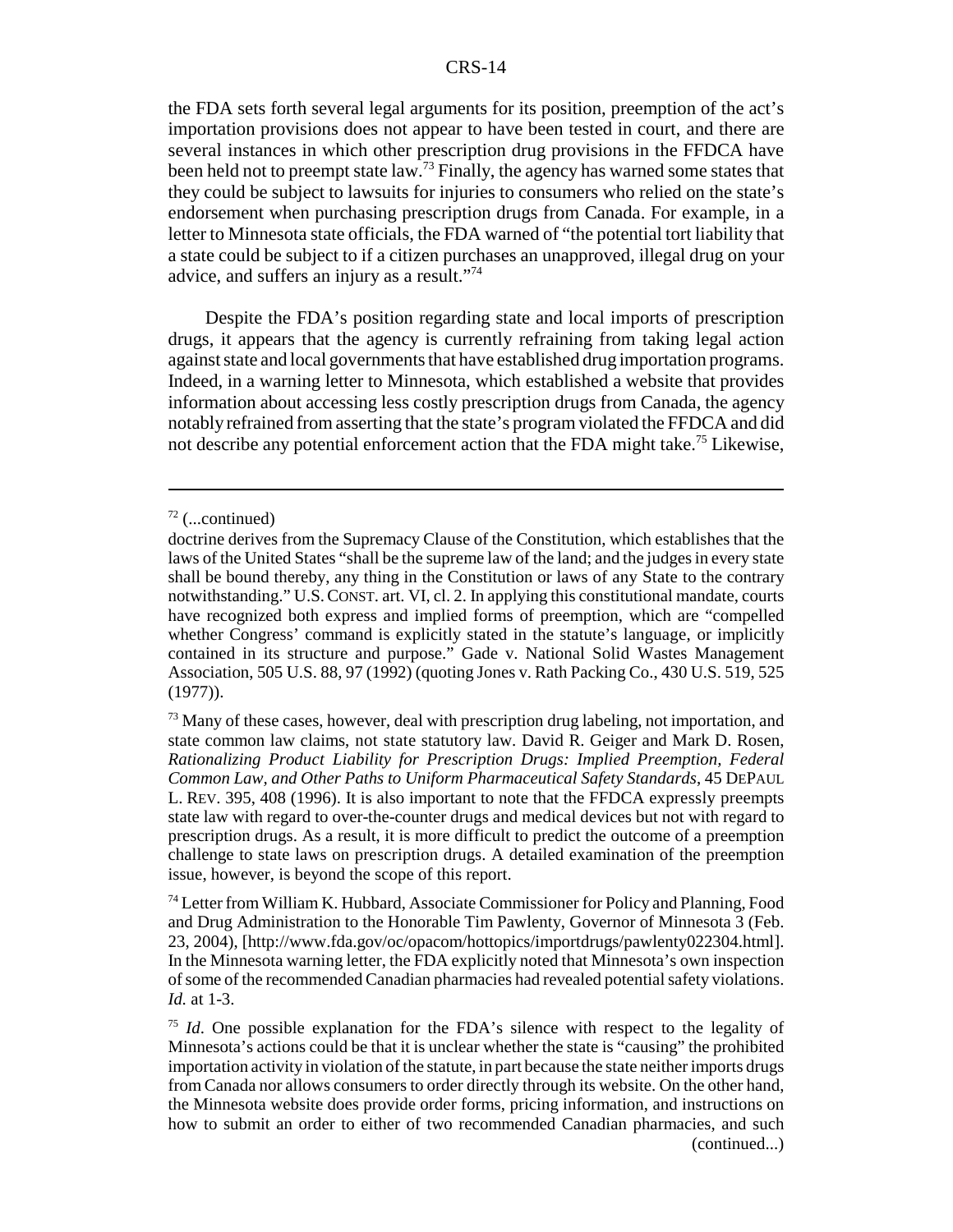the FDA has indicated that it is unlikely to sue the state of Illinois, which has implemented a plan to import drugs from certain European countries, despite the agency's earlier pronouncement that it would refrain from suing states and localities as long as those entities imported drugs from Canada and not from other countries.<sup>76</sup> One possibility is that the agency is "simply waiting for a state to actually buy foreign drugs for their residents, which would constitute direct commercial importation, before taking legal action."<sup>77</sup> Although several localities are importing drugs directly, "the FDA has not gone after these cities because they are too small."78 Previously, the FDA had indicated that it had not yet sued states or localities because "the agency wants to first win its case against Rx Depot, giving FDA bargaining power for the more difficult task of taking formal action against states and local governments."79 However, in the Rx Depot case, which involved a private company that helped individual consumers import prescription drugs, the FDA successfully concluded its lawsuit when Rx Depot agreed to enter into a consent decree that permanently enjoins the company from the importation of unapproved prescription drugs.<sup>80</sup> The Rx Depot case is discussed in detail in the following section.

## **Businesses That Facilitate Importation of Prescription Drugs**

Although the FDA has refrained thus far from taking legal action against both states and individual consumers who import prescription drugs in violation of the FFDCA, the agency has pursued legal action against businesses that facilitate the importation of such drugs. Unlike pharmacies, which receive orders from consumers and dispense drugs directly, some businesses facilitate drug sales without dispensing drugs directly. Rather, these companies, many of which are online, act as middlemen between consumers, who provide medical and payment information, and foreign (typically Canadian) pharmacies, which then ship drugs directly to consumers. The FDA has pursued legal action against at least one such business. That case is

<sup>78</sup> *Id*.

 $75$  (...continued)

actions may be enough to establish that Minnesota is facilitating illegal importation. See [http://www.minnesotarxconnect.com] to view Minnesota's website.

<sup>76</sup> Inside Washington Publishers, *FDA Signals Reluctance to Sue Illinois for Importing Drugs,* FDA WEEK, Aug. 20, 2004.

<sup>77</sup> Inside Washington Publishers, *CMS Could Refuse Medicaid Approvals for Rx-Importing States,* FDA WEEK, Dec. 10, 2005. Even if a state were to import drugs directly, however, the Centers for Medicare and Medicaid Services (CMS) may be better positioned to halt such state activities than the FDA would be, since the FDA would have to engage in potentially lengthy litigation over the issue, while CMS could deny approval for any state Medicaid plan that contained a drug importation program, thereby eliminating what would otherwise be a significant source of state funding for importation activities.

<sup>79</sup> Inside Washington Publishers, *FDA To Resolve Rx Depot Suit Before Taking on States,* FDA WEEK, Oct. 31, 2003.

<sup>80</sup> Press Release, Food and Drug Administration, Rx Depot Agrees in Consent Decree to Cease Importing Unapproved Drugs from Canada (Aug. 20, 2004), [http://www.fda.gov/bbs/topics/news/2004/NEW01105.html].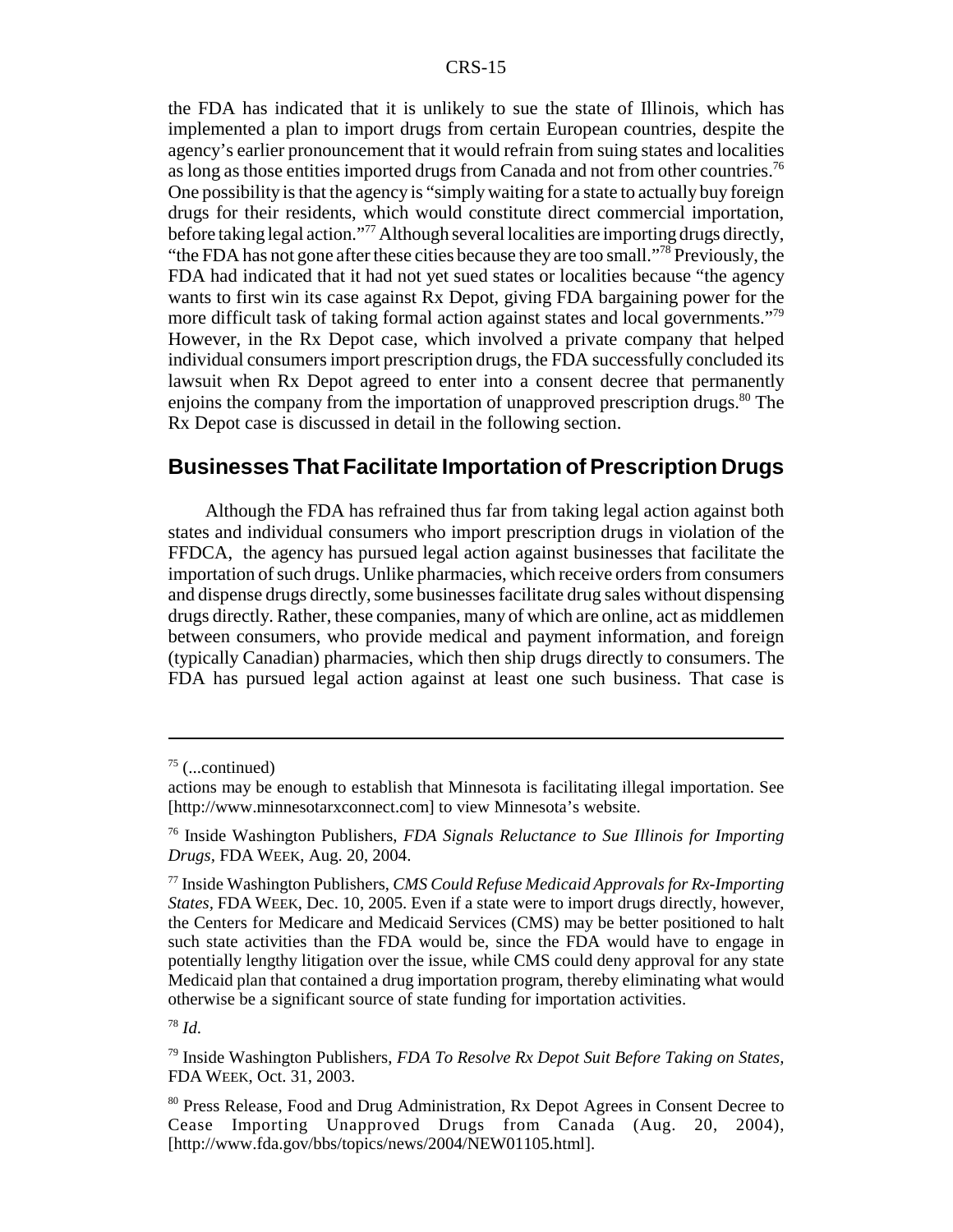discussed in detail in this section, while separate but related issues involving online pharmacies are discussed in a separate section below.

In *United States v. Rx Depot*,<sup>81</sup> the Department of Justice (DOJ), acting on behalf of the FDA, filed suit against Rx Depot, a storefront operation that helped U.S. consumers obtain prescription drugs from Canada.<sup>82</sup> In the suit, DOJ contended that Rx Depot was violating two provisions of the FFDCA, namely the provision prohibiting importation and the provision prohibiting the introduction into interstate commerce of any drug that violates the act's approval requirements.<sup>83</sup> Although Rx Depot was not directly importing drugs, the company admitted that it was "engaged in the business of causing the shipment of U.S.-manufactured and unapproved, foreign-manufactured prescription drugs from Canadian pharmacies to U.S. citizens."84

Rx Depot countered that the FDA was not actually concerned about the safety of imported drugs because the agency had never tested the drugs it bought from Rx Depot as part of a sting operation against the company.<sup>85</sup> Similar complaints have been voiced by other businesses that facilitate the importation of prescription drugs. Critics of FDA's importation stance also argue that it "fails to protect the public health because it allows individuals to import drugs, while prohibiting 'commercial' operations that are in the best position to develop safeguards,"86 and allege that the FDA's importation policy may violate international trade agreements.<sup>87</sup> Ultimately,

<sup>81 290</sup> F. Supp. 2d 1238 (D. Okla. 2003) (order granting preliminary injunction).

 $82$  DOJ initiated this lawsuit after Rx Depot failed to respond to the agency's warning letter and continued to facilitate the importation of prescription drugs and the importation of unapproved drugs. *See* Letter from David J. Horowitz, Esq., Director, Office of Compliance, Center for Drug Evaluation and Research, Food and Drug Administration, to Harry Lee Jones, Store Manager, Rx Depot, Inc., (March 21, 2003), [http://www.fda.gov/foi/warning\_letters/g3888d.htm]. FDA has sent similar warning letters to other businesses that facilitate the importation of prescription drugs. *See, e.g.*, Letter from David J. Horowitz, Esq., Director, Office of Compliance, Center for Drug Evaluation and Research, Food and Drug Administration, to G. Anthony Howard, President, CanaRx Services, Inc., (Sept. 16, 2003), [http://www.fda.gov/cder/warn/2003/RHoward.pdf]. CanaRx is the business that currently assists Springfield, Massachusetts in importing prescription drugs. Press Release, Food and Drug Administration, CanaRx Illegally Supplying Prescription Drugs (Nov. 6, 2003), [http://www.fda.gov/bbs/topics/NEWS/2003/NEW00973.html].

<sup>83</sup> United States v. Rx Depot, 290 F. Supp. 2d 1238 (D. Okla. 2003) (order granting preliminary injunction). *See also*, 21 U.S.C. §§ 331(d), 331(t), and 355.

<sup>84</sup> *Rx Depot*, 290 F. Supp. 2d at 1241.

<sup>85</sup> Inside Washington Publishers, *Rx Depot: FDA Alleged Safety Concerns With Reimportation Are Bogus*, FDA WEEK, Nov. 7, 2003.

<sup>86</sup> *Id.*.

<sup>87</sup> Inside Washington Publishers, *CanaRx Says FDA's Reimportation Policy Violates Trade Agreements*, FDA WEEK, Nov. 7, 2003.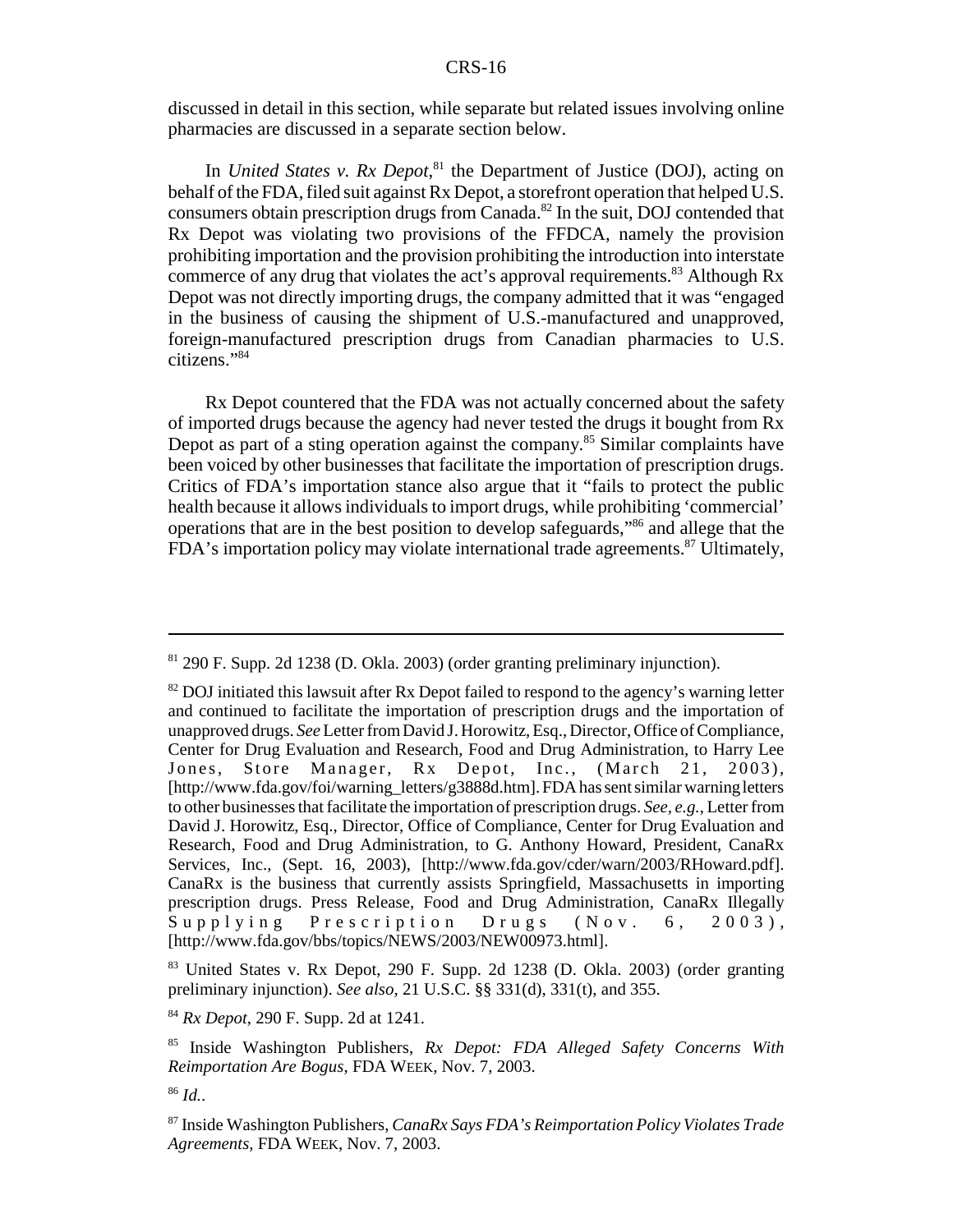critics argue that the FDA's policy protects the profits of drug manufacturers at the expense of consumer pocketbooks.<sup>88</sup>

Despite these arguments, the district court held against Rx Depot during a preliminary ruling in the case. Concluding that "Rx Depot's importation of prescription drugs clearly violates the law," the district court issued a preliminary injunction enjoining Rx Depot from facilitating the importation of prescription drugs.89 While the court's order was not actually a final order on the merits of the case, it did indicate that DOJ had a substantial likelihood of prevailing in the lawsuit. Indeed, the court appeared particularly concerned with the safety of imported drugs:

[U]napproved prescription drugs and drugs imported from foreign countries by someone other than the U.S.-manufacturer do not have the same assurance of safety and efficacy as drugs regulated by the Food and Drug Administration. . . Because the drugs are not subject to FDA oversight and are not continuously under the custody of a U.S. manufacturer or authorized distributor, their quality is less predictable than drugs obtained in the United States. For instance, the drugs may be contaminated, counterfeit, or contain erratic amounts of the active ingredient or different excipients. Also, the drugs may have been held under uncertain storage conditions, and therefore be outdated or subpotent.<sup>90</sup>

With regard to Rx Depot, the court specifically noted that drugs ordered through the company were often dispensed in quantities greater than prescribed and did not contain the required package inserts. Although the court acknowledged that the cost of prescription drugs in the U.S. is high and that there are no known cases of an individual who has suffered harm from drugs imported through Rx Depot, the court nevertheless concluded that the FDA has legitimate safety concerns and that Congress is in the best position to resolve the tension between prescription drug safety and cost.<sup>91</sup>

Shortly after the court issued the preliminary injunction, Rx Depot agreed to enter into a consent decree with the FDA. Under the terms of the consent decree, Rx Depot "admitted liability for causing the importation of unapproved new drugs and U.S.-manufactured drugs in violation of the act and agreed to permanently cease such activities."92 In the wake of the consent decree, however, the legal battle continues. Many companies like Rx Depot remain in business,  $93$  and an increasing number of

<sup>88</sup> Marc Kaufman, *FDA's Authority Tested Over Drug Imports*, WASH. POST, Nov. 9, 2003, at A11.

<sup>89</sup> *Rx Depot*, 290 F. Supp. 2d 1238.

<sup>90</sup> *Id.* at 1241-42.

<sup>91</sup> *Id.* at 1241-42, 1245.

 $92$  Press Release, Food and Drug Administration, Rx Depot Agrees in Consent Decree to Cease Importing Unapproved Drugs from Canada (Aug. 20, 2004), [http://www.fda.gov/bbs/topics/news/2004/NEW01105.html].

<sup>&</sup>lt;sup>93</sup> Indeed, in a case against a business similar to Rx Depot, the FDA recently won a permanent injunction that enjoins a company known as Canada Care from importing (continued...)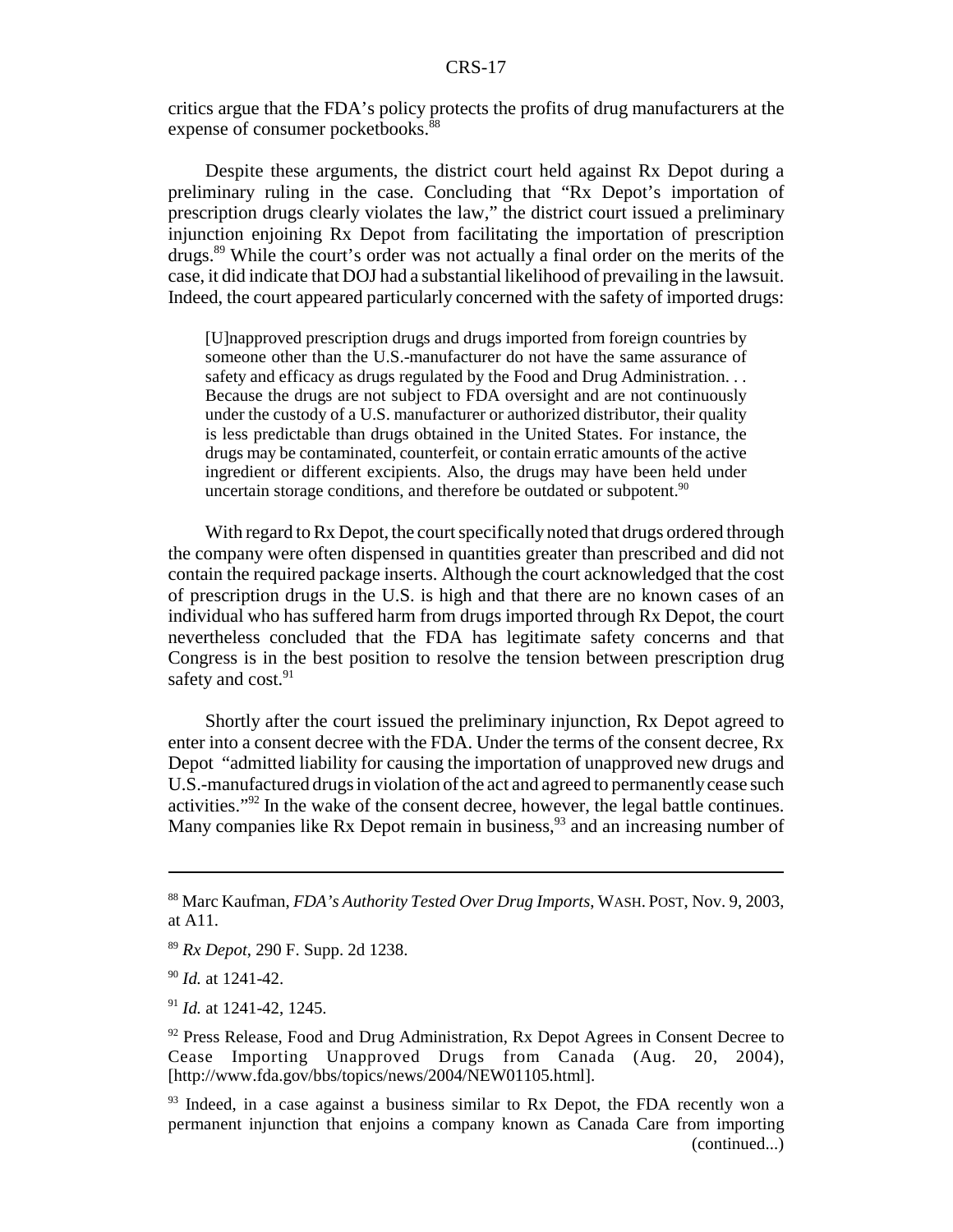states and localities have begun to contemplate their own importation programs. In response, several drug manufacturers have begun limiting sales of their drugs to Canadian pharmacies in an effort to prevent the drugs from being resold in the U.S. at cheaper prices. These actions have raised questions about whether such behavior violates federal antitrust laws, a topic that is discussed in the following section.

## **Antitrust Laws**<sup>94</sup>

As noted above, several major prescription drug manufacturers have responded to the rise in the number of businesses and consumers that are importing cheaper drugs into the U.S. by reducing the supply of such drugs to distributors and pharmacies in Canada, where most of the imported drugs originate.<sup>95</sup> Although some manufacturers argue that restrictions on sales are designed to prevent drug shortages in Canada, such moves may instead be intended to limit Canadian distributors and pharmacies to selling prescription drugs to Canadian consumers only, rather than selling excess supplies of prescription drugs to U.S. consumers at cheaper prices than such consumers would pay for similar drugs in the U.S. As a result, several members of Congress have questioned whether these drug manufacturers are violating federal antitrust laws,  $96$  and several bills introduced in the  $109<sup>th</sup>$  Congress would prohibit such sales tactics. $97$  In addition, at least one state has launched an investigation into whether or not the drug manufacturer GlaxoSmithKline (GSK) has violated state antitrust laws.<sup>98</sup> This section discusses the potential federal and state antitrust issues raised by the decision of certain drug manufacturers to limit the supply of drugs to Canadian distributors and pharmacies.

#### **Federal Antitrust Law.**

Federal antitrust law is concerned with the competitiveness of markets (competition), and not with the competitors — unless they have suffered an injury as a result of an actionable wrong under the antitrust laws. Similarly, the achievement or implementation of specific programs or goals is not a concern of the federal antitrust laws. It is not a given, therefore, that existing federal antitrust laws could be

 $93$  (...continued)

unapproved prescription drugs. Press Release, Food and Drug Administration, Court Halts Illegal Importation of Prescription Drugs(Dec. 27, 2004), [http://www.fda.gov/bbs/topics/ANSWERS/2004/ANS01337.html].

 $94$  This section was written by Janice E. Rubin, Legislative Attorney in the American Law Division of CRS.

<sup>&</sup>lt;sup>95</sup> Following the example set by GlaxoSmithKline, Pfizer Inc., the world's biggest drug manufacturer, also announced that the company was limiting sales of prescription drugs to Canadian pharmacies that resold such drugs to U.S. consumers. Ceci Connolly, *Pfizer Cuts Supplies to Canadian Drugstores*, WASH. POST, Feb. 19, 2004, at A10.

<sup>96</sup> Inside Washington Publishers, *Lawmakers Seek DOJ Anti-Trust Probe of Firms Limiting Sales to Canada*, FDA WEEK, Nov. 7, 2003.

<sup>97</sup> *See, e.g.*, H.R. 328; S. 334.

<sup>98</sup> Inside Washington Publishers, *Judge Wants More Info Before Deciding Motion to Compel Against GSK*, FDA WEEK, Nov. 21, 2003.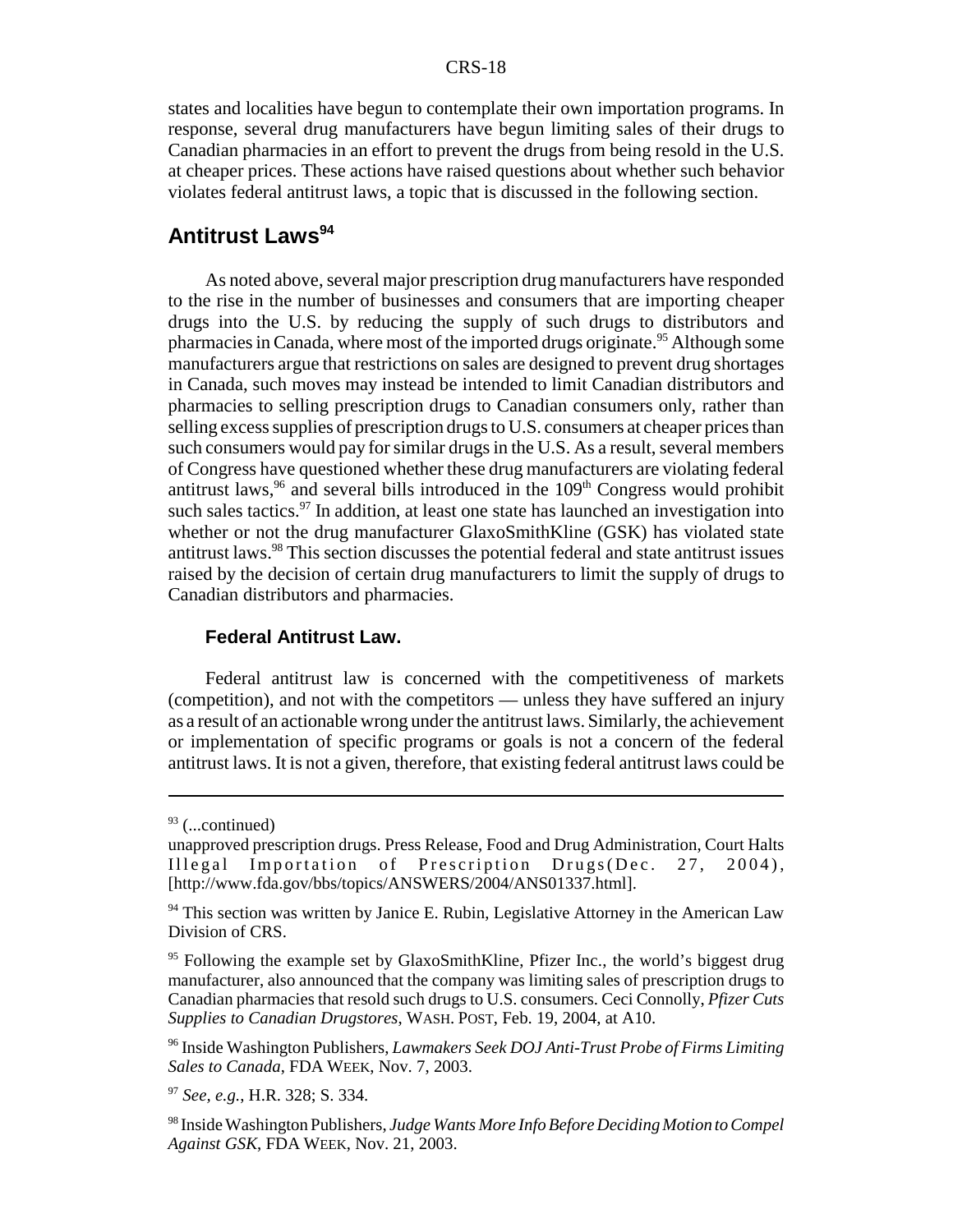successfully employed to challenge pharmaceutical manufacturers whose actions appear either to reduce the U.S. supply of imported prescription drugs or to make it more difficult for Americans to purchase prescription drugs from other countries such as Canada.

First, neither current antitrust statutes nor doctrine make unlawful the marketoriented activities of individual entities, unless, under certain circumstances, the entity is a monopolist.<sup>99</sup> Section 1 of the Sherman Act<sup>100</sup> makes illegal "[e]very contract, combination ... or conspiracy, in restraint of trade or commerce ...." That provision, by its terms, may only be violated by multiple parties engaged in concerted, or joint action. Thus, it would not currently be applicable to, for example, a drug manufacturer who, on his own, and not in agreement with another drug manufacturer or other person, refuses to supply, or reduces supplies to, a Canadian or other non-U.S. pharmacy.<sup>101</sup>

The Sherman Act [15 U.S.C. §§ 1-7] contains a 'basic distinction between concerted and independent action.' *The conduct of a single firm is governed by § 2 [of the Sherman Act, 15 U.S.C. § 2] alone and is unlawful only when it threatens actual monopolization*. It is not enough that a single firm appears to 'restrain trade' unreasonably, for even a vigorous competitor may leave that impression. ... Section 1 of the Sherman Act [15 U.S.C. § 1], in contrast, reaches unreasonable restraints of trade effected by a 'contract, combination ... or conspiracy' between *separate* entities. It does not reach conduct that is 'wholly unilateral."<sup>102</sup>

Moreover, the Court long ago noted that

the [Sherman] act does not restrict the long recognized right of [a] trader or manufacturer engaged in an entirely private business, freely to exercise his own independent discretion as to parties with whom he will deal; and, of course, he may announce in advance the circumstances under which he will refuse to sell.<sup>103</sup>

Recently, the U.S. Court of Appeals for the Federal Circuit added that the fundamental, *Colgate* precept of seller choice set out above is not altered by the applicability of either the patent or copyright law to the item(s) in question, unless

<sup>99</sup> For a more detailed discussion of this issue, see CRS Report RS20241, *Monopoly and Monopolization — Fundamental But Related Concepts in U.S. Antitrust Law*, by Janice E. Rubin and Congressional Distribution Memorandum, *Duty of a Monopolist to Deal*, by Janice E. Rubin.

 $100$  15 U.S.C.  $88$  1-7.

<sup>&</sup>lt;sup>101</sup> *See, infra,* the section of this report on "State Antitrust Law," regarding the existence at the state level of some unilateral restraint of trade provisions.

<sup>&</sup>lt;sup>102</sup> Copperweld Corp. v. Independence Tube Corp., 467 U.S. 752, 767-68 (1984) (ruling that a parent corporation was not legally capable of conspiring with its own wholly owned subsidiary, and so could not guilty of conspiracy) (citations and footnote omitted) (emphasis added).

<sup>&</sup>lt;sup>103</sup> United States v. Colgate & Co., 250 U.S. 300, 307 (1919).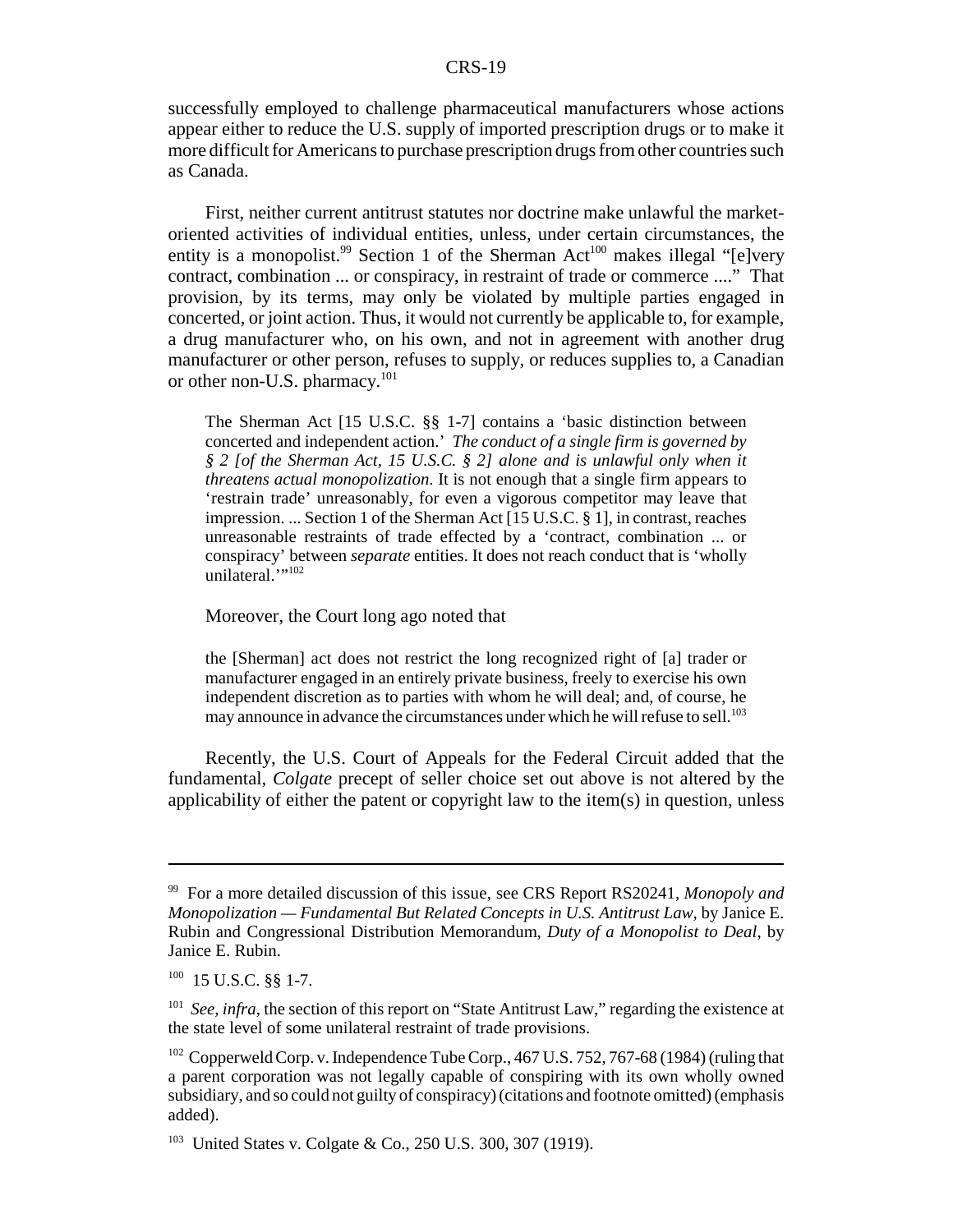it is judicially determined that the patent or copyright in question was fraudulently procured.104

Second, whether certain joint activity is unlawful and therefore violates the antitrust statutes is not always susceptible of proof. Although the Supreme Court has indicated several times that a formal contract may not be necessary to establish the collective action required by section 1, an antitrust violation may be found if the unlawful agreement<sup>105</sup> can be inferred from the totality of surrounding circumstances.106

#### In 1984, in *Monsanto Co. v. Spray-Rite Service Corp.*, the Court said:

The correct standard is that there must be evidence that tends to exclude the possibility of independent action by the [parties]. That is, there must be direct or circumstantial evidence that reasonably tends to prove that the [parties] had a conscious commitment to a common scheme designed to achieve an unlawful objective.107

"Conscious parallelism" is the term often given to uniform or synchronous business behavior, which, while prima face evidence of concerted behavior, is not proof of unlawful agreement.108 In an early case, for example, the Court held that the

<sup>&</sup>lt;sup>104</sup> In re Independent Service Organizations Antitrust Litigation, 203 F.3d 1322, 1326 (Fed. Cir. 2000).

<sup>&</sup>lt;sup>105</sup> There are a small number of actions (e.g., price fixing, market allocation, boycotts or concerted refusals to deal) that the courts have designated as *per se* violations of section 1; other actions are analyzed pursuant to the Rule of Reason (anticompetitive consequences weighed against any procompetitive result), and only those found to unreasonably restrain trade are considered unlawful violations of section 1.

<sup>&</sup>lt;sup>106</sup> "No formal agreement is necessary to constitute an unlawful conspiracy. ... The essential combination or conspiracy in violation of the Sherman Act may be found in a course of dealings or other circumstances as well as in any exchange of words. [A conspiracy, or unlawful agreement may be found where] the conspirators had a unity of purpose or a common design and understanding, or a meeting of minds in an unlawful arrangement ...." American Tobacco Co. v. United States, 328 U.S. 781, 809-810 (1946) (citation omitted).

<sup>&</sup>lt;sup>107</sup> 465 U.S. 752, 768 (1984), refusing to find that concerted action may be inferred from the fact that a seller terminated a dealer after the seller had received complaints from a competing dealer about the terminated dealer's pricing policies.

<sup>&</sup>lt;sup>108</sup> "Tacit collusion, sometimes called oligopolistic price coordination or conscious parallelism, describes the process, not in itself unlawful, by which firms in a concentrated market might in effect share monopoly power, setting their prices at a profit-maximizing, supracompetitive level by recognizing their shared economic interests and their interdependence with respect to price and output decisions. ... Firms that seek to recoup predatory losses through the conscious parallelism of oligopoly must rely on uncertain and ambiguous signals to achieve concerted action. The signals are subject to misinterpretation and are a blunt and imprecise means of ensuring smooth cooperation, especially in the context of changing or unprecedented market circumstances. This anticompetitive minuet is most difficult to compose and to perform ...." Brooke Group, Ltd. v. Brown & (continued...)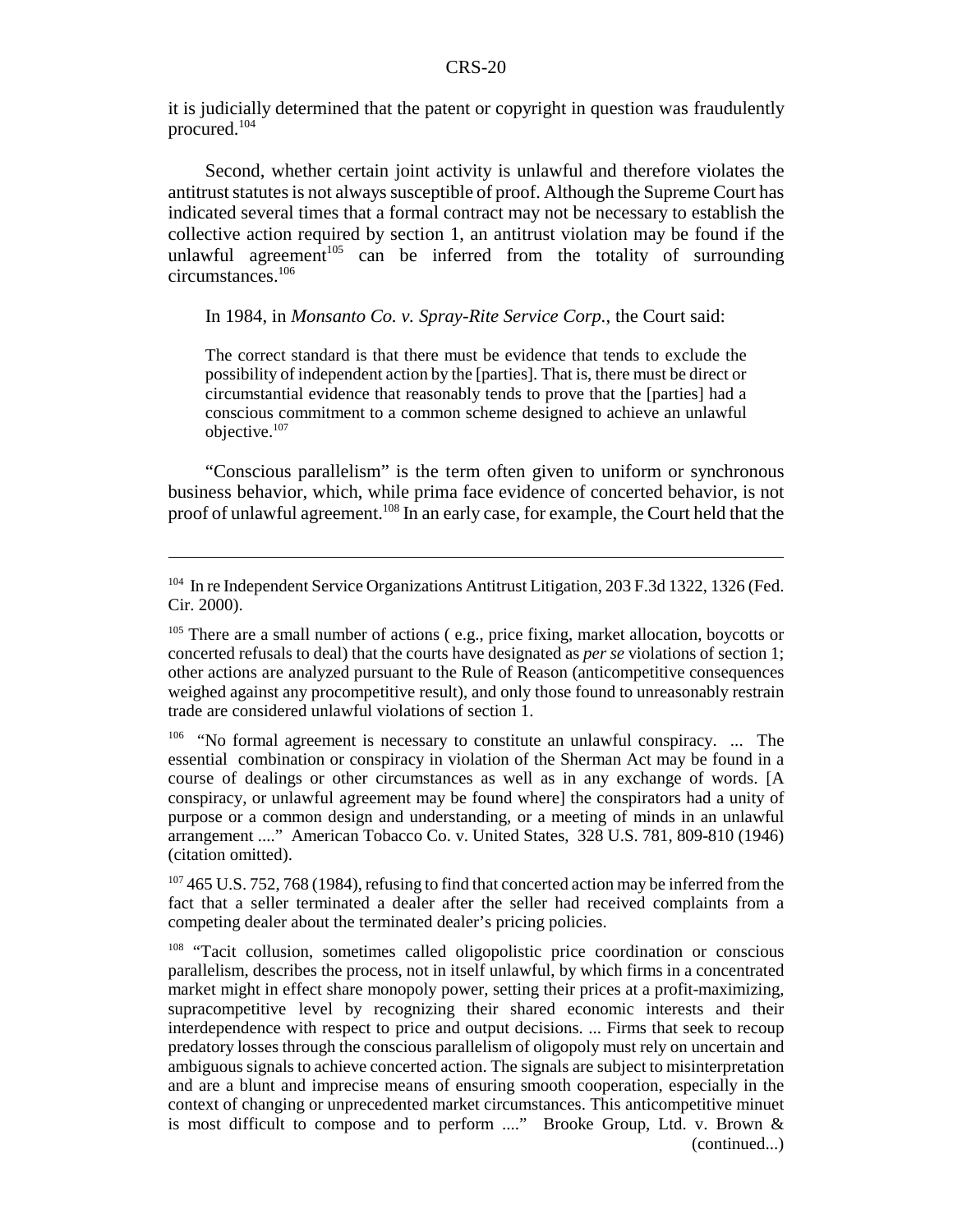circumstances surrounding imposition by eight motions picture distributors of nearly identical restraints concerning the licensing of first-run "feature" films were sufficient to create a valid inference that the distributors had acted in concert, in violation of section 1 of the Sherman Act.

It is elementary that an unlawful conspiracy may be and often is formed without simultaneous action or agreement on the part of the conspirators. Acceptance by competitors, without previous agreement, of an invitation to participate in a plan, the necessary consequence of which, if carried out, is restraint of interstate commerce, is sufficient to establish an unlawful conspiracy under the Sherman Act. $109$ 

In *Theatre Enterprises v. Paramount Film Distributing Corp.*, the Court continued to state that parallel behavior by itself is not necessarily proof of a conspiracy:

The crucial question is whether respondents' conduct toward petitioner stemmed from independent decision or from an agreement, tacit or express. To be sure, business behavior is admissible circumstantial evidence from which the fact finder may find agreement. But this Court has never held that proof of parallel business behavior conclusively establishes agreement or, phrased differently, that such behavior itself constitutes a Sherman Act offense. Circumstantial evidence of consciously parallel behavior may have made heavy inroads into the traditional judicial attitude toward conspiracy; but "conscious parallelism" has not yet read conspiracy out of the Sherman Act entirely.<sup>110</sup>

Although the Supreme Court has stated, and lower court decisions have continued to illustrate, that an unlawful agreement or conspiracy in restraint of trade may be proved by consciously parallel behavior that is accompanied by any of several "plus" factors — "the additional facts or factors required to be proved as a prerequisite to finding that parallel action amounts to a conspiracy"<sup>111</sup> — there has not been much agreement or standardization concerning exactly which "plus" factors are to be given what, if any, evidentiary weight.<sup>112</sup> The "plus" factors courts have

 $108$  (...continued)

Williamson Tobacco Corp., 509 U.S. 209, 227, 228 (1993) (citations omitted); .

<sup>&</sup>lt;sup>109</sup> Interstate Circuit, Inc. v. United States, 306 U.S. 208, 227 (1939) (citations omitted).

<sup>110 346</sup> U.S. 537, 540-4 (1954) (citations omitted).

<sup>111</sup> In re Baby Food Antitrust Litigation, 166 F.3d 112, 122 (3d Cir. 1999), *citing*, Areeda, ANTITRUST LAW § 1433(e).

<sup>112</sup> For example, the *Baby Food* court, *supra*, note 111, at 122 *quoted* Balaklaw v. Lovell, 822 F.Supp. 892, 903 (N.D.N.Y. 1993) and *cited* Todorov v. DCH Healthcare Authority, 921 F.2d 1438, 1456 note 30 (11<sup>th</sup> Cir.1991): "[T]he mere presence of one or more of these 'plus factors' does not necessarily mandate the conclusion that there was an illegal conspiracy between the parties, for the court may still conclude, based upon the evidence before it, that the defendants acted independently of one another, and not in violation of antitrust laws"; "If an inference of ... an agreement may be drawn from highly ambiguous evidence, there is a considerable danger that the doctrines enunciated in [Continental T.V., Inc. v. GTE] *Sylvania* [, Inc., 433 U.S. 36 (1977), non-price restraints evaluated under the (continued...)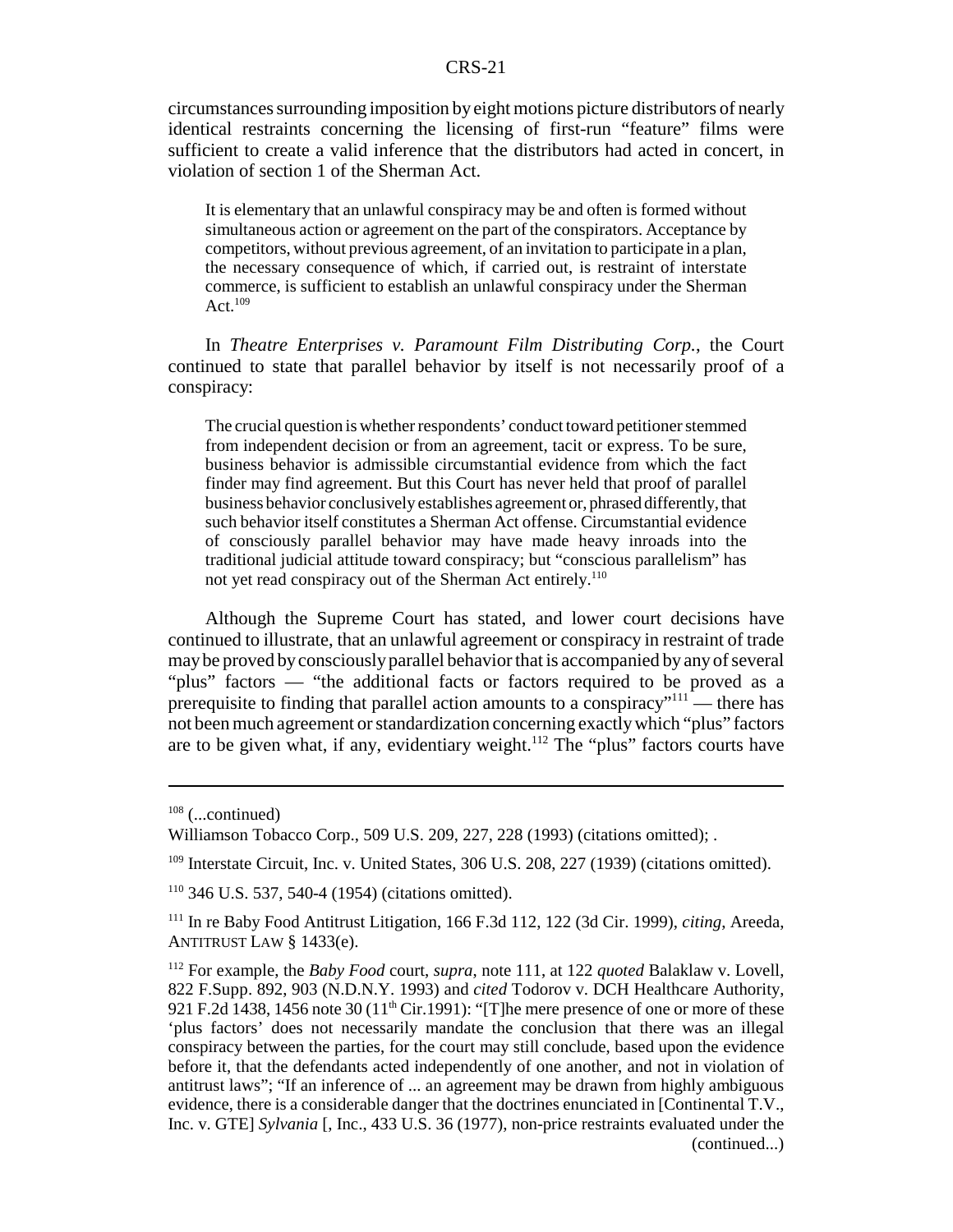considered favorably include artificial standardization of products<sup>113</sup> and raising prices in time of surplus.114 Less persuasive is evidence that indicates merely that the parties had an opportunity to collude.<sup>115</sup> That the parties communicated with one another is, at best, ambiguous evidence of conspiracy.116 The bottom line appears to be whether the parties acted in their own self-interest: where there is no direct evidence of a conspiracy, behavior as consistent with a desire to maintain profitability or to remain in business at all as with any participation in injurious or unlawful conduct does not constitute sufficient indirect evidence of an alleged conspiracy;117 similarly, where a defendant would have little or no motive to enter a conspiracy, his actions will be considered unilateral and independent.<sup>118</sup>

Based upon these cases and assuming that there is no evidence that the drug manufacturers in question conspired or colluded when reducing drug supplies to Canadian distributors and pharmacies, it would appear difficult to sustain a charge that the drug companies that limit sales to Canada have violated the Sherman Act. Indeed, there may be lawful reasons for their actions. For example, the manufacturers

114 American Tobacco Co. v. United States, 328 U.S. 781 (1946).

<sup>117</sup> *Intervest, supra*, note 116; Twombly v. Bell Atlantic Corp., 313 F.Supp.2d 174 (S.D.N.Y. 2003).

118 Matsushita Electric Industries Co. v. Zenith Radio Corp., 475 U.S. 574 (1986); *Todorov, supra,* note 112; Hall v. United Air Lines, 296 F.Supp.2d 652, 600 (E.D.N.C. 2003), *quoting, Matsushita* at 588: ["C]onduct as consistent with permissible competition as with illegal conspiracy does not, standing alone, support an inference of antitrust conspiracy. ... a plaintiff seeking damages for a violation of § 1 [of the Sherman Act] must present evidence 'that tends to exclude the possibility' that the alleged conspirators acted independently."

 $112$  (...continued)

antitrust rule of reason] and *Colgate* [*supra*, note 103, freedom of seller to deal with whom he wishes] will be seriously eroded," Monsanto Co. v. Spray-Rite Service Corp., 465 U.S. 752, 763 (1984).

<sup>113</sup> C-O-Two Fire Equip. Co. v. United States, 197 F.2d 489 (9th Cir. 1952), *cert. denied*, 344 U.S. 892 (1952).

<sup>&</sup>lt;sup>115</sup> See, e.g., Greater Rockford Energy & Tech. Corp. v. Shell Oil Co., 998 F.2d 391 (7<sup>th</sup> Cir. 1993); Carpet Group International v. Oriental Rug Importers Ass'n, 256 F.Supp.2d 249 (D.N.J. 2003)both standing for the proposition that mere membership in a trade association, even with the knowledge that the association is engaging in unlawful activity, is insufficient to prove that a party participated in such activity.

<sup>116</sup> *See, e.g.*, *Monsanto, supra*, note 112, at 764: "Permitting an agreement to be inferred merely from the existence of complaints ... could deter or penalize perfectly legitimate conduct." *See also,* In re Baby Food Antitrust Litigation, *supra,* note 111; Intervest, Inc. v. Bloomberg, L.P., 340 F.3d 144 (3d Cir. 2003); *but see. e.g.* Toys "R" Us v. Federal Trade Commission, 221 F.3d 928, 934-935 ( $7<sup>th</sup>$  Cir. 2000: "When circumstantial evidence is used, there must be some evidence that 'tends to exclude the possibility' that the alleged conspirators acted independently. ... The test states only that there must be some evidence which, if believed, would support a finding of concerted behavior. In the context of an appeal from the Commission, the question is whether substantial evidence supports its conclusion that it is more likely than not that the manufacturers acted collusively." (Citations omitted).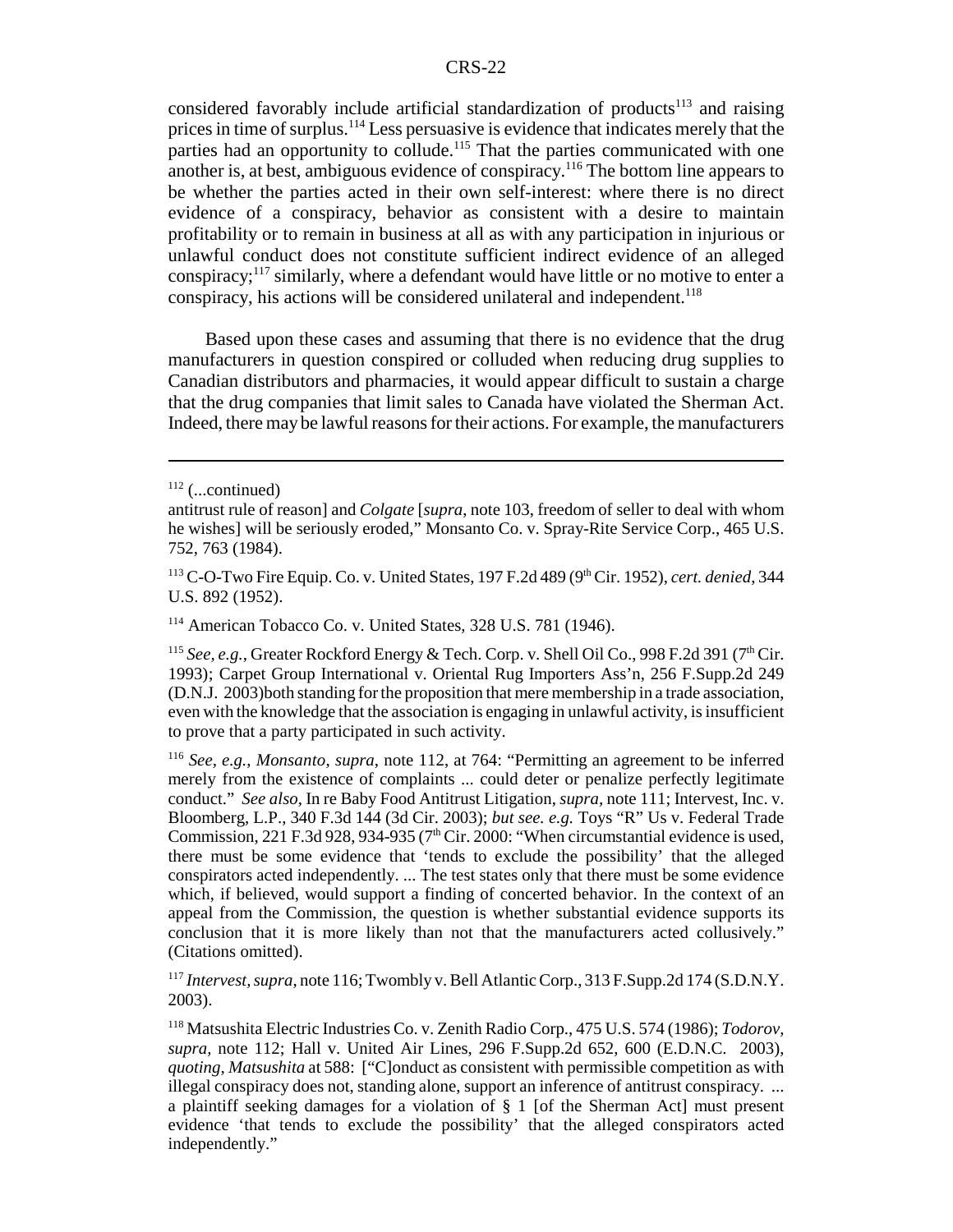may be capable of supplying only the United States market and to a lesser extent foreign markets because of limited production capacity. They may also need to recoup research and development costs by obtaining a profit margin through sales primarily in the U.S. However, if one were able to show that the drug companies did in fact conspire or collude or that they engaged in parallel behavior accompanied by other factors, a case might be made for a Sherman Act violation.

Despite the apparent lack of violation of federal antitrust law, drug manufacturers that limit sales of prescription drugs to Canadian distributors and pharmacies may still violate state antitrust laws. Because antitrust laws vary from state to state, this section does not provide an exhaustive analysis of state antitrust laws, but rather describes the current legal dispute against GlaxoSmithKline (GSK) in Minnesota as an example of potential liability under state antitrust statutes.

#### **State Antitrust Law.**

Even if drug manufacturers that limit sales of prescription drugs to certain Canadian distributors and pharmacies are found not to have violated federal antitrust laws, they may still be in violation of state antitrust law. Antitrust laws exist in all fifty states and the District of Columbia, but their scope and enforcement differ from state to state.<sup>119</sup> Most state antitrust laws mirror the federal statutes or are interpreted to reflect case law interpreting these federal statutes,<sup>120</sup> although there are a small number of states in which a restraint of trade violation includes a unilateral act.<sup>121</sup> This section describes the current legal dispute between the state of Minnesota and GlaxoSmithKline (GSK) over state antitrust law and its effect on prescription drug importation.

In late 2003, the Minnesota Attorney General (AG), who is investigating whether GSK violated Minnesota antitrust laws,<sup>122</sup> filed a court motion seeking to compel GSK to release information located in Canada and the United Kingdom about the company's decision to stop selling drugs to Canadian pharmacies that then sell the drugs to U.S. consumers. According to the AG, GSK conspired to limit drug sales to Canada, and "GSK's refusal to supply prescription drugs to Canadian pharmacies

<sup>119</sup> *See, generally*, Section of Antitrust Law, American Bar Association, STATE ANTITRUST ENFORCEMENT HANDBOOK, 2003.

<sup>120</sup> *Id., See, e.g.*, Minnesota Twins Partnership v. State ex rel. Hatch, 592 N.W.2d 847, 851 (Minn. Ct. App. 1999), *cert. den.,* Hatch v. Minnesota Twins Partnership*,* 528 U.S. 1013 (1999): "Minnesota's antitrust laws are generally interpreted consistently with federal courts' construction of federal antitrust laws," *citing,* State by Humphrey v. Alpine Air Products, Inc., 490 N.W.2d 888, 894 (Minn. Ct. App.1992), *aff'd*, 500 N.W.2d 788 (Minn. S.Ct. 1993).

<sup>121</sup> E.g., § 203(A) of the *Oklahoma Antitrust Reform Act* (OKLA.STAT. tit. 79, §§ 201 *et seq.*) makes illegal and "against public policy" not only agreements, contracts, or combinations in restraint of trade, but also "acts" in restraint of trade.

<sup>122</sup> Minn. Stat. §§ 325D.49 et seq.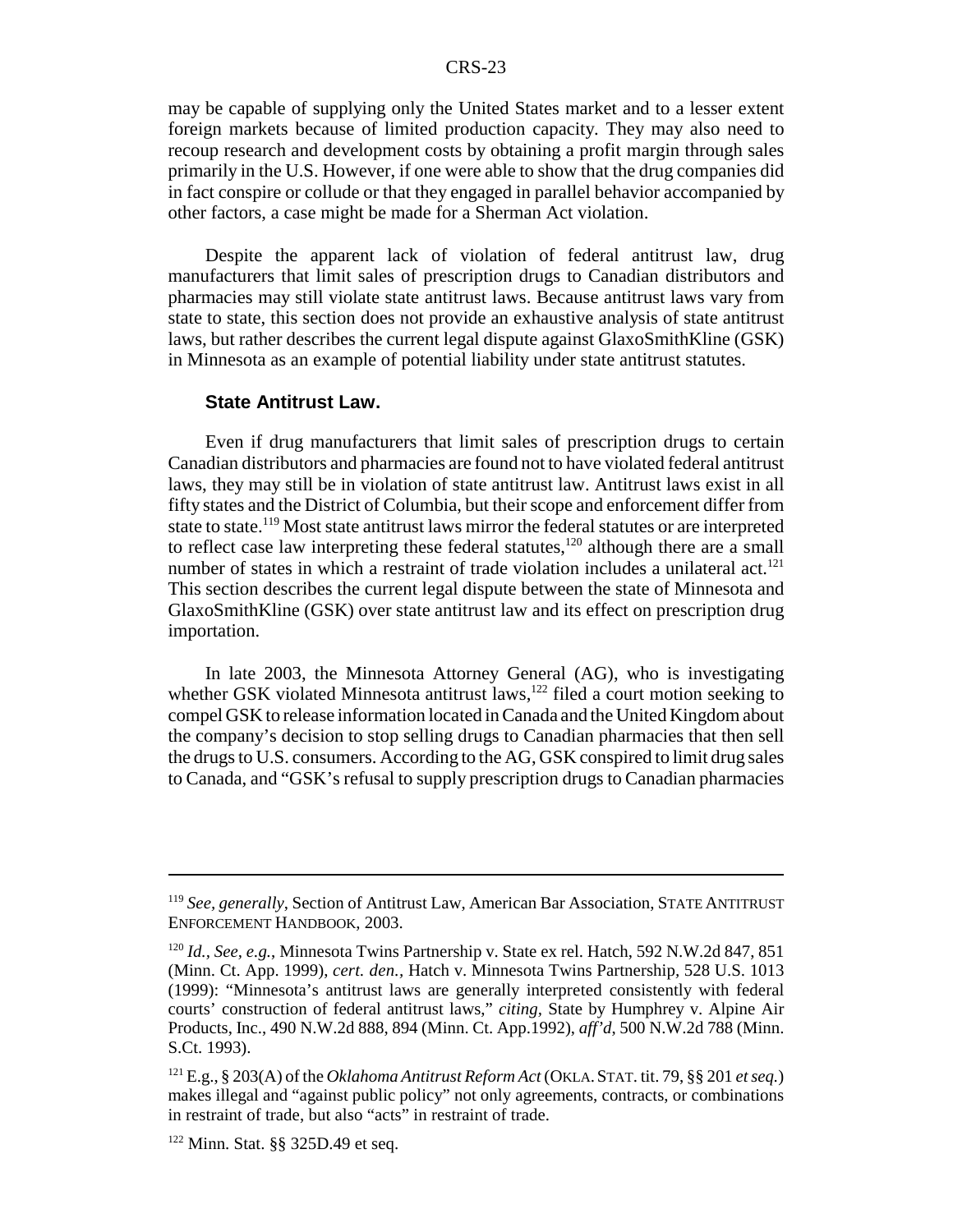that sell drugs to Minnesota buyers violates state laws."123 In return, GSK argued that "importing drugs from Canada is illegal and a drug company can take steps to stop illegal sales of its products;" $124$  and also that federal law preempts Minnesota's antitrust laws. Ultimately, the district court of Hennepin County, Minnesota ordered GSK to produce the records and information sought by the  $AG<sup>125</sup>$  The court ruled that even if GSK's position that "the importation of non-approved drugs from Canada is illegal under the FFDCA, and there cannot be a conspiracy in violation of the antitrust laws to restrain trade in illegal goods"126were correct, which the court questioned, "[e]nforcement of federal law is the responsibility of the FDA, not of GSK," especially since "the FDA has never even reviewed GSK's boycott," much less specifically approved it.<sup>127</sup> The district court judge obliquely addressed the preemption argument, finding sufficient authority for the Minnesota AG's investigation and the document request in pursuit of that investigation under the Minnesota statute that mandates that the Attorney General "investigate violations of the business and trade laws of this state...."128

Based on information revealed in the GSK documents that were turned over, the Minnesota AG recently filed a lawsuit against GSK, alleging that the company had violated state antitrust laws.<sup>129</sup>

## **International Trade Law<sup>130</sup>**

As with antitrust law, international trade obligations may also impact the feasibility of prescription drug importation. On the one hand, permitting some importation of prescription drugs may be seen as removing an existing barrier to trade or trade liberalizing; on the other hand, the United States' international trade obligations may present obstacles to prescription drug importation. Furthermore, legislative and/or regulatory proposals regarding importation may be inconsistent with provisions of various international trade agreements including, but not limited to, the General Agreement on Tariffs and Trade 1994 (GATT 1994), the Agreement on Technical Barriers to Trade (TBT) and the General Agreement on Trade in Services (GATS), all of which are a part of the World Trade Organization (WTO)

<sup>123</sup> Inside Washington Publishers, *Judge Wants More Info Before Deciding Motion to Compel Against GSK*, FDA WEEK, Nov. 21, 2003.

<sup>124</sup> *Id.*

 $125$  In the Matter of GlaxoSmithKline plc, File No. MC 03-15992 (Minn. District Ct., 5/7/2004) (Slip opinion).

<sup>126</sup> *Id.* at 11.

<sup>127</sup> *Id.*

<sup>128</sup> *Id.* at 6, citing Minn. Stat. § 8.31(2002).

<sup>129</sup> Inside Washington Publishers, *Minnesota Tries to Publicize GSK Documents to Bolster Antitrust Suit*, FDA WEEK, Dec. 17, 2004.

<sup>&</sup>lt;sup>130</sup> This section was written by Todd B. Tatelman, Legislative Attorney in the American Law Division of CRS.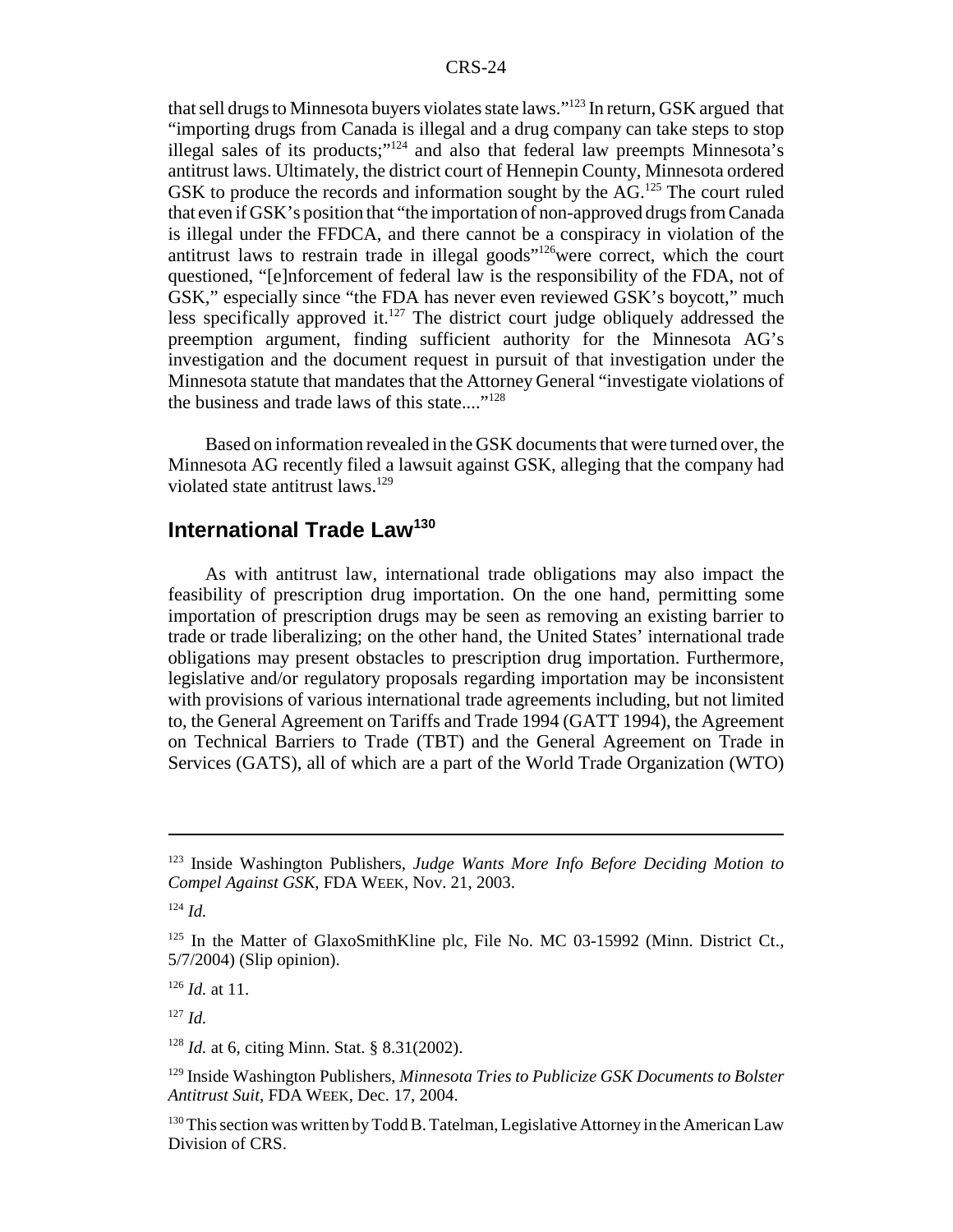Agreement to which the United States is a signatory member.<sup>131</sup> At the same time, however, these agreements contain exceptions that may be used to justify some of the potential inconsistencies that may arise.

#### **General Agreement on Tariffs and Trade.**

Under the GATT 1994, Articles III:4, I:1 and XI:1 contain provisions that may affect prescription drug imports. Generally, Article III governs the application of domestic regulatory measures requiring that "laws, regulations and requirements affecting the internal sale, offering for sale, purchase, transportation, distribution or use of products ... should not be applied to domestic products so as to afford protection to domestic production." Article III:4 specifically obligates Member countries, with respect to all such domestic measures, to provide national treatment to imported products from other WTO Member countries. Simply put, national treatment requires that Member countries not discriminate against imported goods relative to like domestic products. In addition to the national treatment obligation, internal regulatory measures are also required to comply with Article I:1, the mostfavored-nation (MFN) clause. MFN requires that "any advantage, favor, privilege or immunity granted by any contracting party to any product originating in or destined for any other country shall be accorded immediately and unconditionally to the like product originating in or destined for the territories of all other contracting parties." The inclusion of Article III measures within the Article I:1 MFN obligation was intended to extend the obligation to them "regardless of whether national treatment is provided with respect to these matters."132

To the extent that any legislative or regulatory proposal contains requirements affecting the internal sale, offering for sale, purchase, transportation, distribution, or use of prescription drugs in the United States, it could be viewed as falling within the purview of Article III. The provisions of Article III have been interpreted broadly, with the use of the word "affecting" having been interpreted as implying that the drafters of the Article intended it to apply to "not only the laws and regulations which directly govern[] the conditions of sale or purchase, but also in any law or regulations which might adversely modify the conditions of competition between the domestic and imported products in the international market."<sup>133</sup> Given this broad interpretation, it appears that any proposals containing provisions affecting the

 $131$  It should be noted that many of the same issues raised in the WTO context may also arise with respect to the North American Free Trade Agreement (NAFTA), to which the United States, Canada, and Mexico are signatories. While it appears that under NAFTA similar defenses are potentially available, the rationales and analysis may be quite different. Furthermore, issues have been raised with respect to other Free Trade Agreements (FTA) to which the United States is a party; however, since each agreement contains different provisions, they should be analyzed independently and are beyond the scope of this report.

<sup>&</sup>lt;sup>132</sup> World Trade Organization, *Analytical Index: Guide to GATT Law and Practice* 30 (6<sup>th</sup> ed. 1995) (quoting the proposal offered by the United States during the Second Session of the Preparatory Committee of the United Nations Conference on Trade in Employment, Geneva, April-October 1947).

<sup>133</sup> Panel Report on *Italian Discrimination Against Imported Agricultural Machinery*, GATT, Basic Instruments and Selected Documents (BISD),  $7<sup>th</sup>$  Supp. 60, 64  $\P$  12 (1959).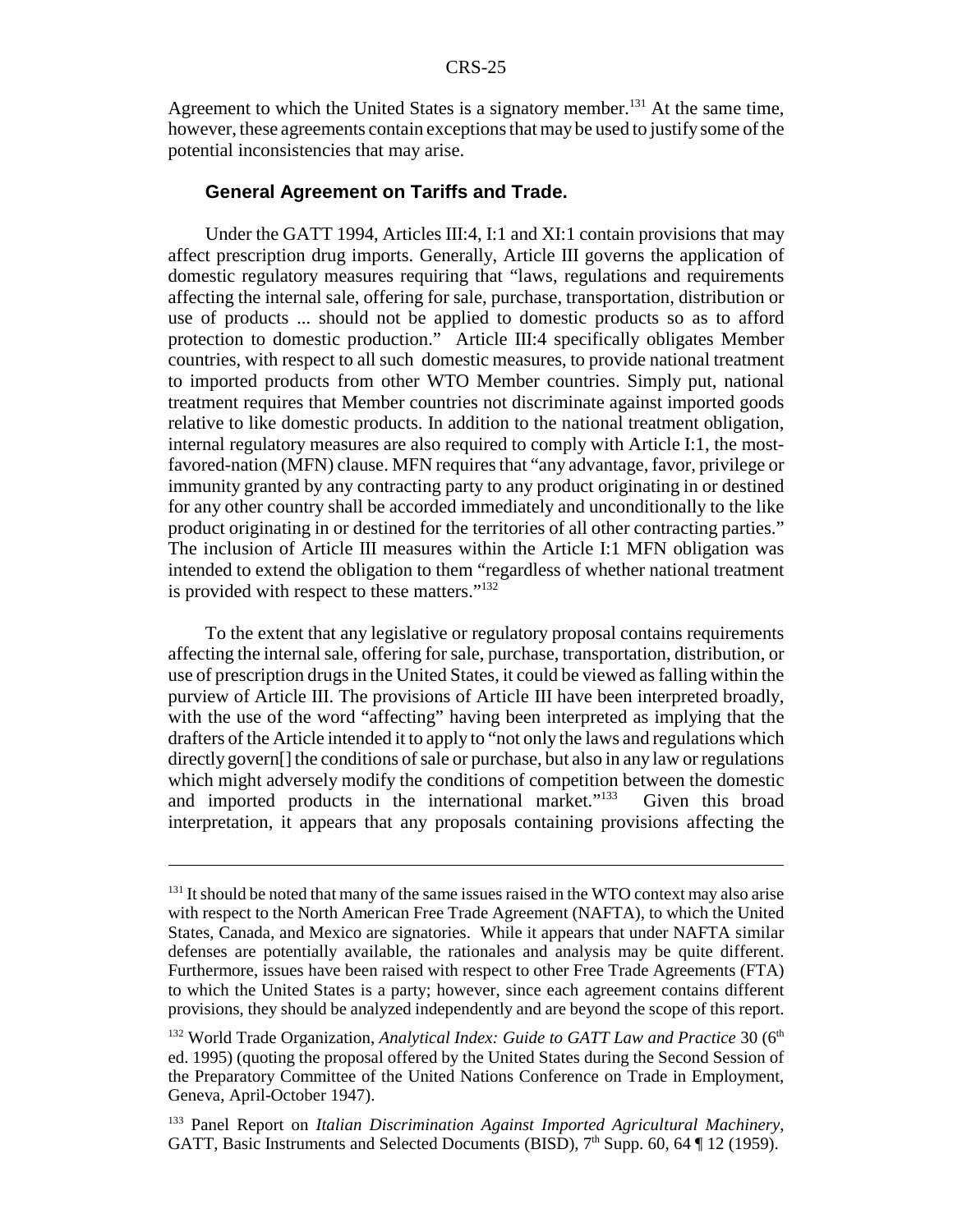labeling of imported drugs,  $134$  or requiring that prescription drugs produced in foreign countries for importation be destined only for the United States may be interpreted by the WTO as inconsistent with our national treatment and MFN obligations.

In addition to potential conflicts with Articles III:4 and I:1, GATT Article XI:1 prohibits a Member country from instituting or maintaining quantitative prohibitions or restrictions "on the importation of any product of the territory of any other contracting party."135 The language of Article XI has been interpreted to be comprehensive, applying to "all measures instituted or maintained by a contracting party prohibiting or restricting the importation, exportation ... of the products other than measures that take the form of taxes duties and charges."136 Measures may fall within the scope of Article XI:1 if they "prevent the importation of goods as such," $137$ or "affect the right of importation as such."138 Furthermore, Article XI:1 requires that any quantitative restrictions that are imposed be instituted on a non-discriminatory basis, in other words, that all exports of like products to and imports of like products of, third countries be similarly restricted or prohibited. Therefore, to the extent that any legislative or regulatory proposal appears to prohibit, or authorize prohibitions, on the importation of prescription drugs under specific circumstances, there is a possibility that the proposals may constitute or result in a measure affecting importation "as such," and thus, may be challenged under Article XI:1.

Article XX contains the general exceptions to the GATT. These general exceptions permit Members to impose otherwise GATT-inconsistent measures to fulfill certain enumerated public policy objectives, provided that the measures are not "applied in a manner which would constitute a means of arbitrary or unjustifiable discrimination between countries where the same conditions prevail or a disguised restriction on international trade."139 Specifically relevant to legislation involving

 $134$  It should be noted that not all labeling provisions would be inconsistent with GATT obligations. Article IX of the GATT 1994 permits contracting parties to require marks of origin, and the WTO Agreement on Rules of Origin contains additional obligations. Only to the extent that a labeling requirement goes beyond what is permitted in either of these provisions could it be considered inconsistent with Article III:4.

<sup>&</sup>lt;sup>135</sup> Article XI:1 states that "no prohibitions or restrictions other than duties, taxes or other charges, whether made effective through quotas, import or export licenses or other measures, shall be instituted or maintained by any contracting party on the importation of any product of the territory of any other contracting party or on the exportation or sale for export of any product destined for the territory of any other contracting party."

<sup>&</sup>lt;sup>136</sup> Panel Report *Japan — Trade in Semi-Conductors*, GATT, BISD, 35<sup>th</sup> Supp. 116, 153, ¶ 104 (1988).

<sup>137</sup> Panel Report on *Canada — Administration of Foreign Investment Review Act*, GATT, BISD, 30<sup>th</sup> Supp. 140, 162-63, ¶ 5.14 (1985).

<sup>138</sup> Panel Report on *Untied States — Measures Affecting Alcoholic and Malt Beverages*, GATT, BISD,  $39<sup>th</sup>$  Supp. 206, 292,  $\P$  5.63 (1993).

<sup>&</sup>lt;sup>139</sup> GATT Art. XX, chapeau.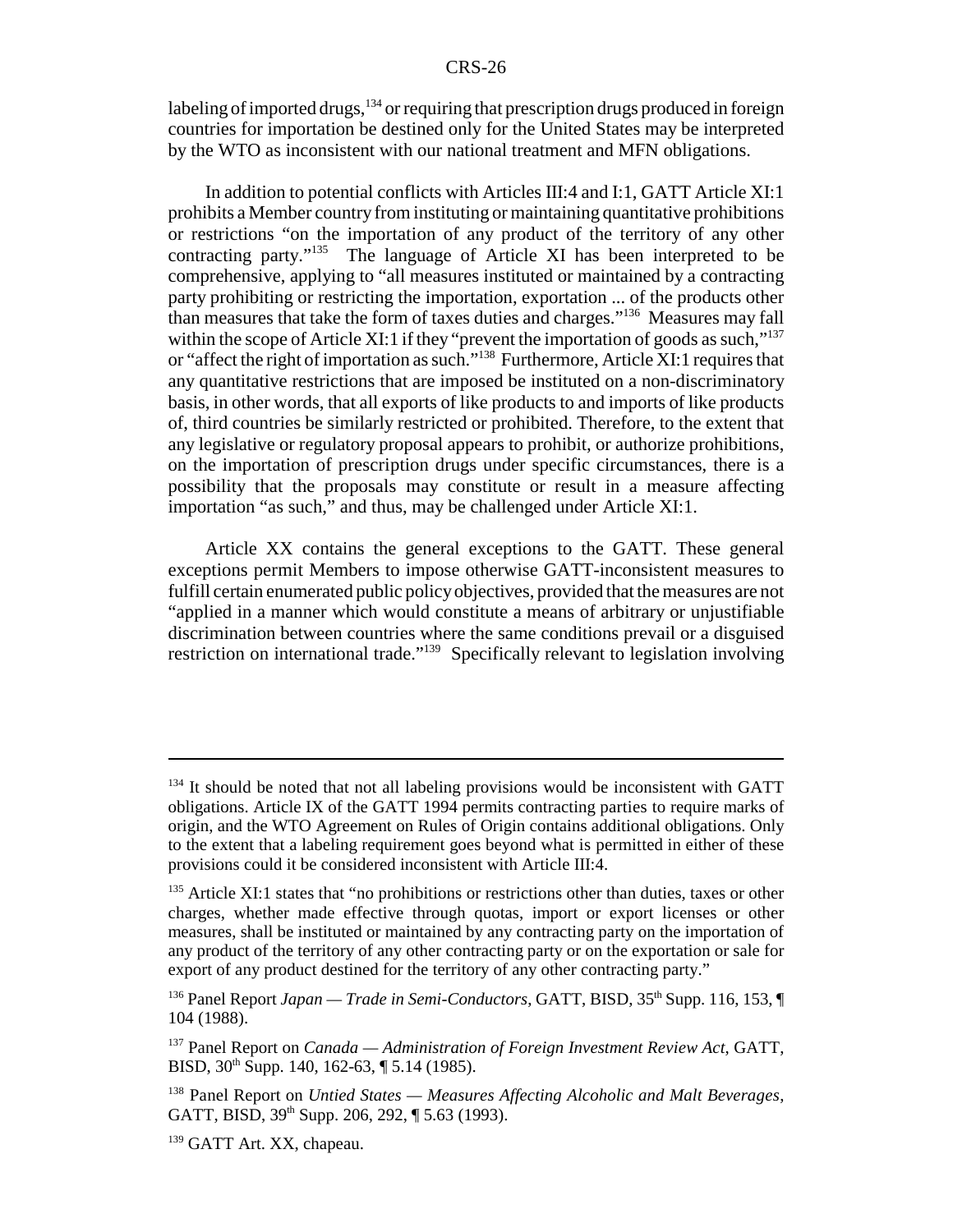prescription drugs is Article XX(b), which exempts measures "necessary to protect human, animal or plant life and health."<sup>140</sup>

To determine whether a measure is eligible for the Article XX(b) exception a three-part test, as established by the WTO Appellate Body (AB) must be applied. First, the policy must fall within the range of policies designed to protect life or health. Second, the country invoking the exception must show that any GATT/WTO inconsistent measures are "necessary" to fulfill the policy objective. Third, the measures must be applied in conformity with the introductory clause, or "chapeau," of Article  $XX$ <sup>141</sup> Finally, should the United States invoke Article  $XX(b)$  in defense of the import restrictions, the United States would bear the burden of demonstrating that the measures satisfy all three parts of the test.<sup>142</sup>

In addition to Article XX(b), another possibly relevant GATT exception is Article XX(d), which may be invoked where an allegedly GATT-inconsistent measure can be shown to be "necessary to secure compliance with laws or regulations that are not inconsistent with the provisions of the Agreement, including those related to customs enforcement, ... the protection of patents, trade marks and copyrights, and the prevention of deceptive practices."

#### **WTO Agreement on Technical Barriers to Trade.**

According to its preamble, the WTO Agreement on Technical Barriers to Trade (TBT Agreement) expands upon the GATT Article III obligations with respect to internal regulations and is intended to promote the general aims of the  $GATT$ <sup>143</sup>. TBT Agreement applies to all products, including industrial and agricultural products, but does not apply to measures covered by the WTO Agreement on Sanitary and Phytosanitary Measures, nor to government purchasing specifications for production or consumption of governmental bodies.<sup>144</sup>

The three categories of measures covered by the TBT Agreement are: (1) technical regulations; (2) standards; and (3) conformity assessment procedures. Of particular relevance to prescription drug importation are technical regulations and conformity assessment procedures.

 $140$  *Id.* at Art. XX(b).

<sup>141</sup> *See* Appellate Report on *United States — Standards for Reformulated and Conventional Gasoline*, WT/DS2/AB/R (Apr. 29, 1996), p. 25 [hereinafter cited as *U.S. - Gasoline (AB Report*)]. The chapeau states that measures are not prohibited so long as they are not "applied in a manner which would constitute a means of arbitrary or unjustifiable discrimination between countries where the same conditions prevail or a disguised restriction on international trade." GATT 1994, Art. XX.

<sup>142</sup> *See generally* World Trade Organization, *WTO Analytical Index; Guide to WTO Law and Practice* 341-42 (1<sup>st</sup> ed. 2003)[hereinafter cited as *WTO Analytical Index*].

<sup>&</sup>lt;sup>143</sup> TBT Agreement, Preamble.

<sup>144</sup> *See* Appellate Body Report on *European Communities — Measures Affecting Asbestos and Asbestos Containing Products*, WT/DS135/AB/R (Mar. 12, 2001) ¶ 80 [hereinafter *EC — Asbestos (AB Report)*].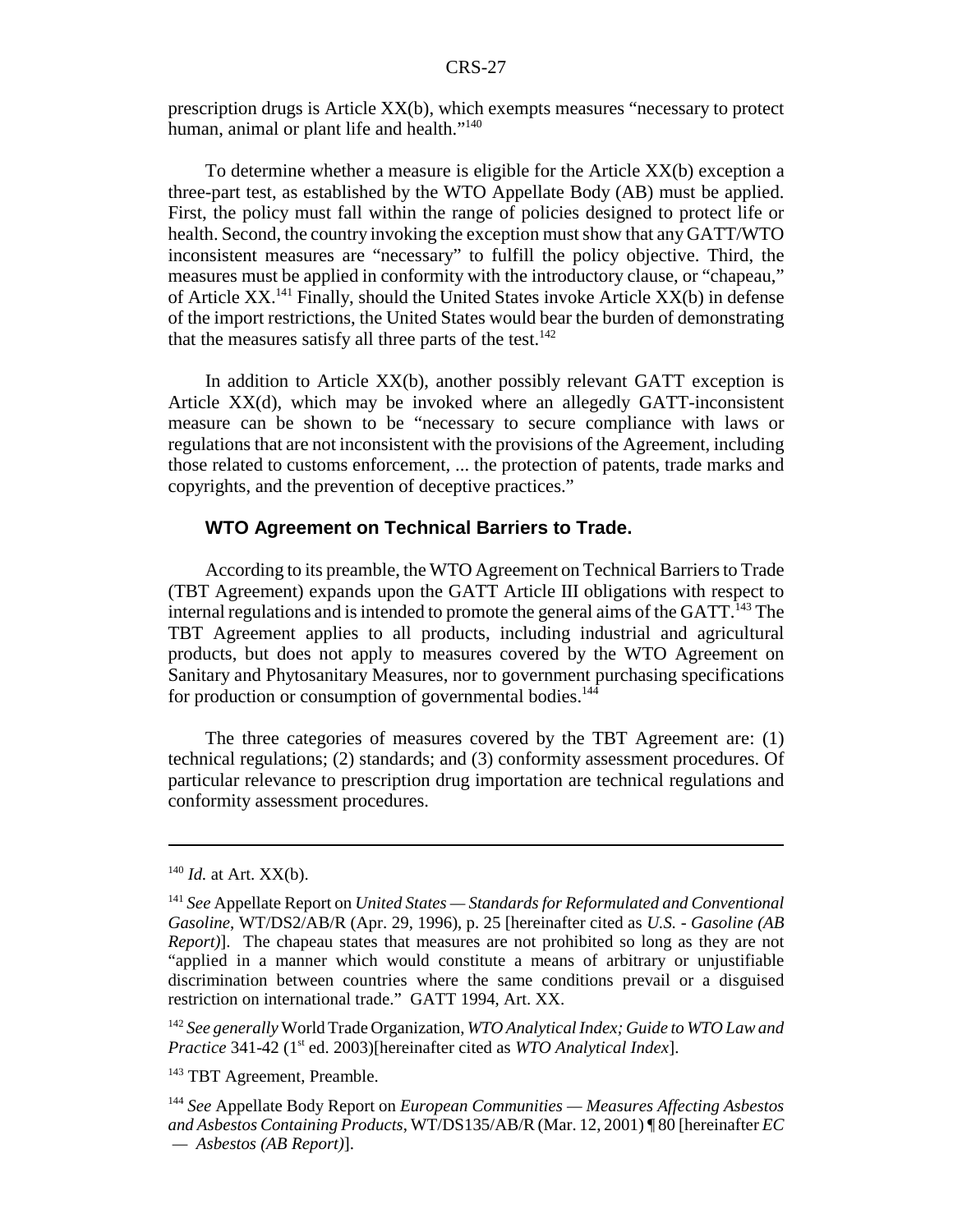A "technical regulation" is defined as a "[d]ocument which lays down product characteristics or their related processing and production methods, including their administrative provisions, with which compliance is mandatory."145 A technical regulation may also include or deal exclusively with terminology, symbols, packaging, marking or labeling requirements as they apply to a product, process or production method."146 To qualify as a "technical regulation," a measure must fulfill three criteria, derived from the above-cited definition:

*First*, the document must apply to an identifiable product or group of products. The identifiable product or group of products need not, however, be expressly *identified* in the document. *Second*, the document must lay down one or more characteristics of the product. These product characteristics may be intrinsic, or they may be related to the product. They may be prescribed or imposed in either a positive or negative form. *Third*, compliance with the product characteristic must be mandatory.<sup>147</sup>

The TBT Agreement's primary obligations require that the central governments of WTO Members provide national treatment with respect to technical regulations.<sup>148</sup> In addition, WTO Members must also "ensure that technical regulations are not prepared, adopted or applied with a view to or with the effect of creating unnecessary obstacles to international trade."149 This means that "technical regulations shall be no more trade-restrictive than necessary to fulfil a legitimate objective, taking account of the risks non-fulfillment would create. Such legitimate objectives [include] ... the prevention of deceptive practices; [and] protection of human health or safety ...." Moreover, Members are obligated not to maintain technical regulations "if the circumstances or objectives giving rise to their adoption no longer exist or if the changed circumstances or objectives can be addressed in a less trade-restrictive manner."<sup>150</sup>

A conformity assessment procedure is "[a]ny procedure used, directly or indirectly, to determine that relevant requirements in technical regulations or standards are fulfilled."151 Such procedures may include, among other things, "procedures for sampling, testing and inspection; evaluation, verification and assurance of conformity; registration, accreditation and approval as well as their combinations."

<sup>&</sup>lt;sup>145</sup> TBT Agreement, Annex 1,  $\P$  1.

<sup>146</sup> *Id.* at Annex I, ¶ 3.

<sup>147</sup> Appellate Body Report on *European Communities — Trade Description of Sardines*, WT/DS231/AB/R (September 26, 2002), ¶ 176.

<sup>&</sup>lt;sup>148</sup> *See* TBT Agreement, Art. 2.1 (requiring Member countries to "ensure that ... products imported from the territory of any Member shall be accorded treatment no less favourable than that accorded to like products of national origin and to like products originating in any other country.").

<sup>149</sup> *Id.* at Art. 2.2.

<sup>150</sup> *Id.* at Art. 2.3.

<sup>151</sup> *Id.* at Annex 1, ¶ 3.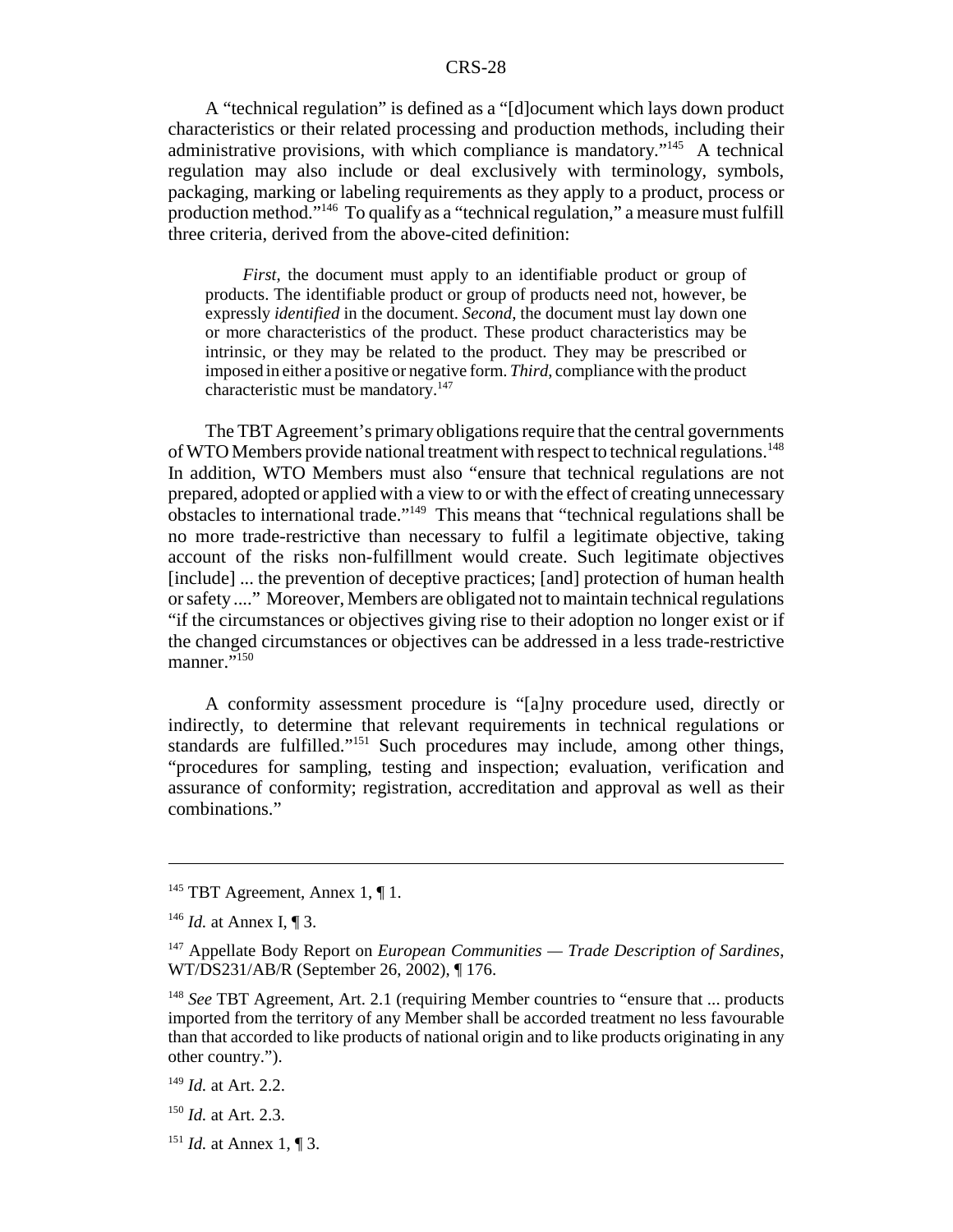Obligations concerning conformity assessment procedures are primarily contained in Article 5 of the TBT Agreement, which requires WTO Members to ensure that a number of specific requirements are met "where a positive assurance of conformity with technical regulations is required."152 These include a requirement that the procedures be prepared, adopted and applied in accordance with the principles of national treatment.153 The TBT Agreement further provides that "access entails suppliers' right to an assessment of conformity under the rules of the procedure."154 In addition, conformity assessment procedures may not be "prepared, adopted or applied with a view to or with the effect of creating unnecessary obstacles to international trade,"155 meaning, among other things, that "conformity assessment procedures shall not be more strict or be applied more strictly than is necessary to give the importing Member adequate confidence that products conform with the applicable technical regulations ..., taking account of the risks non-conformity would create."156

Application of the TBT Agreement will depend on the details of any prescription drug importation program that might be enacted. The AB has speculated that a measure consisting "*only* of a prohibition on ... [a product] ... might not constitute a 'technical regulation,'" thereby placing it outside the scope of the TBT Agreement.<sup>157</sup> On the other hand, a measure that has both "prohibitive and permissive elements" may potentially be covered by the Agreement.<sup>158</sup> If a legislative or regulatory proposal were to be considered solely in light of provisions that would allow importation of drugs from a limited set of approved countries, the proposal could potentially be viewed as constituting solely a prohibition (albeit implied) on importing prescription drugs from countries other than those named or designated as such. One might thus be able to argue, based on the above-quoted AB statement, that there are no issues under the TBT Agreement. On the other hand, were any such proposal to be viewed more broadly — that is, as having both prohibitive and permissive elements — TBT obligations may come into play.

While the TBT Agreement does not contain a separate Article with general exceptions, there is language within the Agreement that appears to provide for something similar to an Article XX(b) exception. Specifically, the Preamble to the TBT Agreement states that "no country should be prevented from taking measures

<sup>156</sup> *Id.*

 $158$  *Id.* at ¶ 64.

<sup>152</sup> *Id.* at Art. 5.1.

 $153$  *Id.* at Art. 5.1.1 (stating that suppliers are to be granted access to "like products" originating in the territories of other Members under conditions no less favourable than those accorded to suppliers of like products of national origin or originating in any other country, in a comparable situation.").

<sup>154</sup> *Id.*

<sup>155</sup> *Id.* at Art. 5.1.2.

<sup>&</sup>lt;sup>157</sup> *EC* — *Asbestos (AB Report)*, *supra* note 144, at  $\P$  71.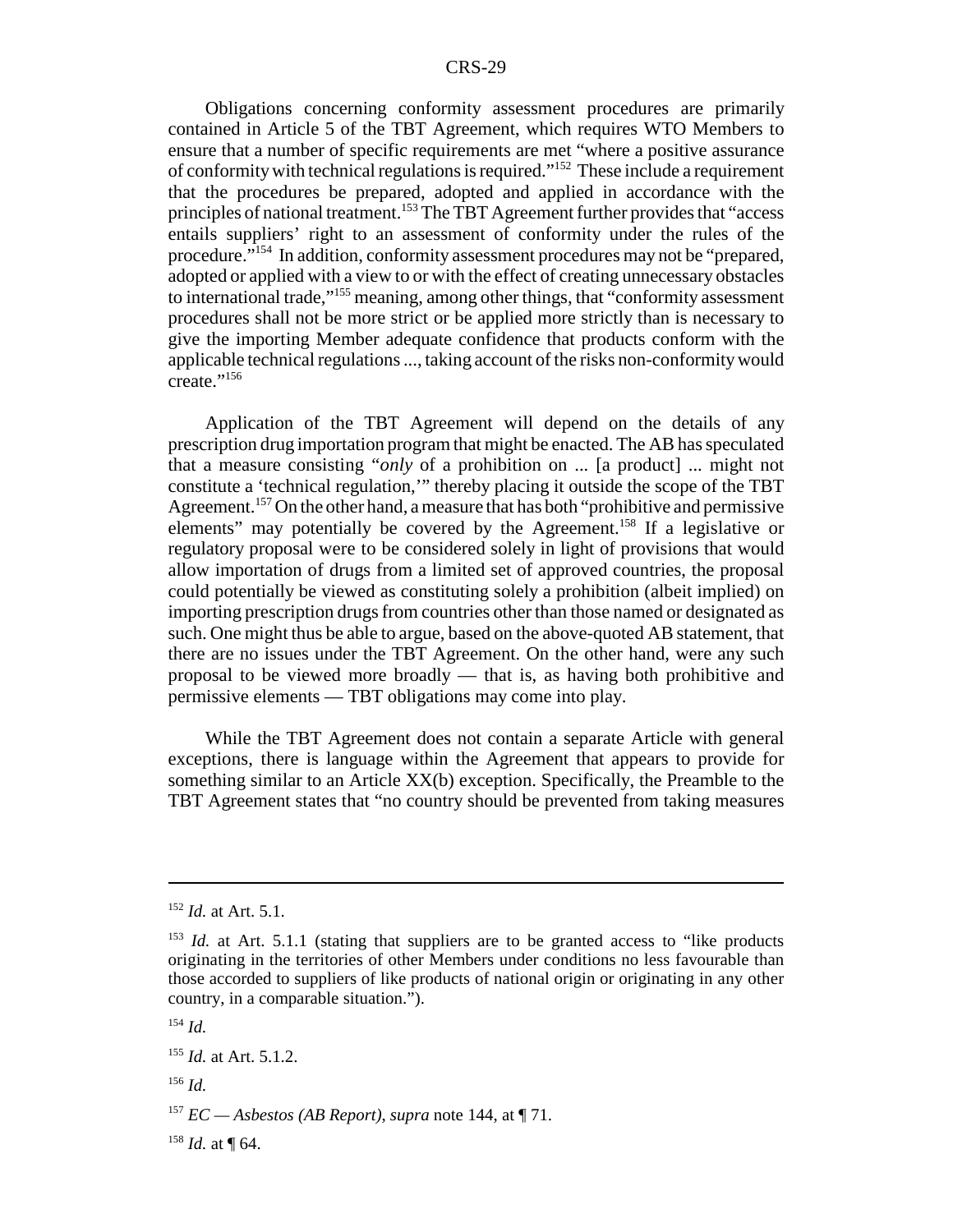necessary ... for the protection of human, animal or plant life or health ...."159 Given that there has been no WTO panel or AB ruling to date with respect to this language, it remains unclear as to what, if any, weight or interpretation this language would be given, especially considering it appears only in the Preamble and is not within the body of the agreement.

#### **General Agreement on Trade in Services.**

The General Agreement on Trade in Services (GATS)<sup>160</sup> applies to "measures" by Members affecting trade in services."<sup>161</sup> The Agreement defines trade in services as the supply of a service through four modes, two of which would appear to be most relevant to the issue of prescription drug importation: cross-border supply, or supply "from the territory of one Member into the territory of any other Member" (Mode 1) and consumption abroad, or supply "in the territory of one Member to the service consumer of any other Member" (Mode 2).<sup>162</sup>

For purposes of the GATS, the phrase "measures by Members affecting trade in services" has been interpreted broadly, encompassing "any measure of a Member to the extent it affects the supply of a service regardless of whether such measure directly governs the supply of a service or whether it regulates other matters but nevertheless affects trade in services."163

A basic obligation of the GATS is the unconditional most-favored-nation (MFN) obligation set forth at Article II:1. The obligation applies to "any" GATScovered measure, though Members are allowed to exempt specific national measures pursuant to Article II:1 and the Annex on Article II Exemptions and may accord preferential treatment to countries that are members of regional trade agreements (*see* GATS, Arts. V and V *bis*). The other fundamental GATS obligations are the market access and national treatment obligations made with respect to a Member's specific scheduled sectoral commitments.<sup>164</sup> These are set forth, with any limitations, in the Member's Schedule of Specific Commitments by mode of service supply. As with

<sup>&</sup>lt;sup>159</sup> TBT Agreement, Preamble.

<sup>&</sup>lt;sup>160</sup> General Agreement on Trade in Services (GATS), entered into force January 1, 1995, *printed in* H.Doc.103-316, v.1, at 1586-1653, and v. 2, at 3748, *and available electronically at* [http://www.tcc.mac.doc.gov/cgi-bin/doit.cgi?204:64:102927146:276].

<sup>&</sup>lt;sup>161</sup> GATS, Art. I:1.

 $162$  GATS, Art. I:2. The other two modes of service supply — commercial presence of one Member in the territory of any other Member, and presence of natural persons, or supply "by a service supplier of one Member, through presence of natural persons of a Member, in the territory of any other Member — would not seem to be directly at issue here.

<sup>163</sup> Panel Report on *EC — Regime for the Importation, Sale and Distribution of Bananas,* WT/DS27/R/USA (May 22, 1997) ¶ 7.285. *See generally WTO Analytical Index, supra* note 142, at 1089-91.

<sup>164</sup> GATS, Arts. XVI, XVII. Article XXI of the GATS allows a WTO Member to modify or withdraw any of its scheduled commitments, once three years have elapsed from the date the commitment entered into force, subject to certain conditions, including possible compensation to Members affected by the change.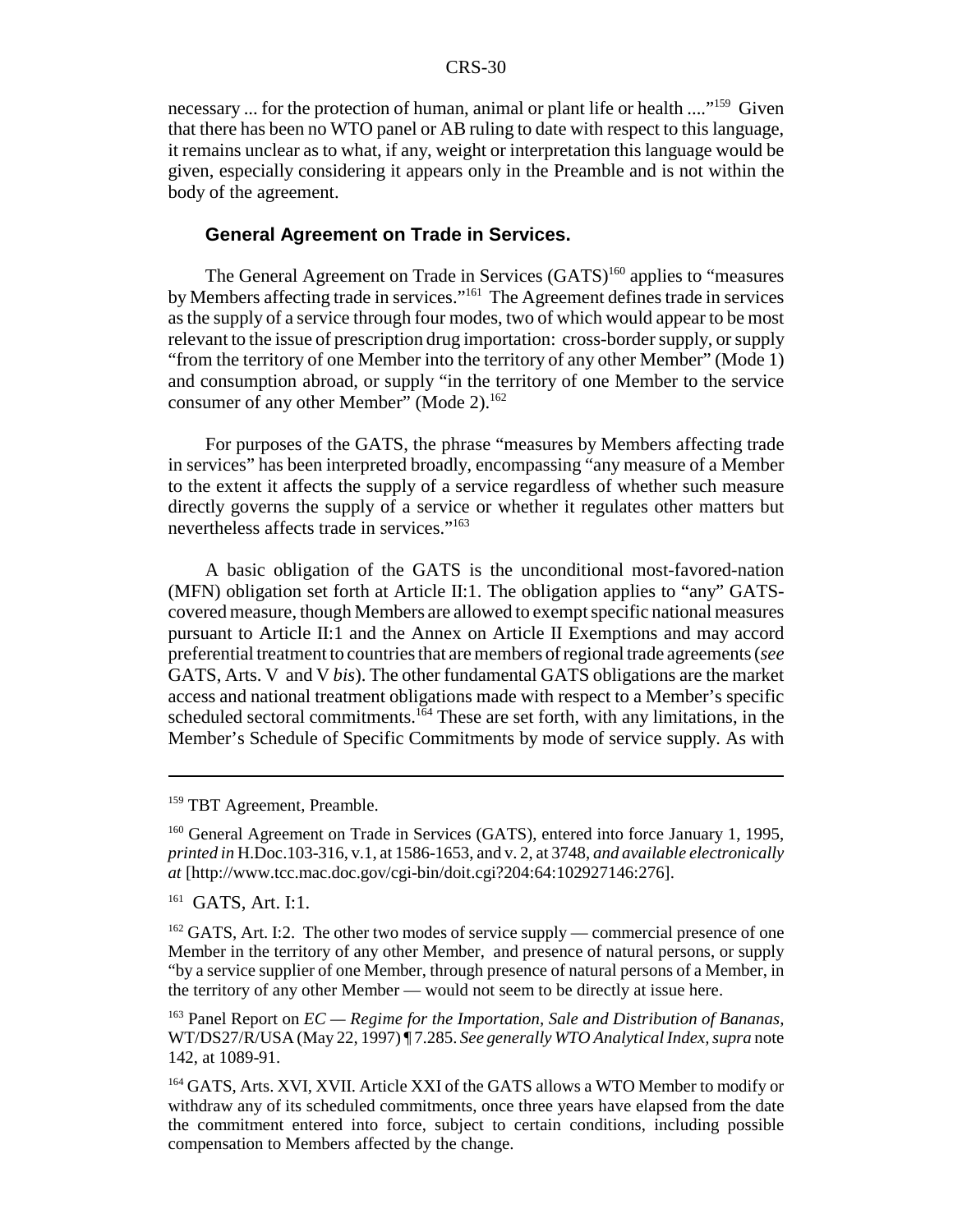the TBT Agreement, application of the GATS will depend on the details of any specific prescription drug importation that might be enacted. For example, in the event that a legislative or regulatory proposal affects the wholesale distribution of prescription drugs, the measure may be subject to a WTO challenge as inconsistent with our specific GATS commitments.

GATS obligations are also subject to various general exceptions at Article XIV, including one for measures "necessary to protect human, animal, or plant life or health." General exceptions are subject to a requirement that such measures "are not applied in a manner which would constitute a means of arbitrary or unjustifiable discrimination between countries where like conditions prevail, or a disguised restriction on trade in services." While there does not appear to be any WTO jurisprudence on this exception to date, it would seem that the same or similar test as the GATT Article XX(b) exception would also be applicable with respect to the GATS Article XIV. It should be noted, however, that the GATS contains the phrase "like conditions" as opposed to the phrase "same conditions" found in the GATT. In the absence of any WTO jurisprudence, it remains unclear whether this change in language would have any effect on the application of the exception.<sup>165</sup>

### **Patent Law**

In addition to raising questions about antitrust law and trade law, the issue of prescription drug imports has also prompted inquiries regarding whether or not a drug importation program would violate patent rights. In particular, a federal court case, *Jazz Photo Corp. v. ITC*,<sup>166</sup> has raised the prospect that a drug manufacturer could, under certain circumstances, sue a drug importer for patent infringement and block U.S. imports of drugs the company sells abroad. Under patent law, the first sale of a patented product in a given market extinguishes, or "exhausts," the patent holder's rights in the product. Prior to the *Jazz Photo* decision, some legal commentators believed that this exhaustion doctrine extended internationally, meaning that the sale of a patented product abroad would exhaust the patent rights in the U.S. and elsewhere, thereby allowing the purchaser of the product to use, sell, or otherwise do as he pleases with the product without regard to the patent holder, unless the purchaser is contractually restricted from importing into the U.S.

In *Jazz Photo*, however, the court, which addressed the exhaustion doctrine question only briefly, stated: "United States patent rights are not exhausted by products of foreign provenance. To invoke the protection of the first sale doctrine,

<sup>&</sup>lt;sup>165</sup> Should the United States take any legislative or regulatory action with respect to the importation of prescription drugs, any challenges that are brought on international trade grounds will be required to be adjudicated under the procedures set forth in the specific agreement. For example, if a challenge is brought pursuant to a WTO Agreement, that challenge will be required to be heard according to the procedures contained in the WTO Dispute Settlement Understanding. *See* CRS Report RS20088, *Dispute Settlement in the World Trade Organization: An Overview*, by Jeanne J. Grimmett; *see also* WTO website, *available at* [http://www.wto.org/english/tratop\_e/dispu\_e/dispu\_e.htm].

<sup>166 264</sup> F.3d 1094 (Fed. Cir. 2001).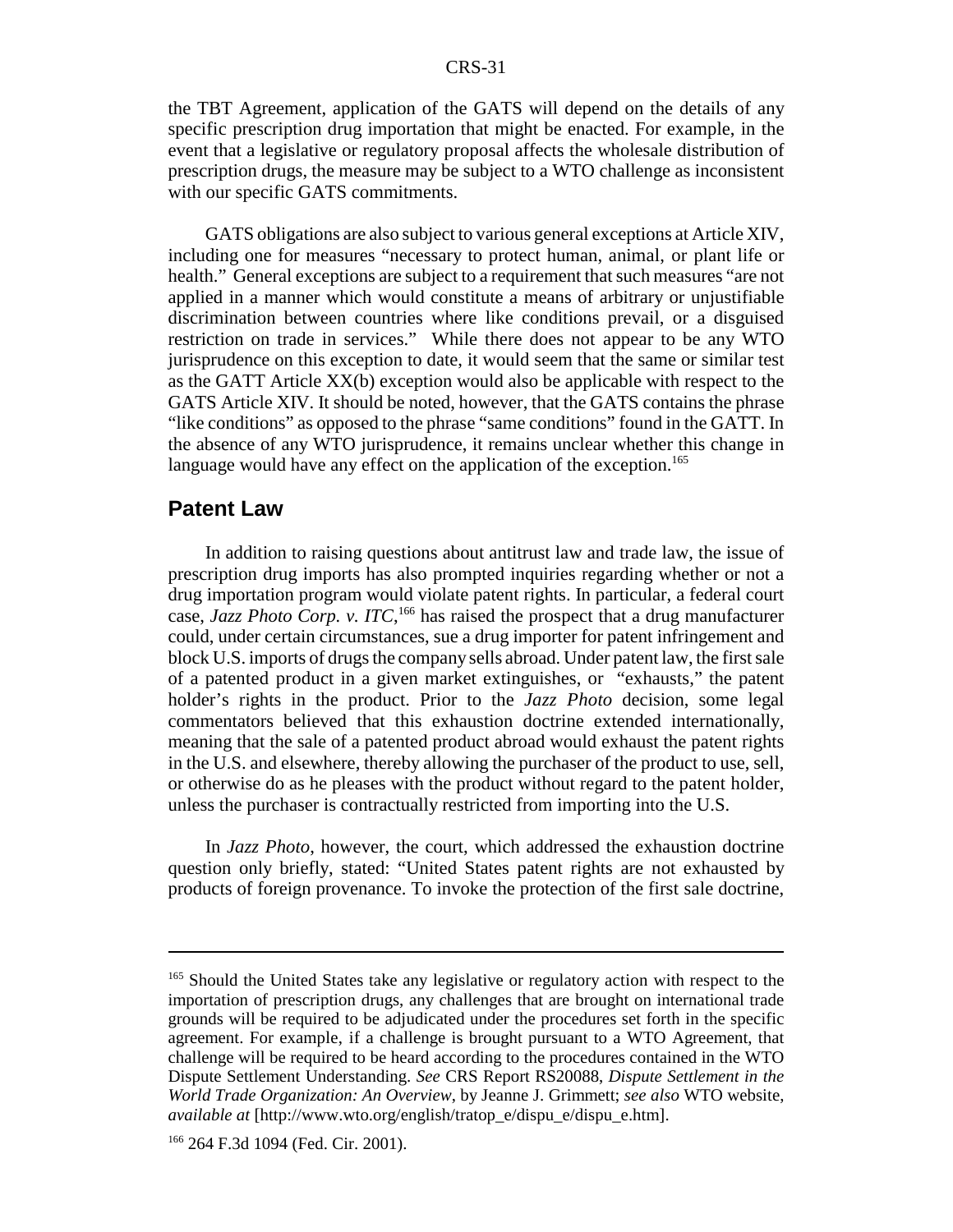the authorized first sale must have occurred under the United States patent."167 Under this ruling, because the U.S. patent is not exhausted by the foreign sale, the patent holder retains its patent rights. Thus, a drug manufacturer could exercise these rights to block imports of its patented drug products into the U.S. It is important to note, however, that some legal commentators have questioned the validity of the ruling in the *Jazz Photo* case, and at least one bill in Congress would overturn the ruling with respect to patent exhaustion for pharmaceutical imports.<sup>168</sup> For further information on the subject, see CRS Report RL32400, *Patents and Drug Importation*, by John R. Thomas.

## **III. Internet Pharmacies**

Just as the FDA has expressed concerns about the safety of imported drugs, federal regulators have become increasingly worried about the safety of online pharmacies and prescription drug sales over the Internet.<sup>169</sup> Indeed, the regulation of prescription drug importation and the regulation of online pharmacies often overlap because many consumers use online pharmacies to purchase imported drugs. Regardless of whether or not drugs purchased online are imported, the FDA is worried about the safety of such medications because of concerns about the lack of adequate physician supervision for consumers who purchase prescription drugs online, the prospects for tampering with or counterfeiting such drugs, and the possibility that such drugs may be handled, dispensed, packaged, or shipped incorrectly. This section discusses current laws and regulations that govern online pharmacies and physicians who prescribe medications over the Internet. Specifically, this section provides an overview of the various federal and state laws that regulate this field, including laws covering prescription drugs, controlled substances, pharmacies, and the practice of medicine.

With the advent of the Internet, many individuals have turned from traditional neighborhood pharmacies and large chains with a neighborhood presence to online pharmacies to purchase prescription drugs, and an increasing number of physicians have incorporated the Internet and email into their medical practice. Use of this technology has many advantages for both the doctor and the patient, including cost savings, convenience, accessibility, and improved privacy and communication.<sup>170</sup> Although many online pharmacies are legitimate businesses that offer safe and convenient services similar to those provided by traditional neighborhood pharmacies, other online pharmacies — often referred to as "rogue sites" — engage in practices that are illegal, such as selling unapproved or counterfeit drugs or

<sup>167</sup> *Id*. at 1105

<sup>168</sup> *See* S. 334.

<sup>&</sup>lt;sup>169</sup> Some of these concerns are reflected in a recent report by the Government Accountability Office (GAO; formerly the General Accounting Office). GAO Report GAO-04-820, *Internet Pharmacies: Some Pose Safety Risks for Consumers*.

<sup>170</sup> Food and Drug Administration, *Buying Drugs Online: It's Convenient and Private, But Beware of 'Rogue Sites'* (2001), *a t* [http://www.fda.gov/fdac/features/2000/100\_online.html].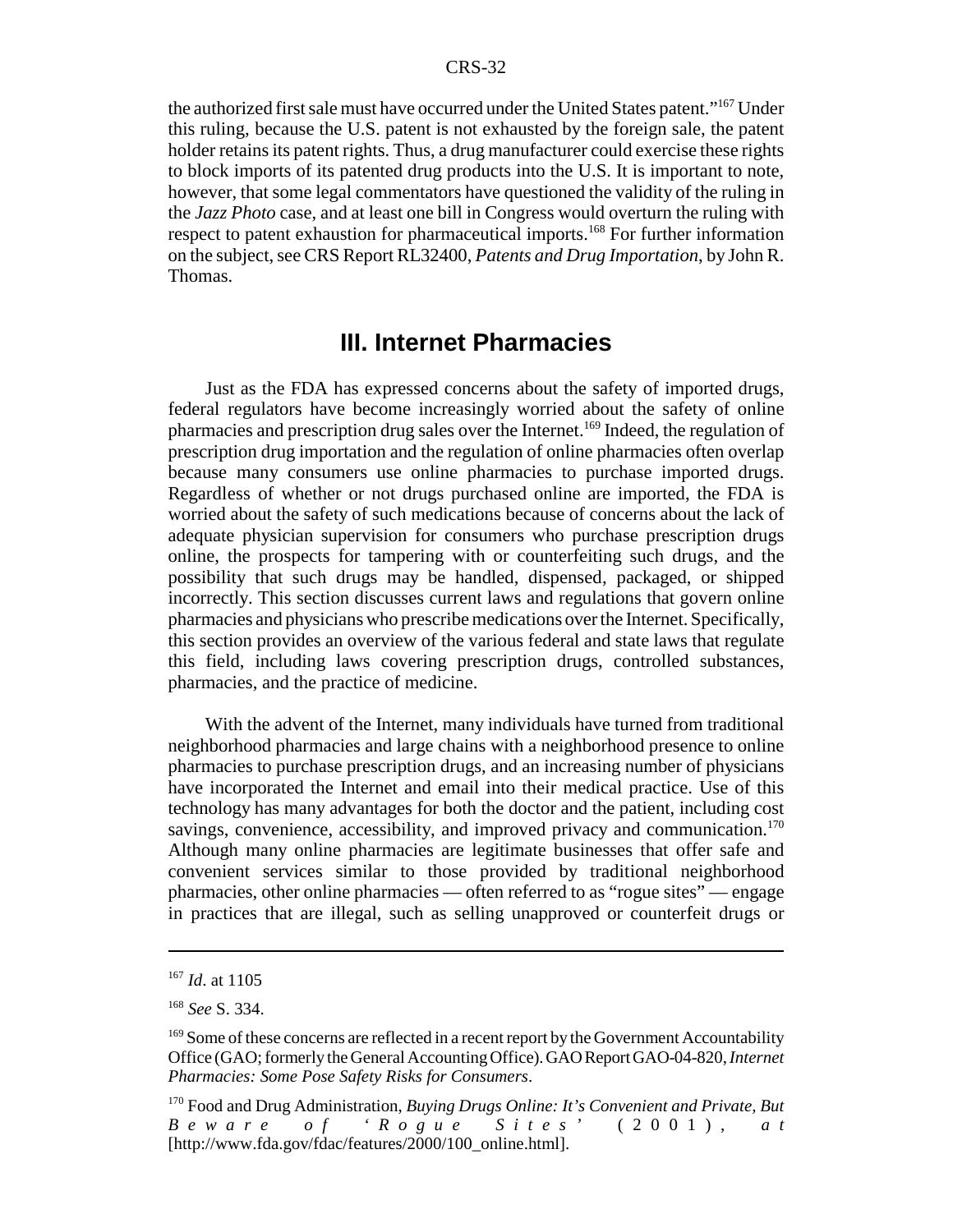dispensing drugs without a prescription.<sup>171</sup> Some rogue sites operate in a legal gray area in which the online pharmacy, as mandated by federal law, requires a prescription before dispensing prescription drugs, but allows patients to secure a prescription by completing an online questionnaire that is reviewed by a doctor who never examines or speaks to the patient. This practice, though potentially unsafe for patients who may be diagnosed incorrectly, is not necessarily illegal.

Current regulation of online pharmacies and doctors consists of a patchwork of federal and state laws in an array of areas. At the federal level, the FDA regulates prescription drugs under the FFDCA, which governs, among other things, the safety and efficacy of prescription medications, including the approval, manufacturing, and distribution of such drugs.<sup>172</sup> It is the FFDCA that requires that prescription drugs may be dispensed only with a valid prescription.<sup>173</sup> The DEA enforces the Controlled Substances Act (CSA), which is a federal statute that establishes criminal and civil sanctions for the unlawful possession, manufacturing, distribution, or importation of controlled substances. $174$  At the state level, state boards of pharmacy regulate pharmacy practice, and state medical boards oversee the practice of medicine.<sup>175</sup> Thus, some of the laws that govern online pharmacies and doctors vary from state to state. The laws that govern each of these areas are described separately below.

## **Federal Oversight**

As noted above, the CSA is a federal statute that establishes criminal and civil sanctions for the unlawful possession, manufacturing, distribution, or importation of controlled substances.176 The primary purpose of the CSA is to facilitate the legal distribution of controlled substances for legitimate medical purposes while preventing their diversion for illegal uses. Although the CSA is generally known for prohibiting illegal drugs that have a high potential for abuse and no accepted medical use, such as heroin or cocaine, the statute also covers a range of other drugs that have a lesser potential for abuse and an accepted medical use, including certain prescription drugs. Although most prescription drugs are not controlled substances and therefore are not regulated under the CSA, some prescription drugs, such as narcotics and opiates that are often used in the treatment of pain, are regulated under the CSA because they have a greater potential for abuse than other prescription drugs and may lead to physical dependence.

<sup>171</sup> *Id*.

<sup>&</sup>lt;sup>172</sup> 21 U.S.C. § 301 et seq.

<sup>173</sup> *Id*. at § 353(b).

<sup>&</sup>lt;sup>174</sup> *Id.* at § 801 et seq. For more information on the Controlled Substances Act, see CRS Report 97-141A, *Drug Smuggling, Drug Dealing and Drug Abuse: Background and Overview of the Sanctions Under the Federal Controlled Substances Act and Related Statutes*, by Charles Doyle.

<sup>&</sup>lt;sup>175</sup> The FFDCA excludes the practice of medicine from its jurisdiction. 21 U.S.C. § 396.

 $176$  *Id.* at § 801 et seq.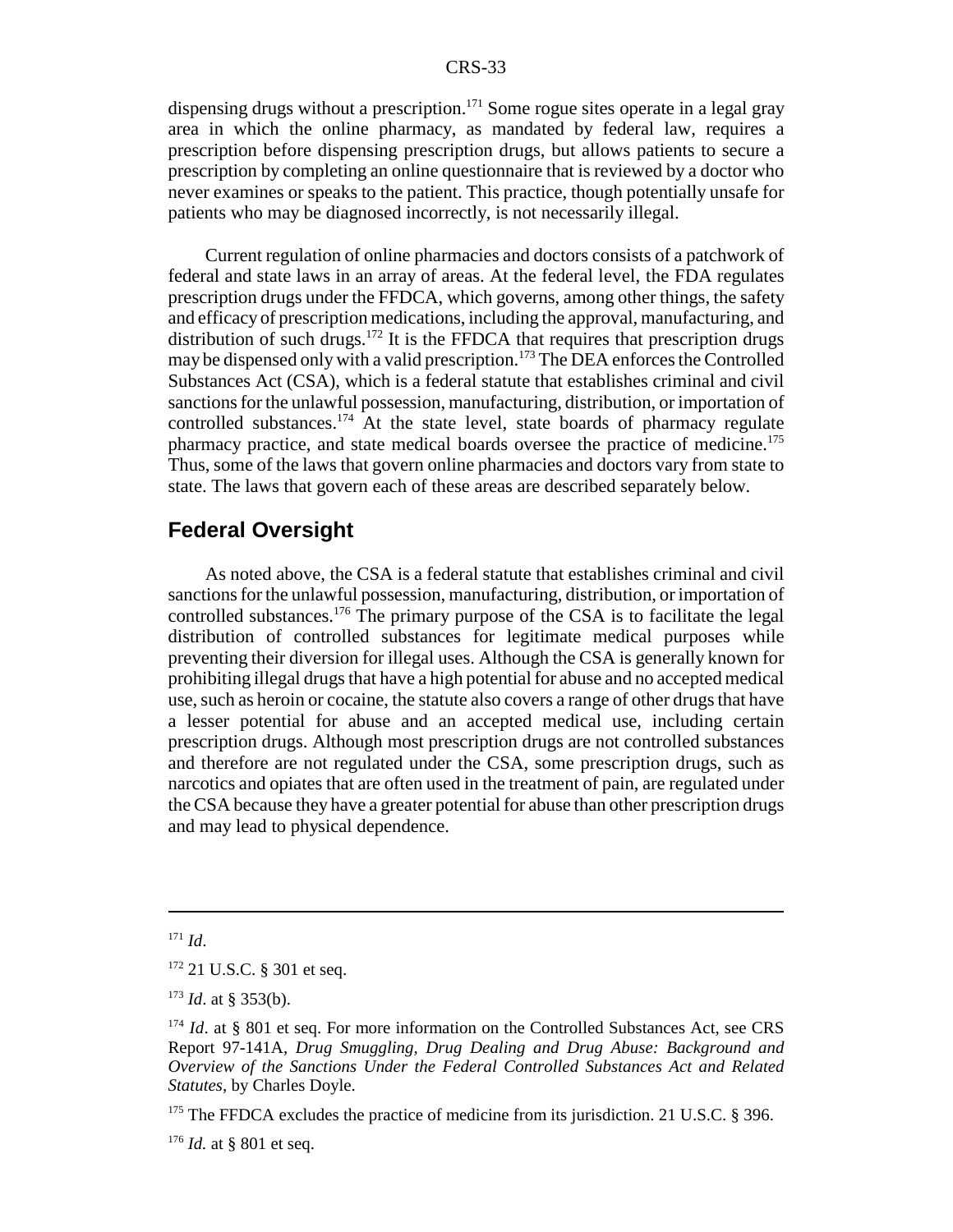It is the latter category of prescription painkillers that appear to be among the drugs most heavily dispensed by certain Internet pharmacies in accordance with prescriptions that are issued based on online questionnaires.177 This practice has sometimes been abused by rogue sites that dispense large quantities of addictive substances to customers apparently seeking access to prescription painkillers, and it has lead to instances of addiction, overdose, and death. In response to cases in which online doctors have written thousands of prescriptions for controlled substances without examining their patients, the federal government has begun prosecuting certain doctors under the CSA by charging them with the illegal distribution of controlled substances.<sup>178</sup> Penalties under the CSA vary depending on the amount and type of substance involved but generally include monetary fines, forfeiture, and imprisonment. $179$ 

In addition, the CSA regulates imports and exports of controlled substances. Under the statute, it is unlawful to import a controlled substance into the country unless the importer is registered with the DEA and has obtained DEA approval to engage in such importation, and illegal importation of controlled substances is a felony that may result in imprisonment or fines.180 Because the DEA considers anyone who causes controlled substances to be brought into the country to be an importer of controlled substances, an individual or pharmacy who causes controlled substances to be mailed or shipped into the U.S. may violate the law and be subject to criminal penalties.<sup>181</sup> Specifically, the DEA notes:

It is illegal for a United States consumer or business to have controlled substances shipped to the United States from a foreign country unless the person receiving the controlled substances is registered with DEA as an importer or researcher and is in compliance with [controlled substances laws and regulations]. ... The acquisition of a controlled substance from a foreign country by any person other than a DEA-registered importer or researcher is a violation of the Controlled Substances Act. Therefore, United States pharmacies which fill prescriptions for controlled substances by obtaining those controlled substances from Canada, or any other foreign country, are in violation of the Controlled Substances Act, regardless of whether the consumer possesses a legitimate prescription issued by a United States practitioner in the usual course of their professional practice. Likewise, consumers are also in violation of the Controlled Substances Act if they have prescriptions for controlled substances filled in foreign countries and shipped to the United States.<sup>182</sup>

<sup>177</sup> *See, e.g.*, Gilbert M. Gaul and Mary Pat Flaherty, *Doctors Medicate Strangers on Web*, WASH. POST, Oct. 21, 2003, at A1.

<sup>178</sup> *Id*.

<sup>&</sup>lt;sup>179</sup> 21 U.S.C. § 841 et seq.

<sup>180</sup> *Id*. at §§ 957, 960.

<sup>181</sup> *See, e.g.*, Importing Controlled Substances From Canada and Other Foreign Countries, 69 FR 38920 (June 29, 2004).

<sup>&</sup>lt;sup>182</sup> *Id.* at 38921-22. The CSA contains a limited exception for personal medical use, which allows U.S. residents who travel to foreign countries and non-U.S. residents who travel to the United States to carry controlled substances for their legitimate personal medical use, (continued...)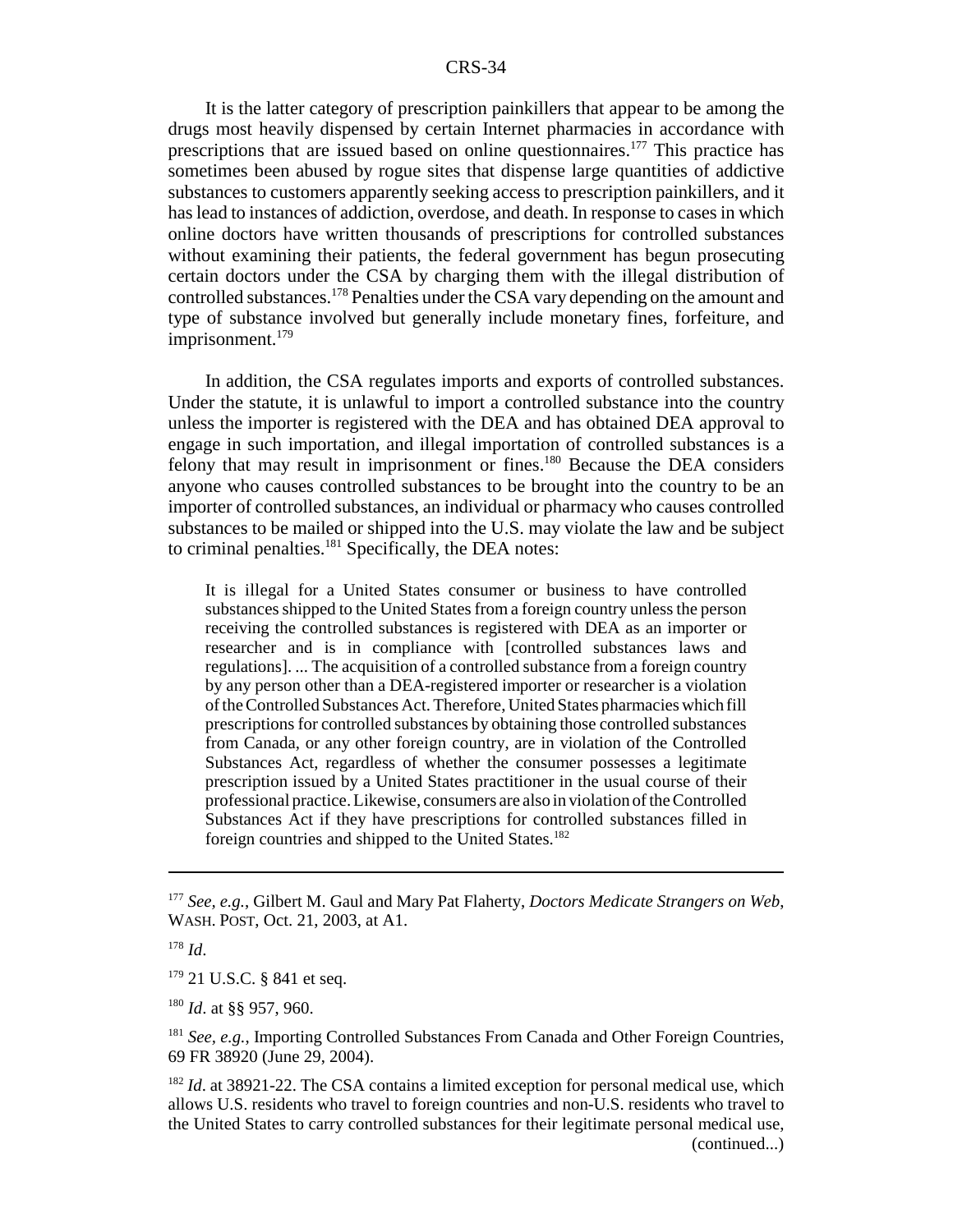As noted above, prescription drugs are also regulated by the FDA under the FFDCA.183 Although state law also governs the prescribing of drugs, the FFDCA covers certain aspects of the prescribing process, including the requirement that prescription drugs may not be dispensed without a valid prescription.<sup>184</sup>

Although federal law requires that prescription drugs be dispensed in accordance with a prescription, the FFDCA does not define the meaning of "prescription." Rather, each state defines what constitutes a valid prescription under its pharmacy laws. Because such definitions differ from state to state, there is no uniform, national definition of the term "prescription."185 Thus, certain activities, such as prescribing drugs without performing an in-person examination, may be explicitly illegal in one state but of ambiguous legal status in another.

Concerned about reports of rogue online pharmacies, Congress has considered legislation to establish a federal definition of what constitutes a valid prescription.<sup>186</sup> For example, such legislation has included proposals to establish a single federal standard for prescriptions or to require online pharmacies to disclose information about themselves and about the doctors approving prescriptions on their sites.<sup>187</sup> Congress has also explored the possibility of limiting the means by which allegedly rogue sites do business, namely by restricting their ability to advertise on search engines, make credit card sales, and ship prescription drugs,<sup>188</sup> and some companies have responded with their own proposals. For example, Google, an Internet search engine, recently announced that it no longer accepts advertising from unlicenced pharmacies and now prohibits the use of certain controlled substances as keywords for search purposes.<sup>189</sup> Because federal and state regulators face many legal barriers

 $182$  (...continued)

but this exception does not permit the shipment of controlled substances into the country for purposes of an individual's personal medical use. 21 U.S.C. § 956.

<sup>183</sup> *Id* at § 301 et seq.

<sup>184</sup> *Id*. at § 353(b).

<sup>185</sup> Inside Washington Publishers, *FDA May Back Changing Law to Define Internet 'Prescription'*, FDA WEEK, March 28, 2003.

<sup>186</sup> *Id*.

<sup>187</sup> *See, e.g., Point, Click, Self-Medicate: A Review of Consumer Safeguards on Internet Pharmacy Sites: Hearing Before the House Comm. On Government Reform, 108*<sup>th</sup> Cong.  $($  2 0 0 3 ), [http://reform.house.gov/UploadedFiles/Online%20Pharmacies%20Final%20Print.pdf]. *See also*, H.R. 616, H.R. 2652, H.R. 2717, H.R. 3870, H.R. 3880, H.R. 4612, H.R. 4790, S. 2464, and S. 2493 in the  $108<sup>th</sup>$  Congress.

<sup>188</sup> Gilbert M. Gaul and Mary Pat Flaherty, *Google to Limit Some Drug Ads*, WASH. POST, Dec. 1, 2003, at A1. The Bush Administration has also expressed interest in pursuing such a strategy. Press Release, Office of National Drug Control Policy, U.S. Drug Prevention, Treatment, Enforcement Agencies Take on "Doctor Shoppers," "Pill Mills" (March 1, 2004), [http://www.whitehousedrugpolicy.gov/news/press04/030104.html].

<sup>189</sup> Gilbert M. Gaul and Mary Pat Flaherty, *Google to Limit Some Drug Ads*, WASH. POST, (continued...)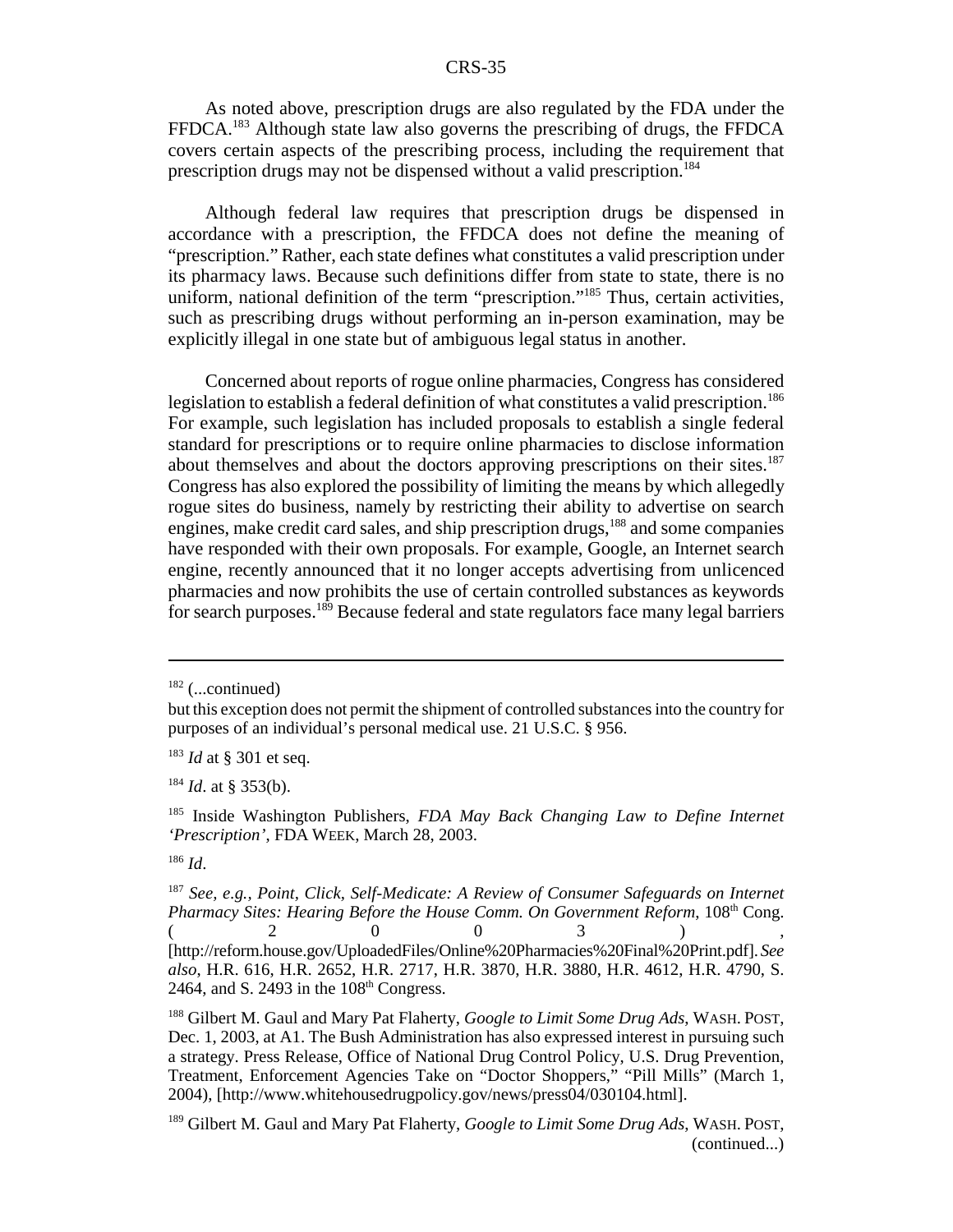when attempting to exercise jurisdiction over rogue pharmacies based in foreign countries,190 placing limits on the degree to which search engines, credit card companies, and shipping entities enable rogue sites to sell prescription drug may be one of the only ways to control illicit sales by foreign online pharmacies.

## **State Oversight**

As noted above, state boards of pharmacy are primarily responsible for regulating pharmacy practice,<sup>191</sup> although the FFDCA does provide some federal oversight of pharmacies. Because virtually all states require a pharmacy that sells drugs in the state to be licensed with the state, a state board of pharmacy traditionally may exercise regulatory authority over pharmacies and pharmacists located within the state, as well as those that dispense medication across state lines to citizens within the state. $192$ 

Because each state board of pharmacy sets its own policies with regard to both online and traditional pharmacies, state pharmacy laws regarding Internet pharmacies and doctors differ from state to state. While some state laws specify whether or not prescriptions based on online questionnaires are valid, other state laws fail to address the issue, thus rendering it difficult for some states to prosecute doctors who prescribe drugs without performing an in-person evaluation. For this reason, some critics of the current system have proposed establishing a federal definition of what constitutes a valid prescription.<sup>193</sup>

In addition, some organizations have begun to promote uniform national standards for the industry. For example, the National Association of Boards of Pharmacy (NABP) is an organization that helps state boards of pharmacy by developing uniform standards on pharmacy practice. In response to the proliferation

 $189$  (...continued)

Dec. 1, 2003, at A1.

 $190$  "The enforcement of a state action or the initiation of a mutual action by a foreign licensing body is virtually unheard of, making it difficult, if not impossible, for state actions to have any effect on foreign pharmacies." National Association of Boards of Pharmacy, *Position Paper on the Importation of Foreign Prescription Drugs* 6 (March 2003), at [http://www.nabp.net].

<sup>191</sup> National Association of Boards of Pharmacy, *Verified Internet Pharmacy Practice Sites (VIPPS): Most Frequently Asked Questions* (2001), at [http://www.nabp.net].

<sup>&</sup>lt;sup>192</sup> *Id.* "These requirements allow state boards of pharmacy to order non-resident pharmacies to stop shipping product into the state. Within the US, such orders can be enforced by the board of pharmacy where the violation took place, or by mutual action by the board of pharmacy in the state where the pharmacy is located." National Association of Boards of Pharmacy, *Position Paper on the Importation of Foreign Prescription Drugs* 6 (March 2003), at [http://www.nabp.net]. Foreign shipments of prescription drugs may also violate state laws if the foreign pharmacy is not licensed in the state, although states often face legal barriers when attempting to exercise jurisdiction over foreign pharmacies.

<sup>193</sup> Inside Washington Publishers, *FDA May Back Changing Law to Define Internet 'Prescription'*, FDA WEEK, March 28, 2003. *See also*, *supra* notes 186-87 and accompanying text.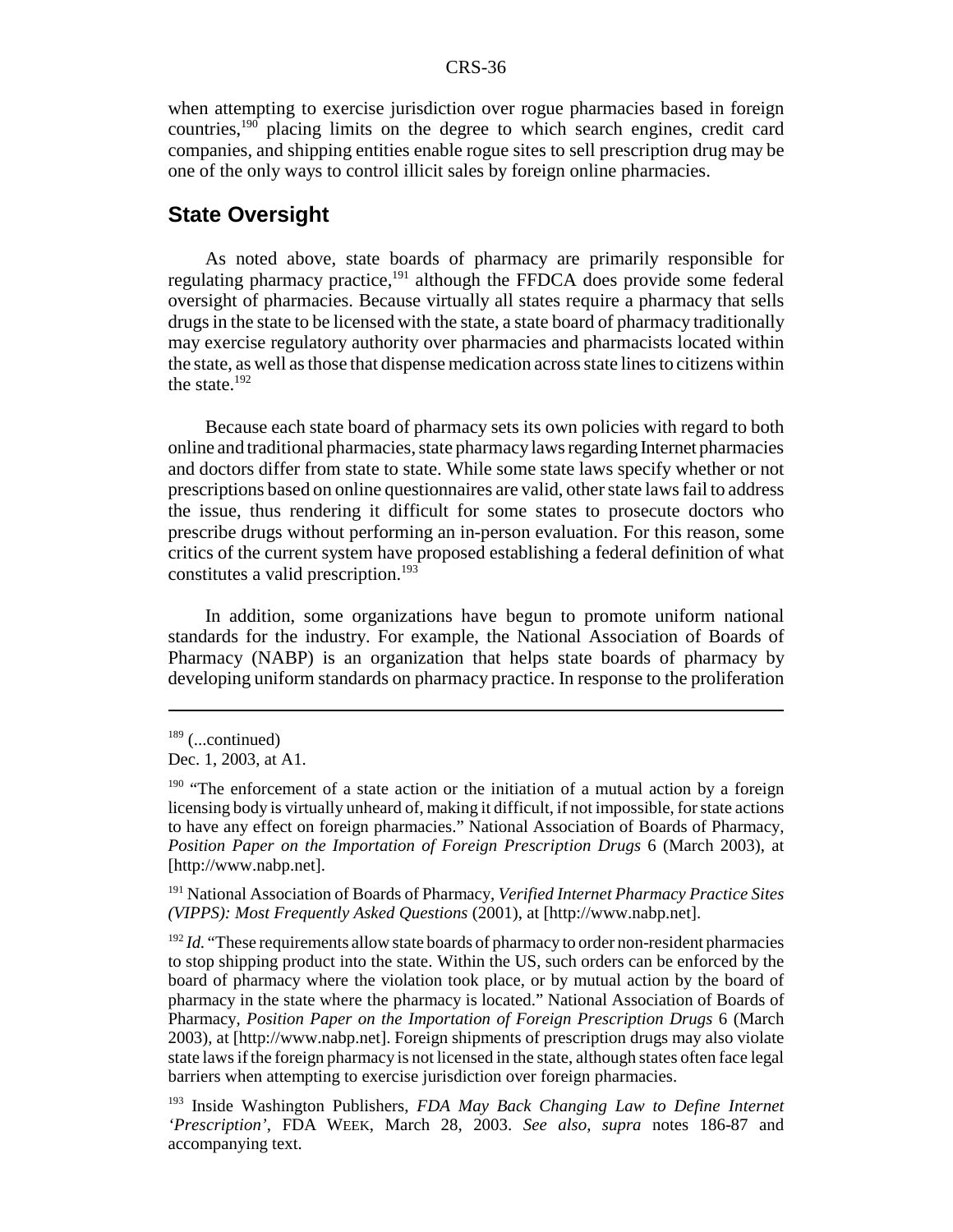of online pharmacies, NABP established the Verified Internet Pharmacy Practice Sites (VIPPS) program, a certification program that "identifies to the public those online pharmacy practice sites that are appropriately licensed, are legitimately operating via the Internet, and that have successfully completed a rigorous criteria review and inspection."194 According to NABP, the VIPPS program was developed in order to improve the safety of online pharmacy practices and to "provide a means for the public to distinguish between legitimate and illegitimate online pharmacy practice sites."195 Although NABP notes that legitimate online pharmacies outnumber rogue sites and acknowledges that there are many advantages to ordering drugs online, the Association specifically warns consumers against buying prescription drugs online without obtaining an in-person examination and valid prescription from a doctor. Like U.S. pharmacies, Canadian pharmacies may also be certified under the VIPPS program, but only if they do not export drugs to the  $U.S.<sup>196</sup>$  However, NABP has indicated that it may extend its VIPPS certification program to Canadian pharmacies that sell to U.S. consumers if Congress approves drug importation or "if HHS does not stop the state and local governments that already are reimporting drugs." $^{197}$ 

Like pharmacy practice, the practice of medicine has historically been regulated at the state level by state medical boards. According to the Federation of State Medical Boards (FSMB), which coordinates policy among all state medical boards, "[t]he primary responsibility and obligation of a state medical board is to protect consumers of health care through proper licensing and regulation of physicians."198 Traditionally, states enact laws that regulate the practice of medicine, and state medical boards implement and oversee state policies.<sup>199</sup> If a doctor violates a state law or regulation, state medical boards generally have the authority to discipline the doctor through modification, suspension, or revocation of the doctor's license to practice medicine in that state. In reality, however, laws regarding medical practice vary widely in strength and effectiveness from state to state. While some states have strong laws that explicitly prohibit activities such as prescribing drugs without conducting an in-person examination, other states have weak laws, lax enforcement, or both.

Like NABP, FSMB has developed a specific policy with regard to online pharmacies and doctors that prescribe drugs over the Internet. According to FSMB's

<sup>194</sup> National Association of Boards of Pharmacy, *Verified Internet Pharmacy Practice Sites (VIPPS): Most Frequently Asked Questions* (2001), at [http://www.nabp.net].

<sup>195</sup> *Id*.

<sup>196</sup> Inside Washington Publishers, *FDA Rebuffs Invitations to Inspect Canadian Pharmacies*, FDA WEEK, May 7, 2004. However, the Canadian International Pharmacy Association (CIPA), which maintains a certification program similar to VIPPS, allows CIPA-certified members to export drugs to the U.S.

<sup>197</sup> Inside Washington Publishers, *Canadian Internet Pharmacies Ask NABP to Certify Their Operations*, FDA WEEK, Sept. 17, 2004.

<sup>198</sup> Federation of State Medical Boards, *What is a State Medical Board?*, *at* [http://www.fsmb.org].

<sup>199</sup> *Id*.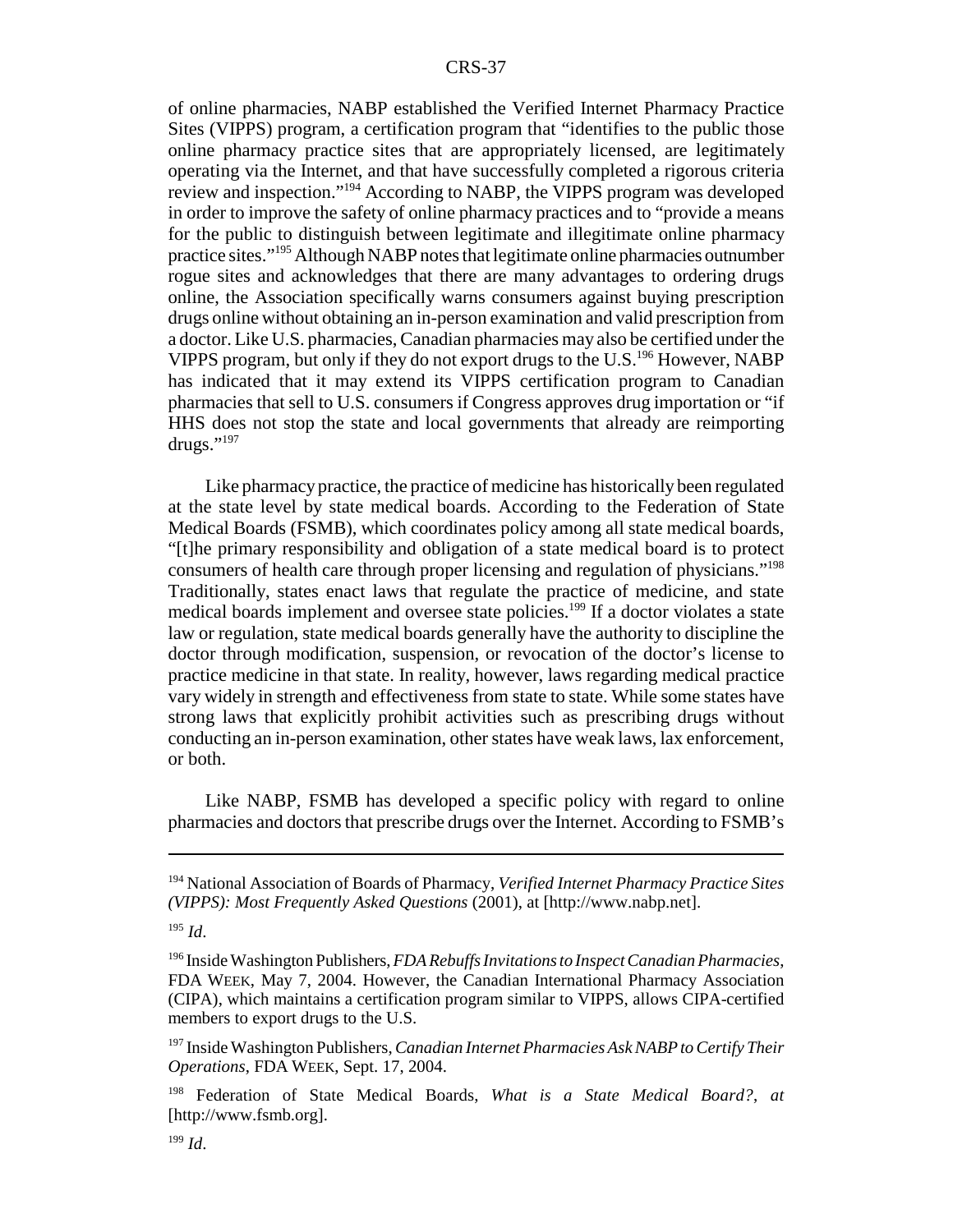model guidelines on the subject, electronic technology "should supplement and enhance, but not replace, crucial interpersonal interactions that create the very basis of the physician-patient relationship."200 To that end, FSMB guidelines declare that doctors who use the Internet as part of their medical practice should conduct a physical evaluation of the patient before providing treatment. Although FSMB recognizes the benefits of online pharmacies, the organization emphasizes that "[t]reatment, including issuing a prescription, based solely on an online questionnaire or consultation does not constitute an acceptable standard of care."201 FSMB further urges that doctors who prescribe drugs on the Internet should be licensed in all states in which their patients reside,  $202$  a practice that would subject doctors to the oversight of the medical boards in each state in which their patients lived.<sup>203</sup> These professional standards, however, are not legally enforceable in the absence of state laws establishing such requirements.

In addition to establishing policies regarding what constitutes a valid prescription, some states have explored other methods to deter the diversion and abuse of controlled substances. For example, at least 18 states have established prescription drug monitoring programs that track data regarding the prescribing and use of controlled substances.<sup>204</sup> Although such programs enable doctors and pharmacies to check whether patients have been seeking controlled substances from other doctors and pharmacies, such programs may be circumvented if patients seek controlled substances from illegal Internet pharmacies.

## **IV. Conclusion**

The current legal framework for regulating online pharmacies and doctors is a patchwork of federal and state laws regarding controlled substances, prescription drugs, pharmacies, and the practice of medicine. Although many doctors and pharmacies who use the Internet prescribe and dispense drugs in a responsible, safe, and legal fashion, others have exploited gaps in the current system to prescribe and

<sup>200</sup> *Id*.

<sup>201</sup> Federation of State Medical Boards, *Model Guidelines for the Appropriate Use of the Internet in Medical Practice* (2002), *at* [http://www.fsmb.org].

<sup>202</sup> *Id*.

 $^{203}$  FSMB is not the only medical organization to promulgate standards of professional conduct regarding the prescribing of drugs over the Internet. Several other professional associations, such as the American Medical Association (AMA), have also established policies regarding the safe practice of online medicine. For example, the AMA guidelines, like the FSMB guidelines, state that doctors should perform a physical evaluation of patients before prescribing medication and should be licensed in every state in which their patients reside. The AMA guidelines further advise against prescribing drugs to patients solely on the basis of online communications such as questionnaires. American Medical Association, *Guidance for Physicians on Internet Prescribing (H-120.949)* (2003), *at* [http://www.amaassn.org/].

<sup>204</sup> Inside Washington Publishers, *FDA Touts Efforts Against Illegal Diversion of Controlled Substances*, FDA WEEK, March 5, 2004.